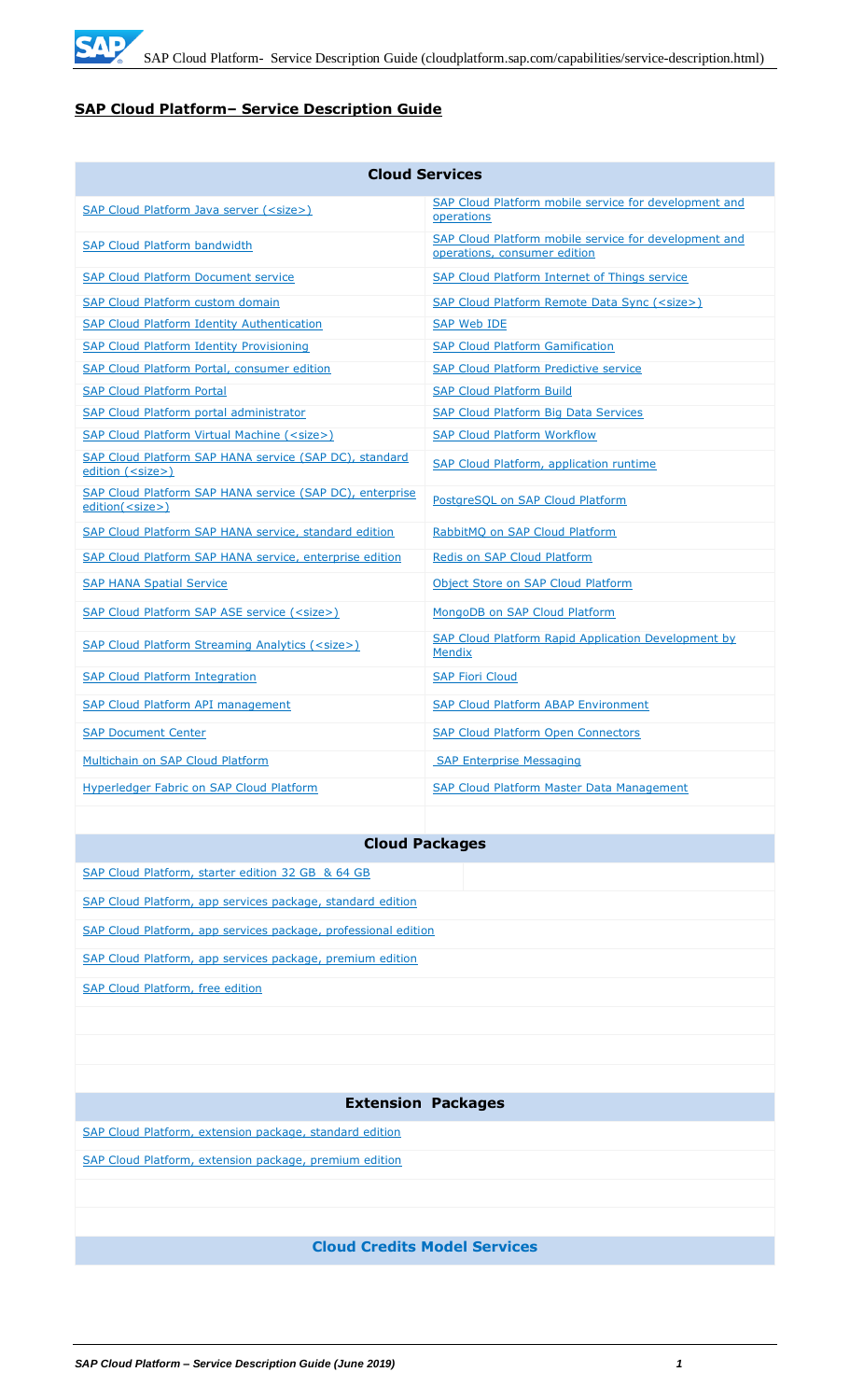#### **Service Level Agreement and Support**

The **Service Level Agreement for SAP Cloud Services** applies to the Cloud Services described in this Service Description Guide, provided, however, the System Availability SLA for all Cloud Services is 99.9% per month. Any deviations from the 99.9% System Availability SLA or any aspect of the standard **Service Level Agreement for SAP Cloud Services** are noted in the applicable Cloud Service terms in this Service Description Guide. The **Service Level Agreement for SAP Cloud Services** can be found at: [http://go.sap.com/about/agreements/cloud-services.html?search=Service Level Agreement](http://go.sap.com/about/agreements/cloud-services.html?search=Service%20Level%20Agreement) (also available from SAP upon request).

Maintenance Windows for all Cloud Services are set forth in the **Service Level Agreement for SAP Cloud Services**.

#### **Disaster Recovery**

#### **Disaster**

A disaster is only declared by SAP when there is a loss of utilities and services and uncertainty on whether utilities and services can be restored within a reasonable period of time. As long as the production site has power and is connected to the Internet, it will not be considered a disaster. Emergency incidents are assessed by SAP Cloud Platform and SAP Corporate Infrastructure Services. An SAP management member with proper authorization must officially declare a disaster in order to initiate a Disaster Recovery plan. Operations from the "Disaster Recovery site" could last anywhere from a few weeks to many months. Initiation of the failback plan is at SAP's sole discretion.

#### **Standard Disaster Recovery**

SAP Cloud Platform standard subscription fees (for services provisioned on the Neo environment) include standard disaster recovery service with the following capabilities (i) offsite database backups to disk (i.e. full data backup once per day/ log backup every 30 min/ replication of backups and log files to offsite storage array several times per day); and (ii) commercially reasonable efforts to restore productive tenants from backups as soon as practicable in case of a disaster resulting in loss of the production data center.

#### **Enhanced Disaster Recovery (EDR) Service**

For certain SAP Cloud Platform services specified in the Documentation, SAP shall provide EDR service in the following production data centers: EU1 (St. Leon-Rot, Germany), US1 (Ashburn, Virginia, USA), US2 (Phoenix, Arizona, USA), US3 (Sterling, Virginia, USA), and AP1 (Sydney, Australia).

EDR service includes (i) Recovery Point Objective (RPO): target age of data is no more than 30 minutes and (ii) Recovery Time Objective (RTO): full restoration of SAP Cloud Platform EDR enabled services within 4 hours (time required for declaration of a disaster is included). SAP will perform annual EDR testing with select customers once per year. EDR enabled SAP Cloud Platform services along with corresponding Customer Data and configurations are mirrored to a disaster recovery site. In case of disaster, the EDRenabled SAP Cloud Platform services in the disaster recovery site replace those in the primary data center.

Customer will receive SAP Cloud Platform EDR service for a Platform Application(s) when Customer has allocated to EDR via SAP Cloud Platform provisioning self-service a duplicate set of all SAP Cloud Platform services utilized by the Platform Application. The duplicate SAP Cloud Platform services allocated to EDR require separate subscriptions (and associated fees).

#### **High Availability**

#### **High Availability option for HANA and ASE Service in SAP's data centers**

SAP shall provide High Availability for SAP Cloud Platform, HANA service or SAP Cloud Platform ASE service with an availability SLA of 99.95% per month if Customer has allocated to High Availability via SAP Cloud Platform provisioning self-service a duplicate of SAP Cloud Platform, HANA service or SAP Cloud Platform ASE service, as applicable. The duplicate SAP Cloud Platform services allocated to High Availability require separate subscriptions (and associated fees). In all other respects, the Service Level Agreement for SAP Cloud Services referenced in the Order Form applies to the applicable SAP Cloud Platform services.

#### **Support Services**

SAP Enterprise Support, cloud edition applies to the Cloud Services, with any deviations noted in the applicable Cloud Service terms in this Service Description Guide. The terms of SAP Enterprise Support, cloud edition can be found at: [http://go.sap.com/about/agreements/cloud](http://go.sap.com/about/agreements/cloud-services.html?search=Support%20cloud)[services.html?search=Support%20cloud](http://go.sap.com/about/agreements/cloud-services.html?search=Support%20cloud) (also available from SAP upon request).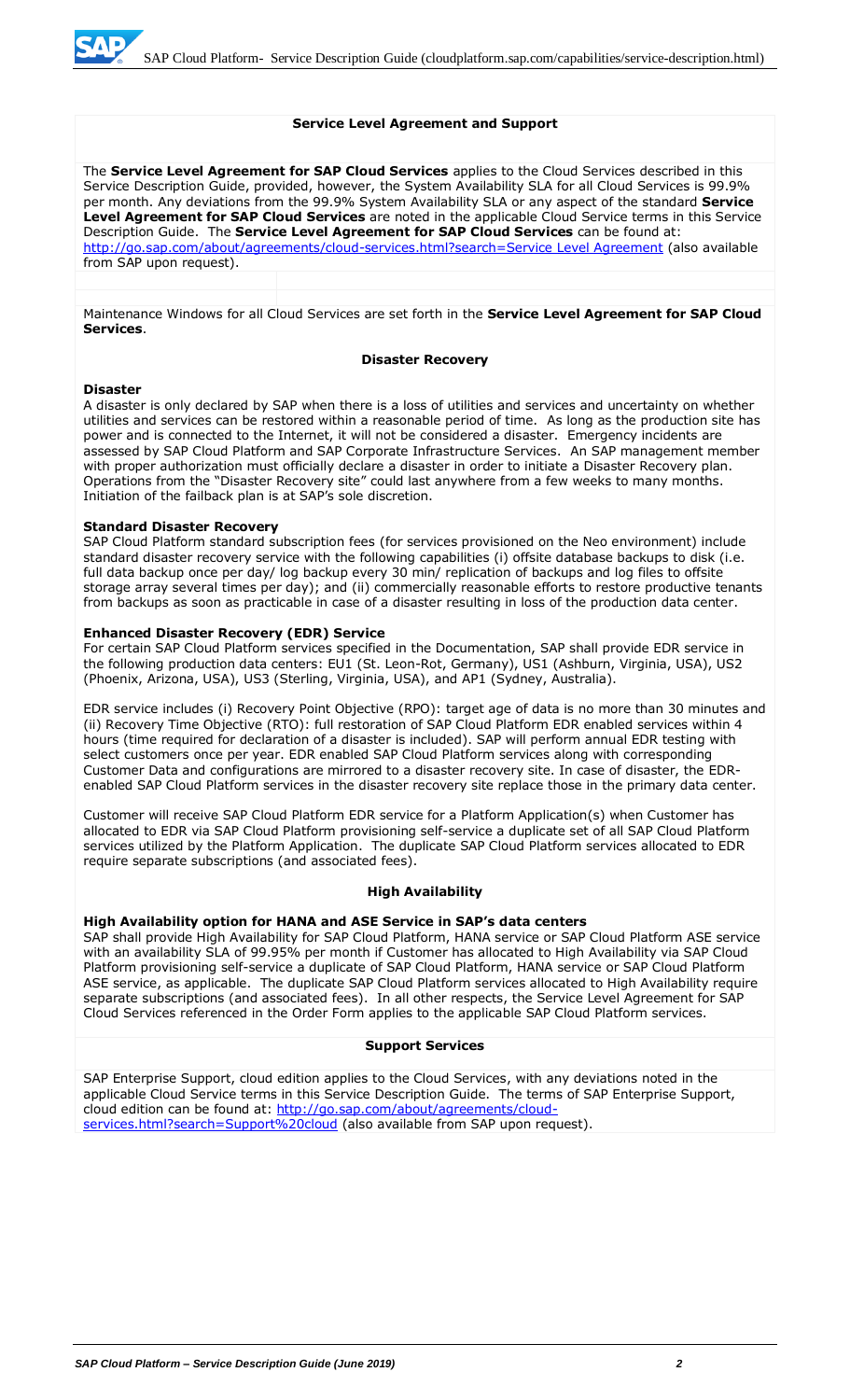# **Cloud Services**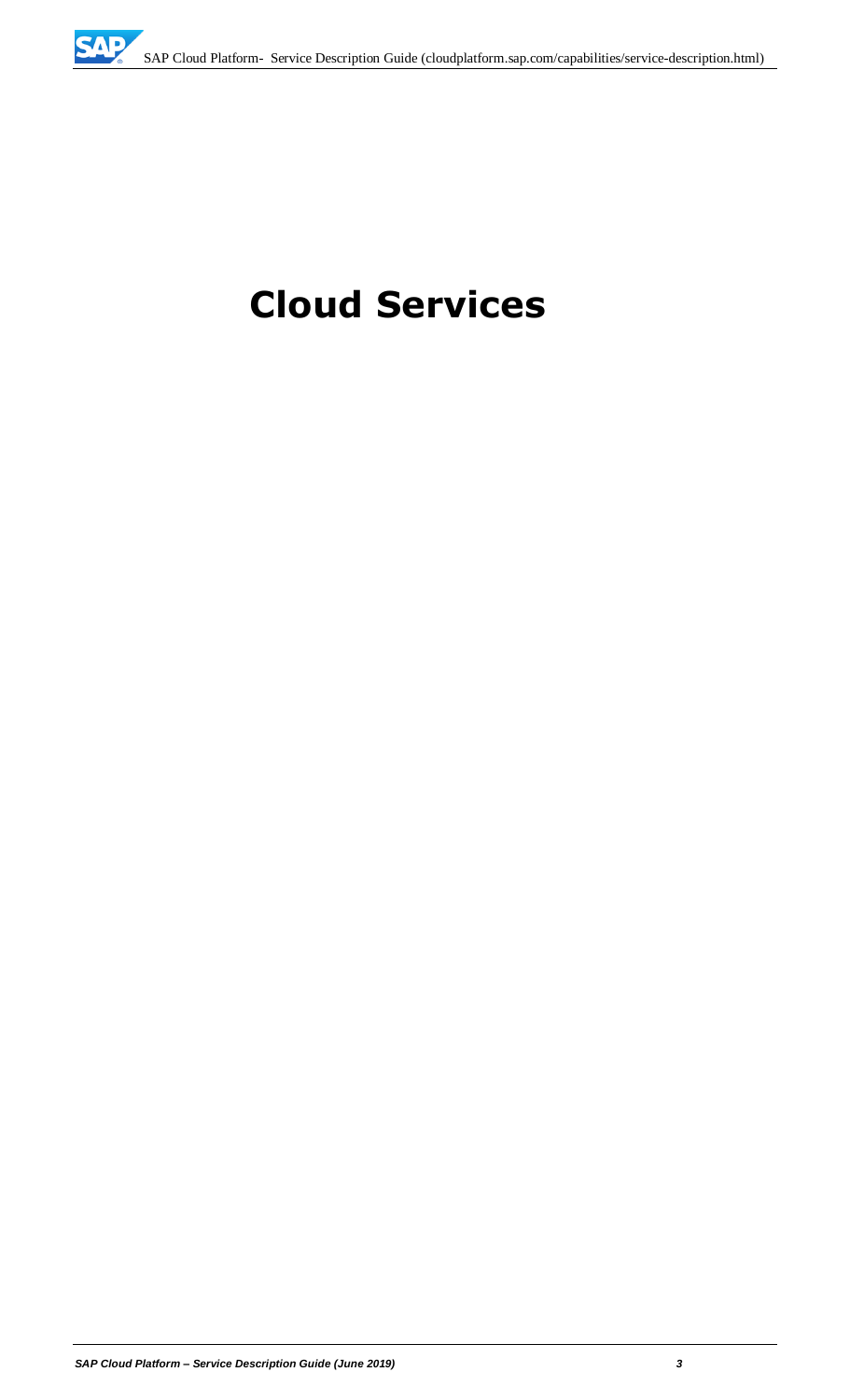WE

|                                              |                                                                                                 | <b>SAP Cloud Platform Java server</b>                                                           |                                                                                                                                    |        |  |
|----------------------------------------------|-------------------------------------------------------------------------------------------------|-------------------------------------------------------------------------------------------------|------------------------------------------------------------------------------------------------------------------------------------|--------|--|
| <b>Cloud Service Description</b>             | Platform Applications.                                                                          |                                                                                                 | Java server means a virtualized hardware resource used by Java-based                                                               |        |  |
|                                              |                                                                                                 |                                                                                                 |                                                                                                                                    |        |  |
|                                              |                                                                                                 |                                                                                                 |                                                                                                                                    |        |  |
| <b>Usage Metric</b>                          |                                                                                                 | Monthly Flat Fee per Piece                                                                      |                                                                                                                                    |        |  |
| <b>Explanation of Usage</b><br><b>Metric</b> |                                                                                                 | Flat Fee means fixed monthly subscription fees                                                  |                                                                                                                                    |        |  |
| <b>Piece Size</b>                            |                                                                                                 | 1 Java server $=$ 1 Piece                                                                       |                                                                                                                                    |        |  |
|                                              |                                                                                                 |                                                                                                 |                                                                                                                                    |        |  |
| <b>Available T-Shirt Sizes</b>               |                                                                                                 |                                                                                                 |                                                                                                                                    |        |  |
|                                              |                                                                                                 |                                                                                                 |                                                                                                                                    |        |  |
| <b>Size</b>                                  | x-small                                                                                         | small                                                                                           | medium                                                                                                                             | large  |  |
| Cores                                        | $\mathbf{1}$                                                                                    | $\mathcal{P}$                                                                                   | 4                                                                                                                                  | 8      |  |
| Memory (MB)                                  | 2,048                                                                                           | 4,096                                                                                           | 8,192                                                                                                                              | 16,384 |  |
|                                              |                                                                                                 |                                                                                                 |                                                                                                                                    |        |  |
| <b>Service Availability "SLA"</b>            | $\bullet$<br>$\bullet$                                                                          | Precondition to System Availability SLA:<br>processes/nodes<br>configured                       | Java Platform Applications need to run with minimum 2 application<br>Java Platform Applications need to have an availability check |        |  |
|                                              |                                                                                                 |                                                                                                 |                                                                                                                                    |        |  |
| Previously referred to as                    |                                                                                                 | Platform, compute unit lite                                                                     | SAP HANA Cloud Platform, Java server (x-small) = SAP HANA Cloud                                                                    |        |  |
|                                              | SAP HANA Cloud Platform, Java server (small) = SAP HANA Cloud Platform,<br>compute professional |                                                                                                 |                                                                                                                                    |        |  |
|                                              |                                                                                                 | SAP HANA Cloud Platform, Java server (medium) = SAP HANA Cloud<br>Platform, compute premium     |                                                                                                                                    |        |  |
|                                              |                                                                                                 | SAP HANA Cloud Platform, Java server (large) = SAP HANA Cloud Platform,<br>compute premium plus |                                                                                                                                    |        |  |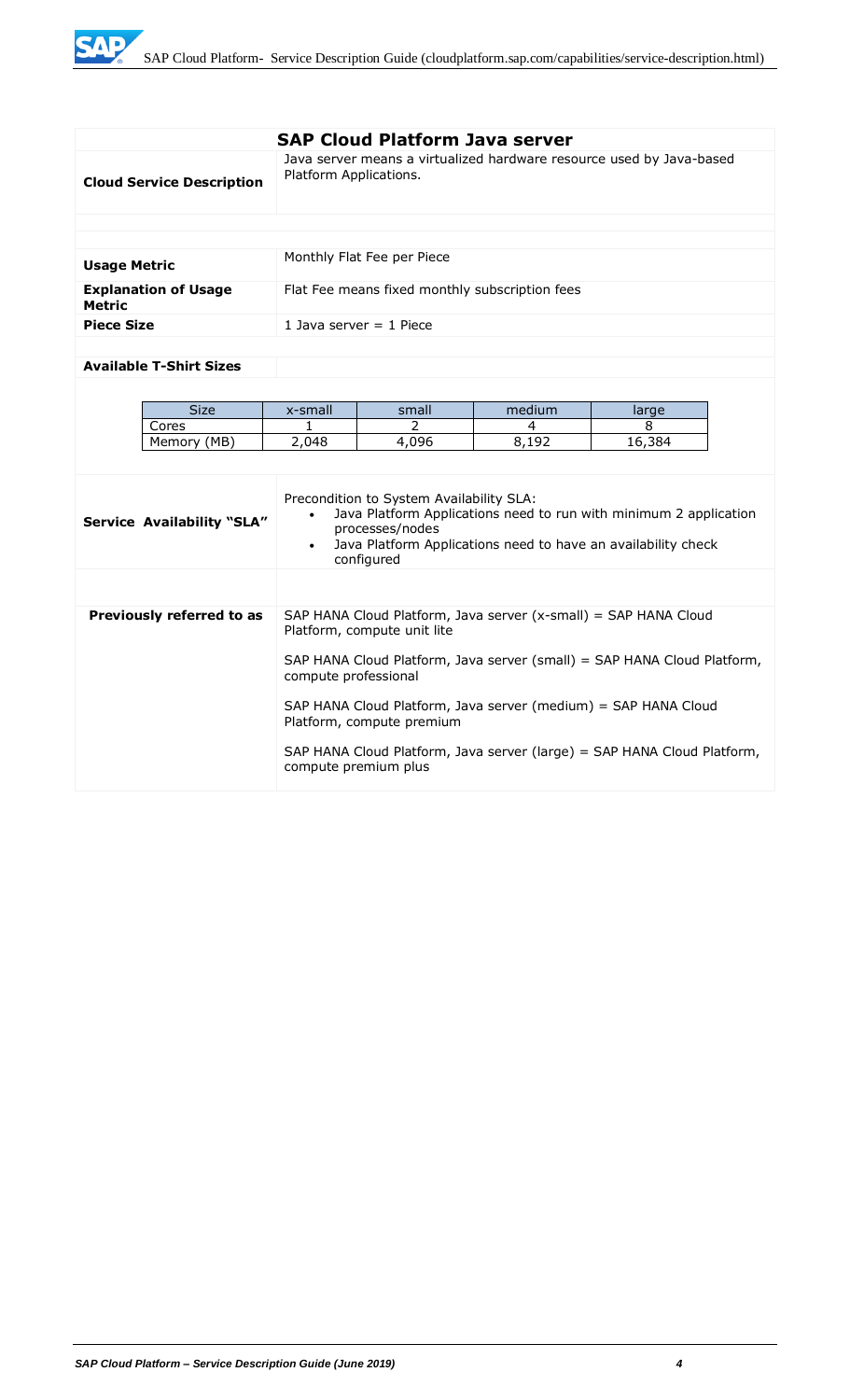| <b>SAP Cloud Platform Virtual Machine</b> |              |                                                                                                                                                            |                                                                                          |                                                                                                                                                                                                                                                                                                                                        |                                                                                                                                                                                                                                                                                                                                                                                                                                                                                                                                                                                                                                                                      |
|-------------------------------------------|--------------|------------------------------------------------------------------------------------------------------------------------------------------------------------|------------------------------------------------------------------------------------------|----------------------------------------------------------------------------------------------------------------------------------------------------------------------------------------------------------------------------------------------------------------------------------------------------------------------------------------|----------------------------------------------------------------------------------------------------------------------------------------------------------------------------------------------------------------------------------------------------------------------------------------------------------------------------------------------------------------------------------------------------------------------------------------------------------------------------------------------------------------------------------------------------------------------------------------------------------------------------------------------------------------------|
| <b>Cloud Service Description</b>          |              | SAP Cloud Platform Virtual Machine is a virtualized infrastructure-as-a-service<br>hardware resource used to host and run SAP or third-party applications. |                                                                                          |                                                                                                                                                                                                                                                                                                                                        |                                                                                                                                                                                                                                                                                                                                                                                                                                                                                                                                                                                                                                                                      |
| <b>Usage Metric</b>                       |              | Monthly Flat Fee per Piece                                                                                                                                 |                                                                                          |                                                                                                                                                                                                                                                                                                                                        |                                                                                                                                                                                                                                                                                                                                                                                                                                                                                                                                                                                                                                                                      |
|                                           |              | <b>Explanation of Usage Metric</b> Flat Fee means fixed monthly subscription fees                                                                          |                                                                                          |                                                                                                                                                                                                                                                                                                                                        |                                                                                                                                                                                                                                                                                                                                                                                                                                                                                                                                                                                                                                                                      |
| <b>Piece Size</b>                         |              | 1 virtual machine server $=$ 1 Piece                                                                                                                       |                                                                                          |                                                                                                                                                                                                                                                                                                                                        |                                                                                                                                                                                                                                                                                                                                                                                                                                                                                                                                                                                                                                                                      |
| <b>Available T-Shirt Sizes</b>            |              |                                                                                                                                                            |                                                                                          |                                                                                                                                                                                                                                                                                                                                        |                                                                                                                                                                                                                                                                                                                                                                                                                                                                                                                                                                                                                                                                      |
| <b>Size</b>                               | x-small      | small                                                                                                                                                      | medium                                                                                   | large                                                                                                                                                                                                                                                                                                                                  | x-large                                                                                                                                                                                                                                                                                                                                                                                                                                                                                                                                                                                                                                                              |
| Cores                                     | $\mathbf{1}$ | 2                                                                                                                                                          | 4                                                                                        | 8                                                                                                                                                                                                                                                                                                                                      | 16                                                                                                                                                                                                                                                                                                                                                                                                                                                                                                                                                                                                                                                                   |
| Storage (GB)                              | 20           | 40                                                                                                                                                         | 80                                                                                       | 160                                                                                                                                                                                                                                                                                                                                    | 320                                                                                                                                                                                                                                                                                                                                                                                                                                                                                                                                                                                                                                                                  |
| Memory (MB)                               | 2,048        | 4,096                                                                                                                                                      | 8,192                                                                                    | 16,384                                                                                                                                                                                                                                                                                                                                 | 32,768                                                                                                                                                                                                                                                                                                                                                                                                                                                                                                                                                                                                                                                               |
|                                           |              |                                                                                                                                                            |                                                                                          |                                                                                                                                                                                                                                                                                                                                        |                                                                                                                                                                                                                                                                                                                                                                                                                                                                                                                                                                                                                                                                      |
| <b>Additional Terms</b>                   |              | $\bullet$<br>$\bullet$<br>the Cloud Service.<br>$\bullet$<br>$\bullet$<br>$\bullet$<br>$\bullet$<br>the third party.                                       | licensed SAP or third-party applications.<br>services are included in the Cloud Service. | Customer may use the Cloud Service to host and run separately<br>Customer is solely responsible for the security, maintenance,<br>Customer is solely responsible for managing and updating the OS<br>recent security patches made available by the OS vendor.<br>Service virtual machine infringes or otherwise violates the rights of | management and support of the applications installed by Customer on<br>Customer is responsible for back up of Customer Data - no back up<br>The Cloud Service is provided through a single data center. As such,<br>no redundant data center is included for disaster recovery services.<br>layer of the Cloud Service, including patching the OS with the most<br>Customer shall fully compensate SAP (without effect of any limitations<br>on liability in the GTCs) for any damages or expenses incurred by SAP<br>as a result of a claim by a third party that any Customer or third party<br>software or other technology hosted or run on the Customer's Cloud |

## **SAP Cloud Platform Virtual Machine**

**SAP**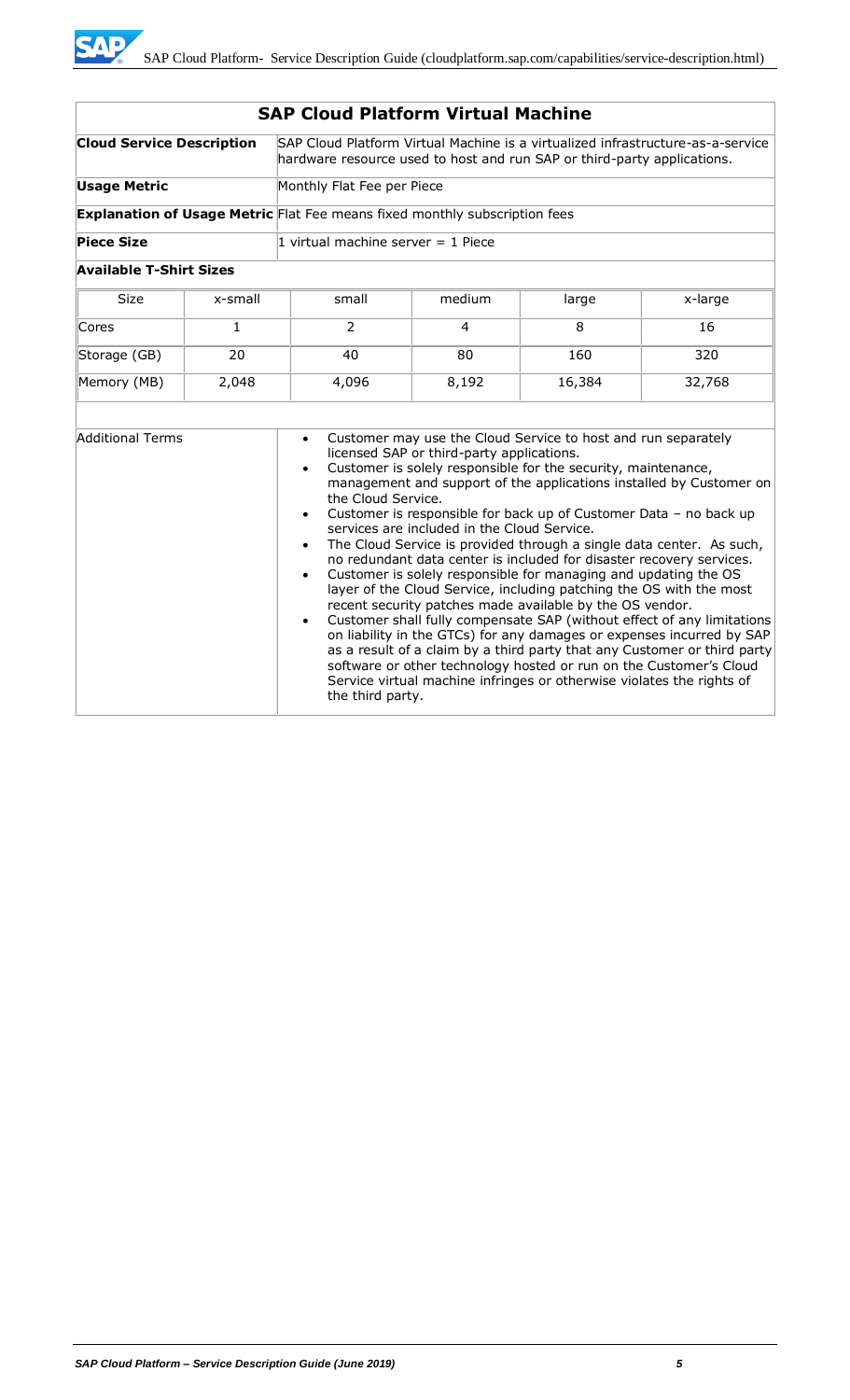| <b>SAP Cloud Platform bandwidth</b>          |                                                                                                                                  |  |
|----------------------------------------------|----------------------------------------------------------------------------------------------------------------------------------|--|
| <b>Cloud Service Description</b>             | Bandwidth means the amount of data traffic that leaves SAP data centers<br>from Cloud Services to which Customer has subscribed. |  |
|                                              |                                                                                                                                  |  |
| <b>Usage Metric</b>                          | Monthly Flat Fee per Piece                                                                                                       |  |
| <b>Explanation of Usage</b><br><b>Metric</b> | Flat Fee means fixed monthly subscription fees.                                                                                  |  |
| <b>Piece Size</b>                            | 1 Piece $=$ 10 GB of Bandwidth                                                                                                   |  |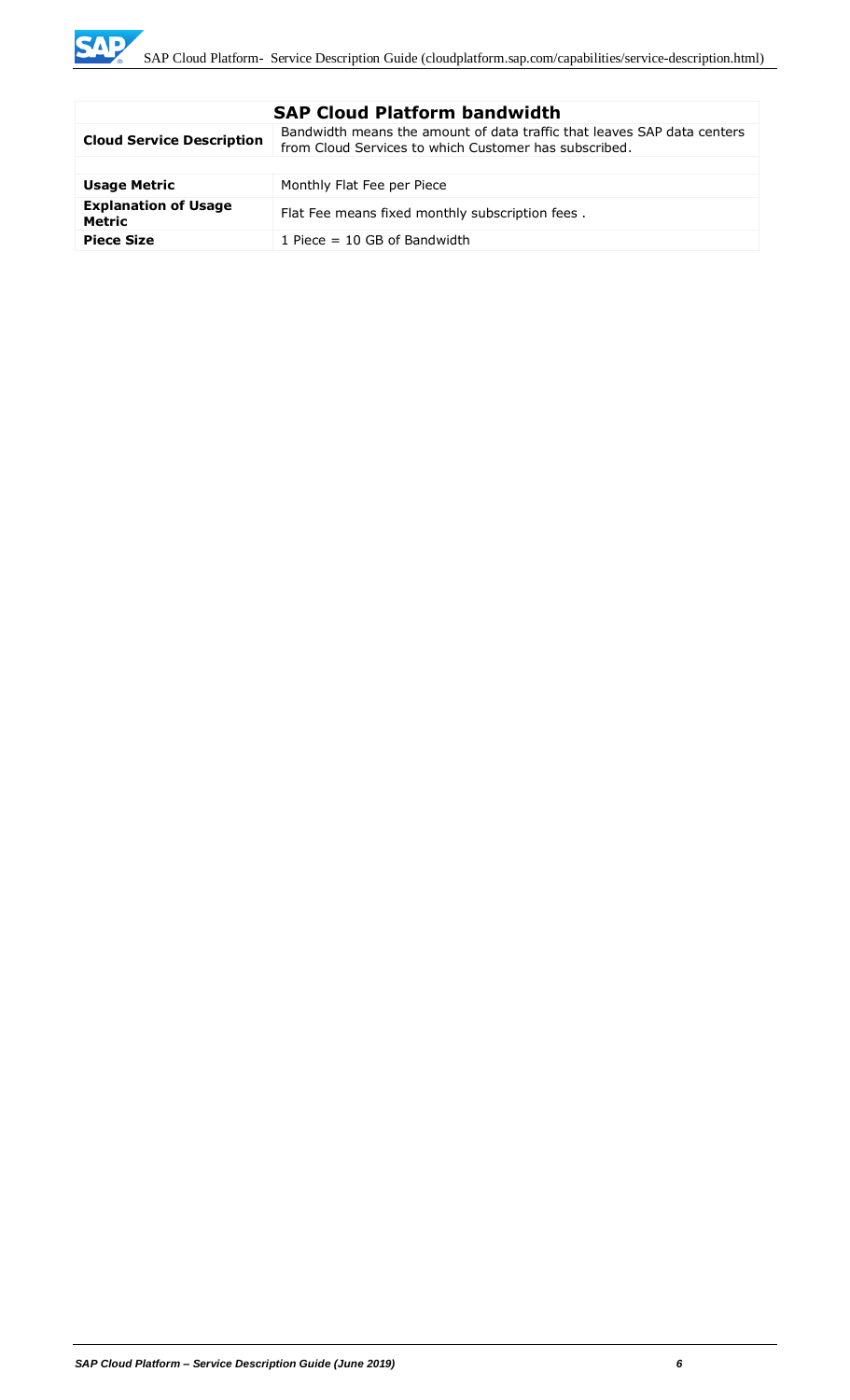

|                                       | <b>SAP Cloud Platform Document service</b>                                                                                                                                                                                                                                  |
|---------------------------------------|-----------------------------------------------------------------------------------------------------------------------------------------------------------------------------------------------------------------------------------------------------------------------------|
| <b>Cloud Service Description</b>      | Unstructured storage means:<br>an on-demand repository for the storage of unstructured or semi-<br>structured data;<br>a Git Service to store and version source code of Platform<br>Applications; and<br>private workspaces to users of SAP Document service.<br>$\bullet$ |
| <b>Usage Metric</b>                   | Monthly Flat Fee per Piece                                                                                                                                                                                                                                                  |
| <b>Explanation of Usage</b><br>Metric | Flat fee means fixed monthly subscription fees                                                                                                                                                                                                                              |
| <b>Piece Size</b>                     | 1 Piece $= 10$ GB of unstructured storage                                                                                                                                                                                                                                   |
| Previously referred to as             | SAP HANA Cloud Platform, unstructured storage                                                                                                                                                                                                                               |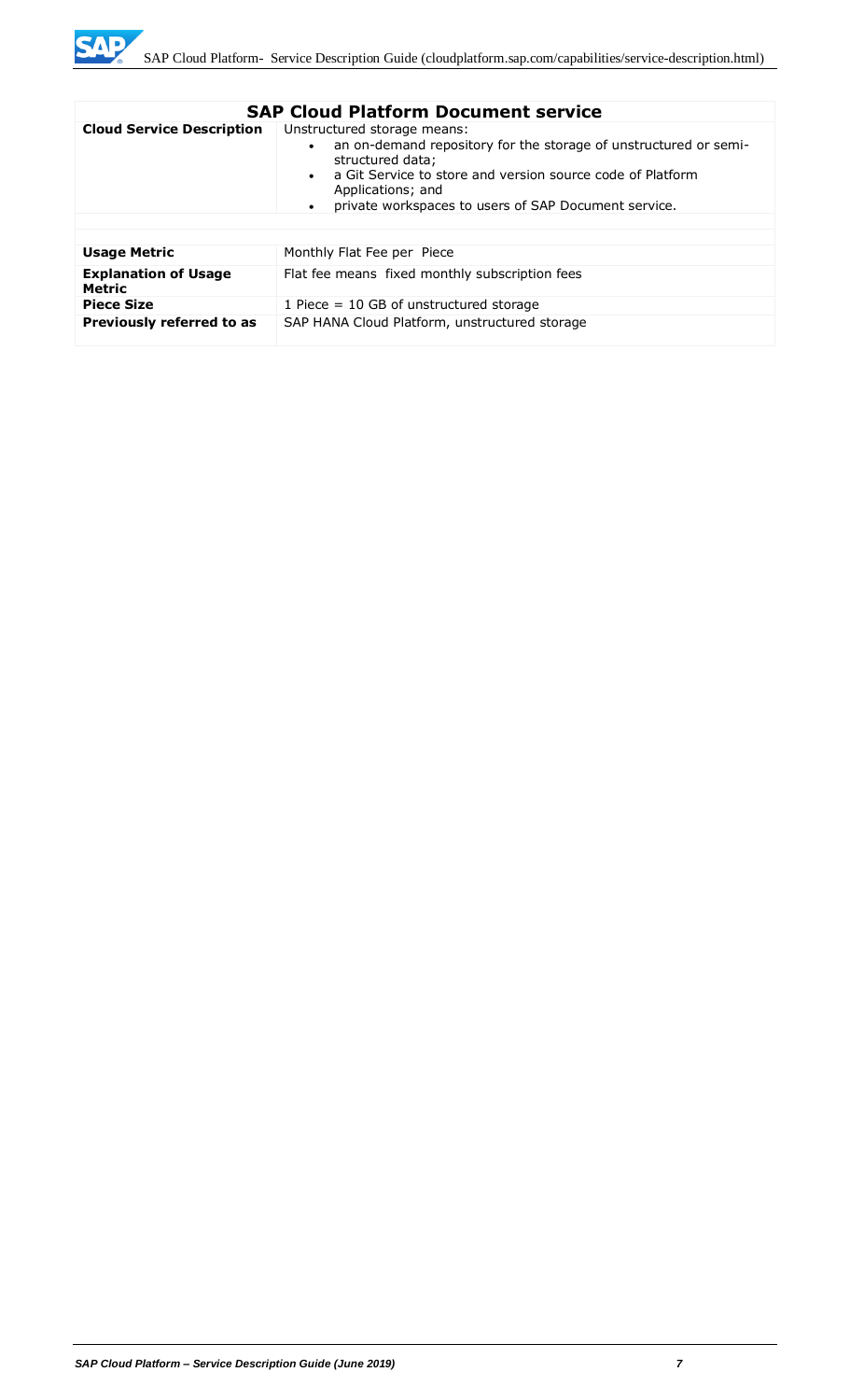

| <b>Cloud Service Description</b><br>Custom Domain means a domain requested and configured by Customer for<br>Platform Applications, instead of the default hana.ondemand.com<br>subdomain.<br><b>Usage Metric</b><br>Monthly Flat Fee per Piece<br><b>Explanation of Usage</b><br>Flat fee means fixed monthly subscription fees<br>Metric<br><b>Piece Size</b><br>1 Piece $= 1$ Custom Domain | элг сючч гасгонн счэсэн чэнгэш |
|------------------------------------------------------------------------------------------------------------------------------------------------------------------------------------------------------------------------------------------------------------------------------------------------------------------------------------------------------------------------------------------------|--------------------------------|
|                                                                                                                                                                                                                                                                                                                                                                                                |                                |
|                                                                                                                                                                                                                                                                                                                                                                                                |                                |
|                                                                                                                                                                                                                                                                                                                                                                                                |                                |
|                                                                                                                                                                                                                                                                                                                                                                                                |                                |
|                                                                                                                                                                                                                                                                                                                                                                                                |                                |
|                                                                                                                                                                                                                                                                                                                                                                                                |                                |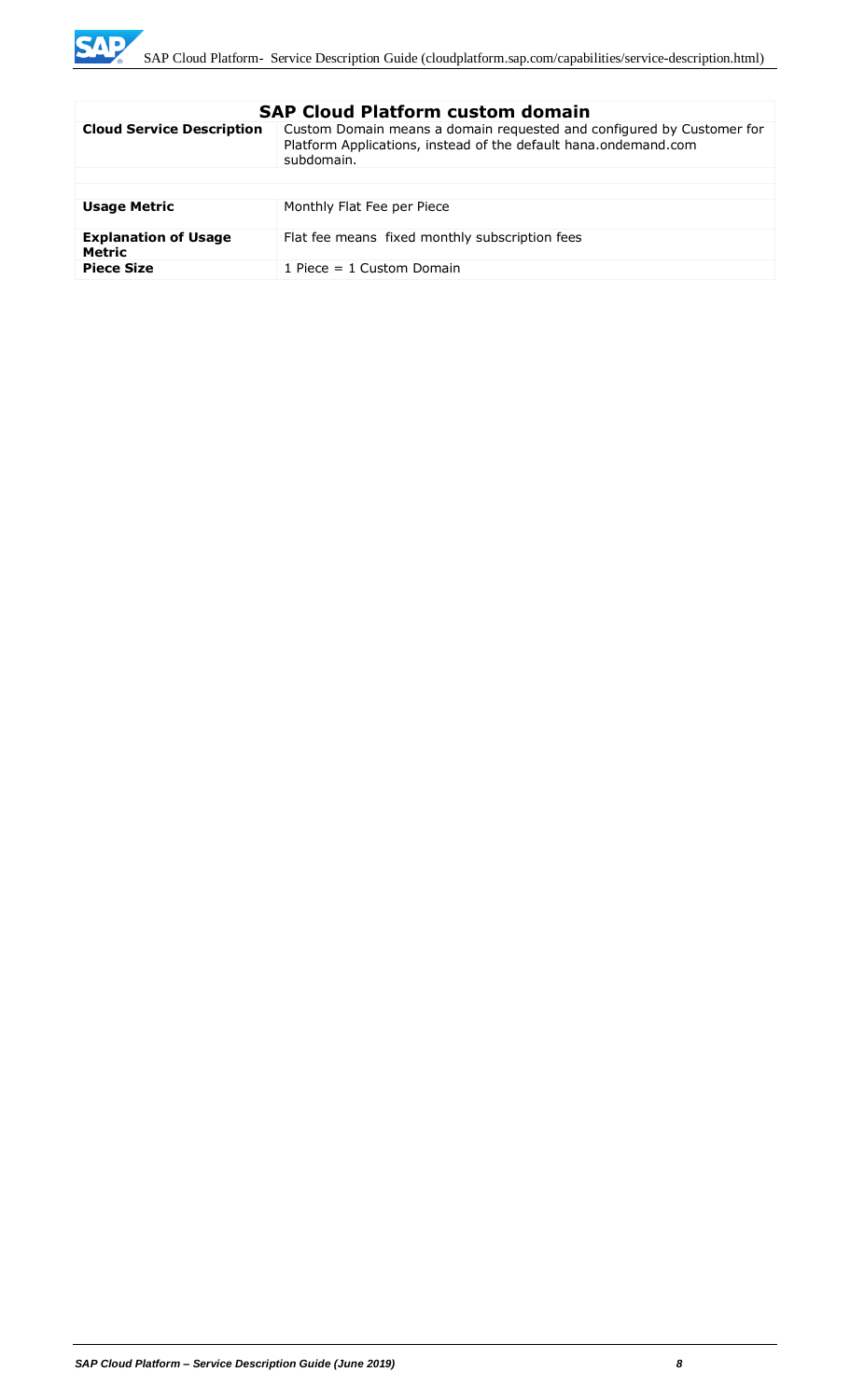| <b>SAP Cloud Platform Identity Authentication</b>  |                                                                                                                                                                                                                                                                                                                                                                                                                    |  |
|----------------------------------------------------|--------------------------------------------------------------------------------------------------------------------------------------------------------------------------------------------------------------------------------------------------------------------------------------------------------------------------------------------------------------------------------------------------------------------|--|
| <b>Cloud Service Description</b>                   | SAP Cloud Platform Identity Authentication provides secure authentication<br>and single sign-on for users in the cloud.                                                                                                                                                                                                                                                                                            |  |
|                                                    |                                                                                                                                                                                                                                                                                                                                                                                                                    |  |
| <b>Usage Metric</b>                                | Logon Requests per Month                                                                                                                                                                                                                                                                                                                                                                                           |  |
| <b>Explanation of Usage</b><br>Metric              | A Logon Request is a single authentication request managed via SAP Cloud<br>Platform identity Authentication. Multiple authentication requests by the<br>same user in a single day are counted as a single logon request.                                                                                                                                                                                          |  |
| <b>Piece Size</b>                                  | 1 Piece = $100$ Logon Requests                                                                                                                                                                                                                                                                                                                                                                                     |  |
| <b>Additional Terms &amp;</b><br><b>Conditions</b> | SAP Cloud Platform, Identity Authentication provides one tenant. If<br>$\bullet$<br>Customer has a subscription for a productive instance of SAP Cloud<br>Platform, Identity Authentication, then Customer can request a<br>second tenant (for testing purposes) which will be provided upon<br>request for no additional cost. Additional production or test tenants<br>beyond this must be purchased separately. |  |
| Previously referred to as                          | <b>SAP Cloud Identity</b><br>SAP HANA Cloud Platform, identity management                                                                                                                                                                                                                                                                                                                                          |  |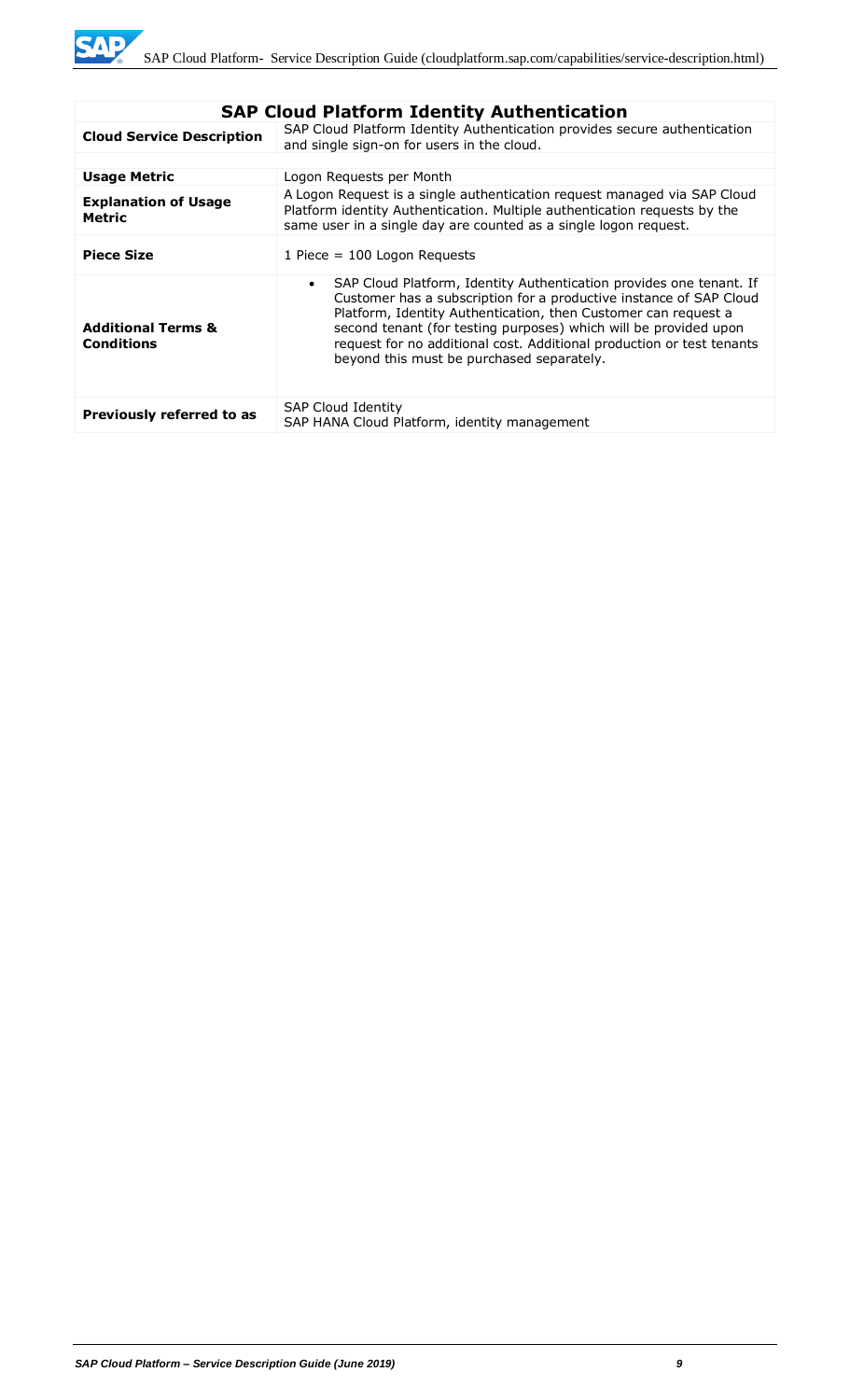

| <b>Cloud Service Description</b>                   |                 | SAP Cloud Platform Identity Provisioning offers identity management<br>functionality such as user and role assignment provisioning from a cloud based<br>repository to cloud and on-premise business systems.                                                                                                                                                                                              |
|----------------------------------------------------|-----------------|------------------------------------------------------------------------------------------------------------------------------------------------------------------------------------------------------------------------------------------------------------------------------------------------------------------------------------------------------------------------------------------------------------|
| Usage Metric                                       | Monitored Users |                                                                                                                                                                                                                                                                                                                                                                                                            |
| <b>Explanation of Usage</b><br>Metric              | Service.        | Monitored Users are individuals whose information or credentials are<br>monitored by the Cloud Service or who use the reporting console of the Cloud                                                                                                                                                                                                                                                       |
| <b>Additional Terms &amp;</b><br><b>Conditions</b> | ٠               | SAP Cloud Platform Identity Authentication is included in the<br>subscription to the Cloud Service.                                                                                                                                                                                                                                                                                                        |
|                                                    | п               | Unless otherwise noted, use of SAP Cloud Platform Identity<br>Authentication is limited to use in connection with the Cloud Service.                                                                                                                                                                                                                                                                       |
|                                                    | $\circ$         | Customer must download and deploy the SAP Cloud Platform, cloud<br>connector to connect on-premise SAP systems to the Cloud Service.<br>The cloud connector is part of the Cloud Service, but the System<br>Availability SLA does not apply to the Cloud Connector.                                                                                                                                        |
|                                                    | $\circ$         | The Cloud Service includes specific integration points to peer systems<br>which are described in the Documentation. These integration points<br>may be changed or deprecated by SAP upon reasonable notice to<br>Customer, and it is Customer's responsibility to ensure that it<br>maintains the integration with connected peer systems upon SAP's<br>change to or deprecation of any integration point. |

# **SAP Cloud Platform Identity Provisioning**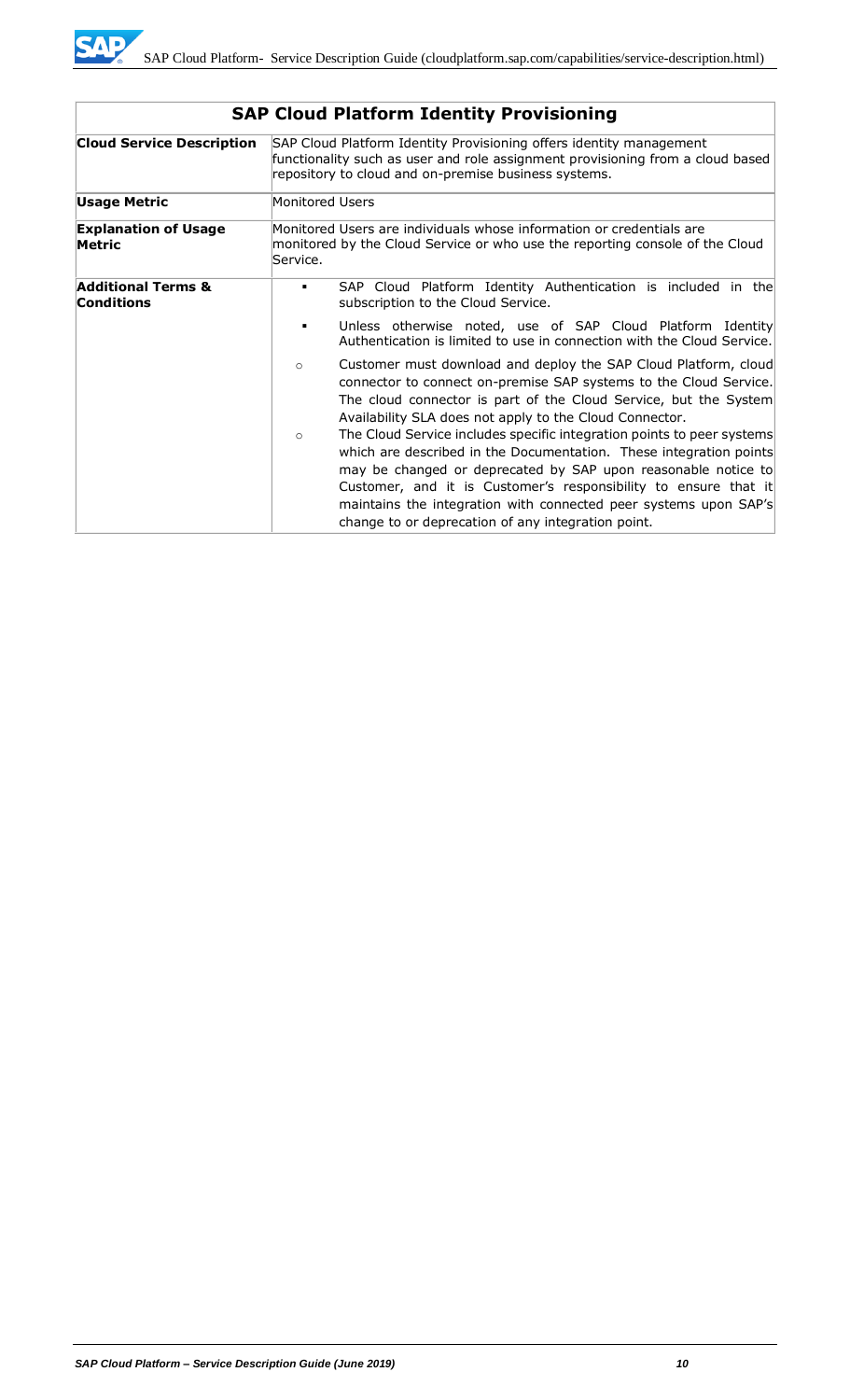**SAP** 

| <b>SAP Cloud Platform Portal</b>             |                                                                                                                                                                                                                                                                                                                                 |  |
|----------------------------------------------|---------------------------------------------------------------------------------------------------------------------------------------------------------------------------------------------------------------------------------------------------------------------------------------------------------------------------------|--|
| <b>Cloud Service Description</b>             | SAP Cloud Platform Portal is a flexible environment that allows Customer to<br>create and extend business websites.                                                                                                                                                                                                             |  |
|                                              |                                                                                                                                                                                                                                                                                                                                 |  |
| <b>Usage Metric</b>                          | Per User per month                                                                                                                                                                                                                                                                                                              |  |
| <b>Explanation of Usage</b><br><b>Metric</b> | A User is an individual authorized to access Customer's SAP Cloud Platform<br>Portal.                                                                                                                                                                                                                                           |  |
| <b>Pre-requisite</b>                         | At least one (1) SAP Cloud Platform portal administrator                                                                                                                                                                                                                                                                        |  |
|                                              |                                                                                                                                                                                                                                                                                                                                 |  |
| <b>Additional Terms</b>                      | SAP Cloud Platform Portal is limited to access by individuals within<br>$\bullet$<br>the Customer's organization, including employees and contractors.<br>Each SAP Cloud Platform Portal subscription also includes:<br>$\bullet$<br>30 logons of SAP Cloud Platform Identity Authentication per<br>$\Omega$<br>User, per month |  |
| <b>Previously referred as</b>                | SAP HANA Cloud Platform, portal service<br><b>SAP HANA Cloud Portal</b>                                                                                                                                                                                                                                                         |  |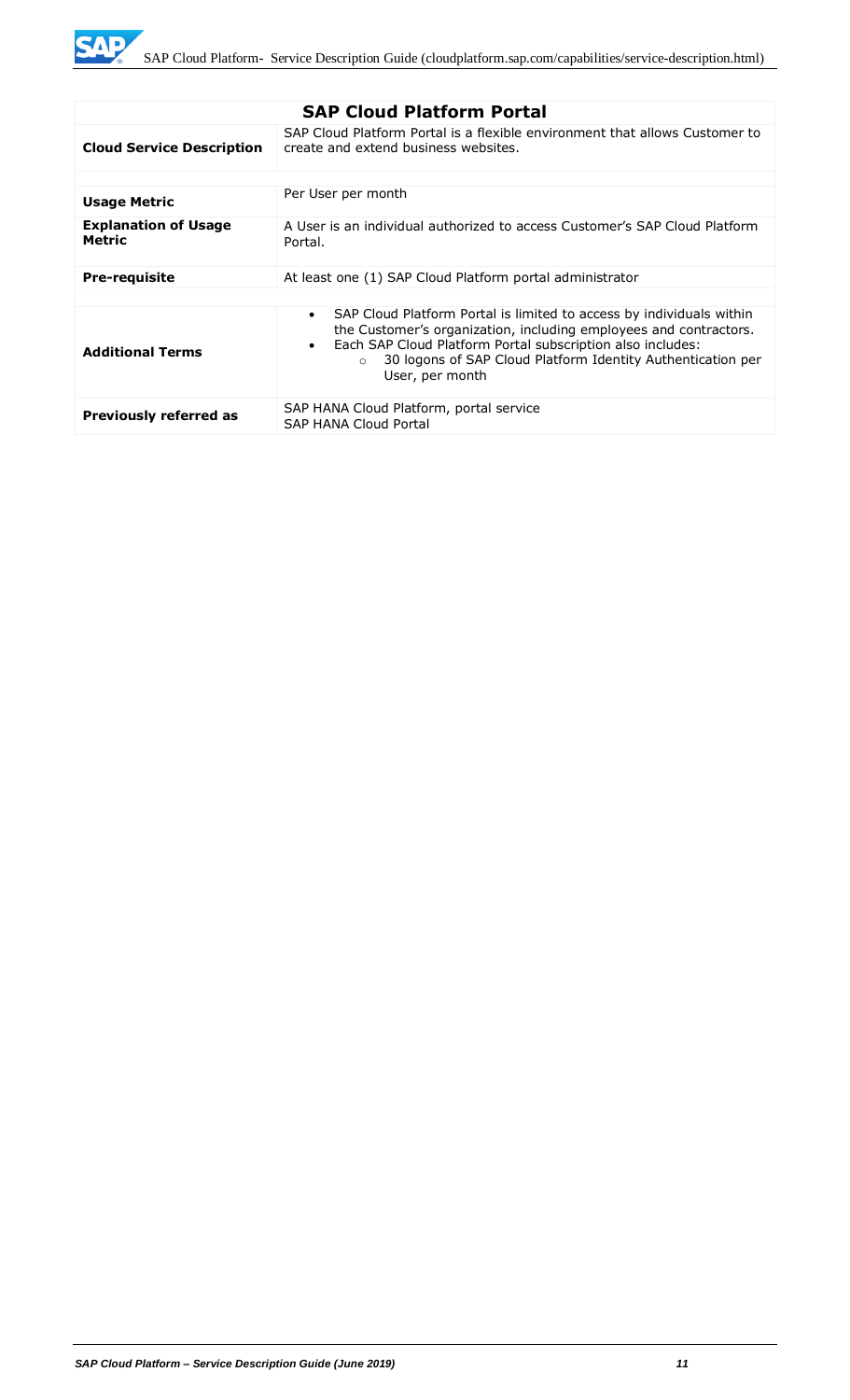| <b>SAP Cloud Platform Portal, consumer edition</b> |                                                                                                                                                                                                                                                                                                                                                                                                                                                                |  |
|----------------------------------------------------|----------------------------------------------------------------------------------------------------------------------------------------------------------------------------------------------------------------------------------------------------------------------------------------------------------------------------------------------------------------------------------------------------------------------------------------------------------------|--|
| <b>Cloud Service Description</b>                   | SAP Cloud Platform Portal is a flexible environment that allows Customer to<br>create and extend business websites.                                                                                                                                                                                                                                                                                                                                            |  |
|                                                    |                                                                                                                                                                                                                                                                                                                                                                                                                                                                |  |
| <b>Usage Metric</b>                                | Site Visits per month                                                                                                                                                                                                                                                                                                                                                                                                                                          |  |
| <b>Explanation of Usage</b><br><b>Metric</b>       | A Site Visit is an individual visit (user session) to Customer's SAP Cloud<br>Platform Portal, by a User. Within a single Site Visit the User can browse an<br>unlimited number of pages belonging to that site.                                                                                                                                                                                                                                               |  |
| <b>Piece Size</b>                                  | 1 Piece = 1000 Site Visits per month                                                                                                                                                                                                                                                                                                                                                                                                                           |  |
| <b>Pre-requisite</b>                               | At least one (1) SAP Cloud Platform portal administrator                                                                                                                                                                                                                                                                                                                                                                                                       |  |
|                                                    |                                                                                                                                                                                                                                                                                                                                                                                                                                                                |  |
| <b>Additional Terms</b>                            | SAP Cloud Platform Portal, consumer edition is limited to access by<br>$\bullet$<br>individuals other than employees and contractors within the<br>Customer's organization, except as included in the following<br>packages:<br>SAP Cloud Platform, app services package, standard edition<br>$\circ$<br>SAP Cloud Platform, app services package, professional<br>$\Omega$<br>edition<br>SAP Cloud Platform, app services package, premium edition<br>$\circ$ |  |
| <b>Previously referred as</b>                      | SAP HANA Cloud Platform, portal service<br><b>SAP HANA Cloud Portal</b>                                                                                                                                                                                                                                                                                                                                                                                        |  |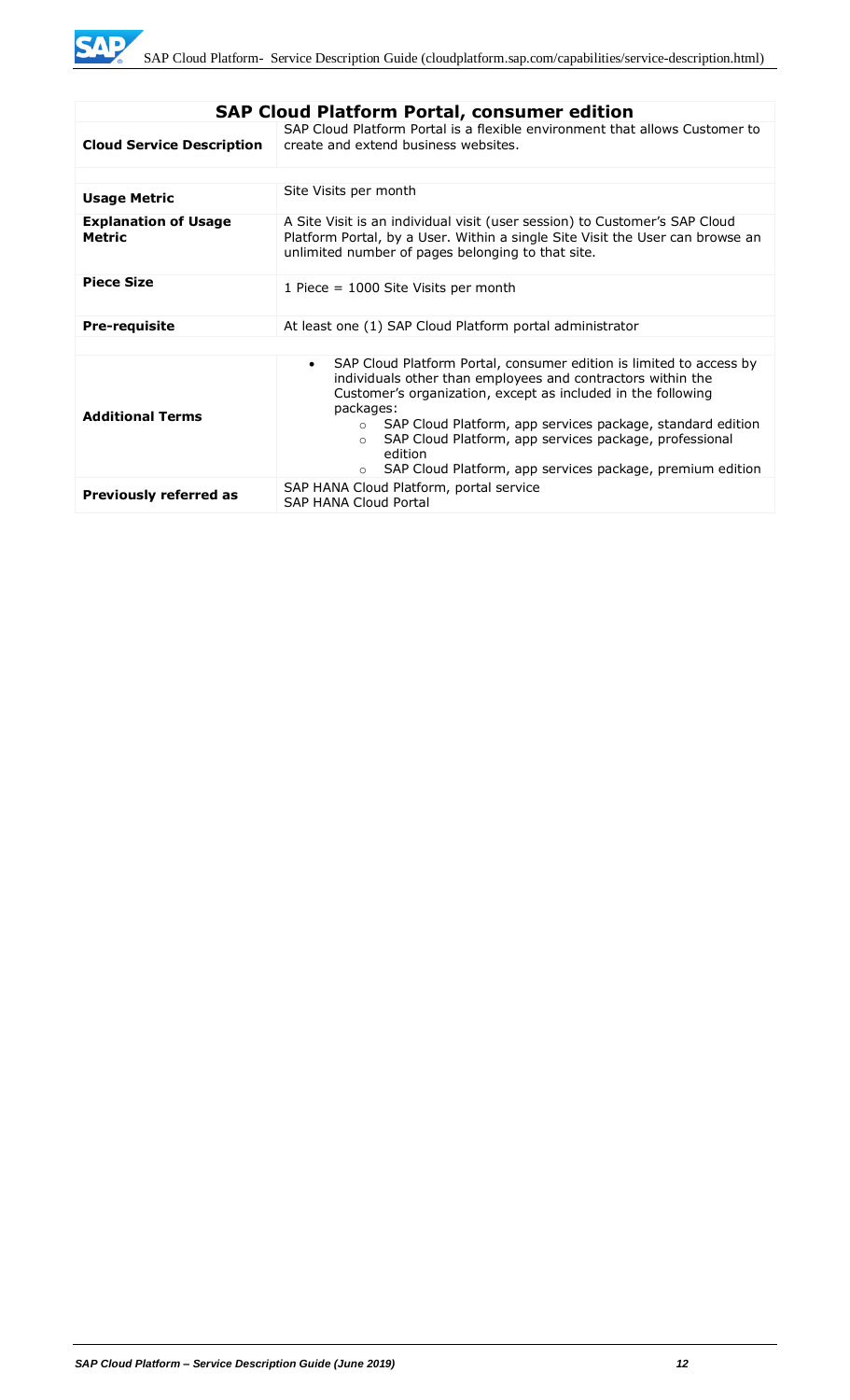| <b>SAP Cloud Platform, portal administrator</b> |                                                                                                                                                                                                                    |  |
|-------------------------------------------------|--------------------------------------------------------------------------------------------------------------------------------------------------------------------------------------------------------------------|--|
| <b>Cloud Service Description</b>                | SAP Cloud Platform, portal administrator is an administrator user that<br>manages the SAP Cloud Platform, portal service instance ranging from<br>content and access rights to the content deployed on the portal. |  |
|                                                 |                                                                                                                                                                                                                    |  |
| <b>Usage Metric</b>                             | Per User per month                                                                                                                                                                                                 |  |
| <b>Explanation of Usage</b><br><b>Metric</b>    | Users are individuals authorized to access the Cloud Service to perform<br>administrative functions.                                                                                                               |  |
|                                                 |                                                                                                                                                                                                                    |  |
| Previously referred to as                       | SAP HANA Cloud Platform, portal administrator<br>SAP HANA Cloud Portal, administrator                                                                                                                              |  |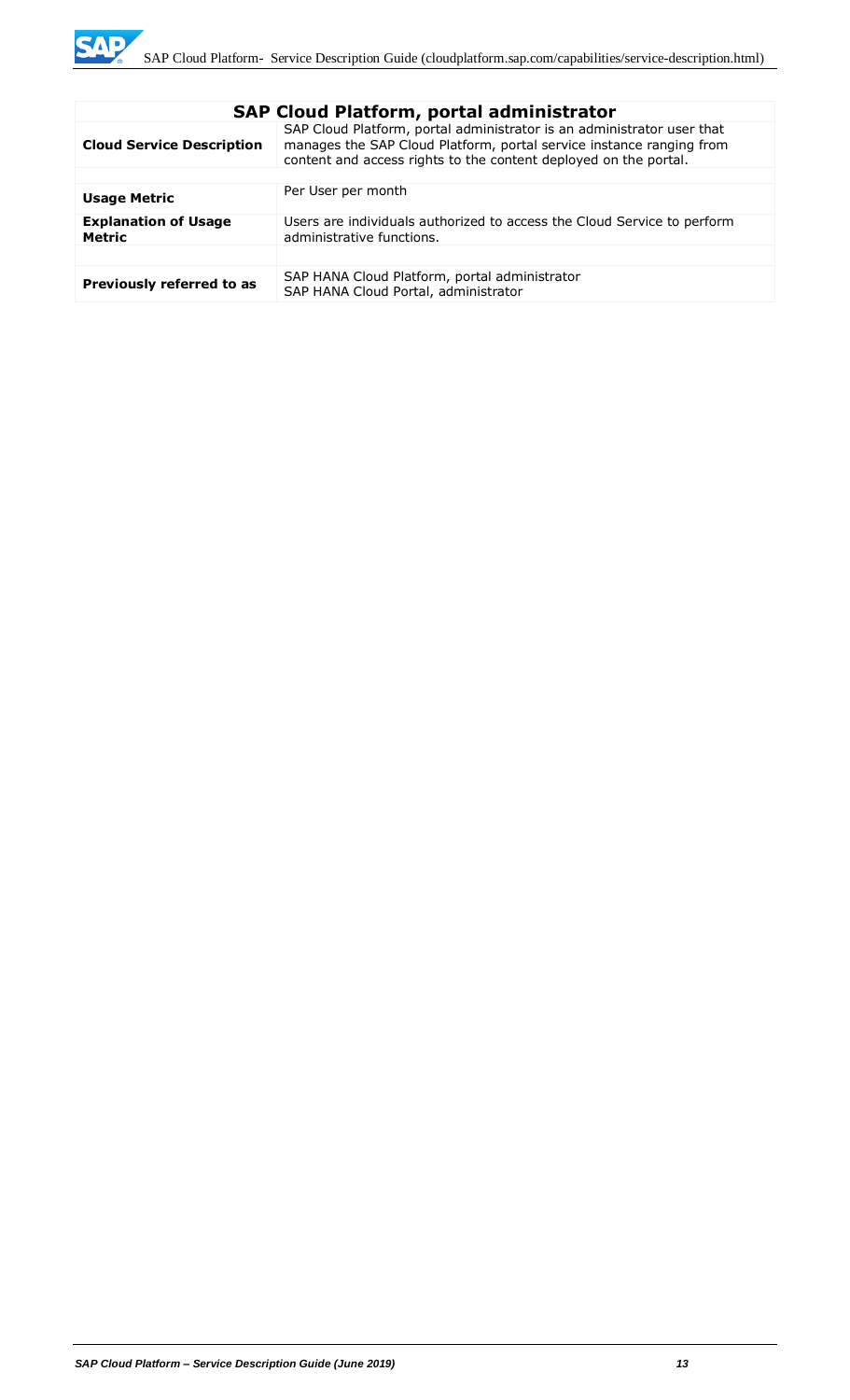

# **SAP Cloud Platform SAP HANA service (SAP DC), standard edition**

| <b>Cloud Service Description</b>   | SAP Cloud Platform SAP HANA service (SAP<br>DC), standard edition allows Customer to<br>develop, test and run Platform Applications-<br>with a fully provisioned HANA environment<br>including subscription-based SAP HANA<br>database base edition instance. |
|------------------------------------|---------------------------------------------------------------------------------------------------------------------------------------------------------------------------------------------------------------------------------------------------------------|
| <b>Usage Metric</b>                | Monthly Flat Fee per Piece                                                                                                                                                                                                                                    |
| <b>Explanation of Usage Metric</b> | Flat fee means fixed monthly subscription fees                                                                                                                                                                                                                |
| <b>Piece Size</b>                  | 1 Piece $=$ 1 instance of a particular T-Shirt size                                                                                                                                                                                                           |

#### **Available T-Shirt sizes in Neo environment:**

| <b>Size</b>        | 64 GB    | 128 GB       | 256 GB   | 512 GB     | $1$ TB   |
|--------------------|----------|--------------|----------|------------|----------|
| Cores              | 12 Cores | 24 Cores     | 32 Cores | 40 Cores   | 80 Cores |
| <b>HANA Memory</b> | 64 GB    | 128 GB       | 256 GB   | 512 GB     | $1$ TB   |
| Disk Space         | 640 GB   | 1280 GB      | 2560 GB  | 5120 GB    | 10 TB    |
| <b>Bandwidth</b>   |          | 512 GB/Month |          | 1 TB/Month |          |

#### **Available T-Shirts in Microsoft Azure environment:**

| <b>Size</b>        | 256 GB          | 512 GB  | 1 TB       | $2$ TB |
|--------------------|-----------------|---------|------------|--------|
| Cores              | 32              | 64      | 64         | 128    |
| <b>HANA Memory</b> | 256 GB          | 512 GB  | 1 TB       | $2$ TB |
| Disk Space         | 2.05 TB         | 2.56 TB | 4.5 TB     | 8 TB   |
| <b>Bandwidth</b>   | 512GB<br>/Month |         | 1TB /Month |        |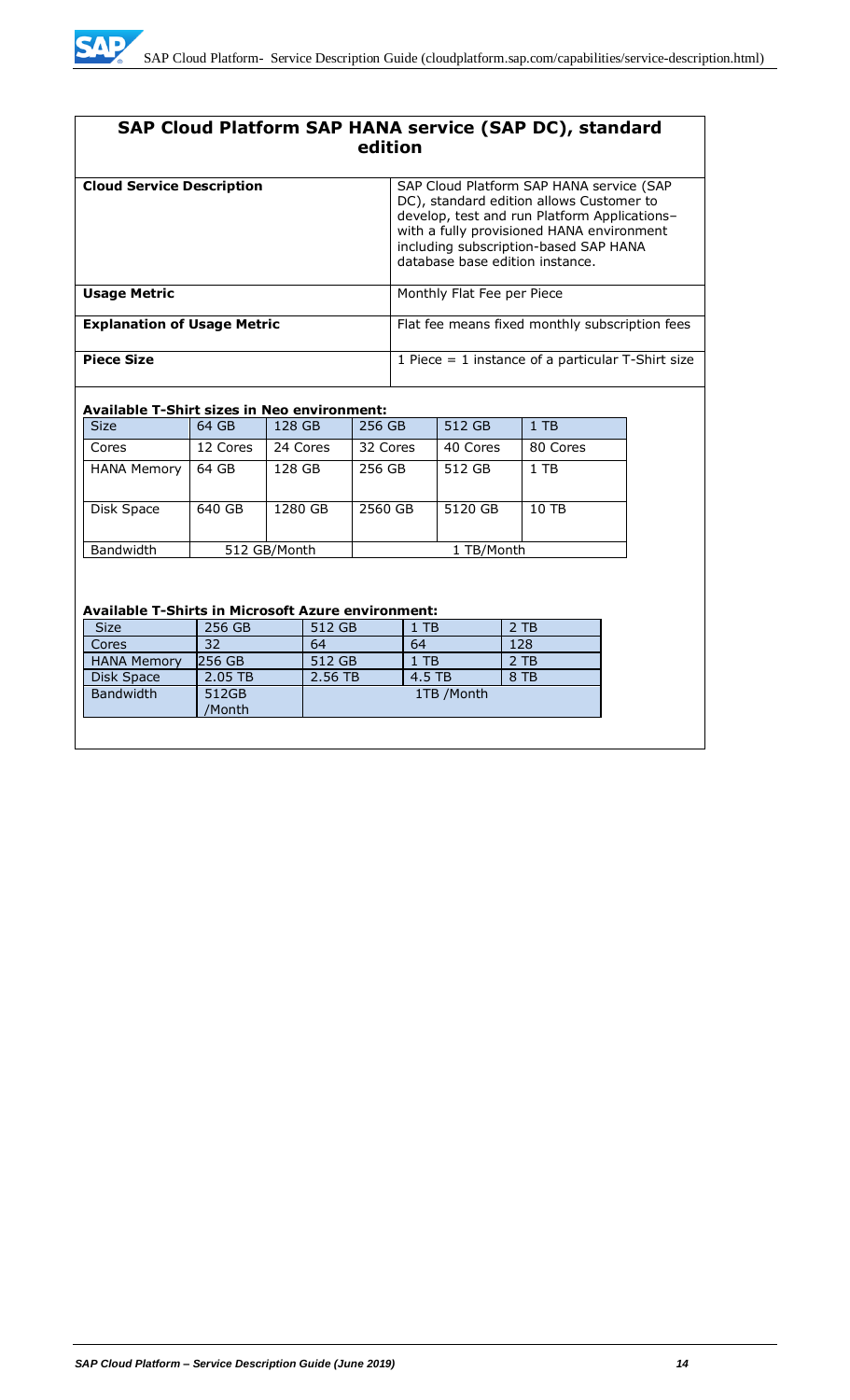| SAP Cloud Platform SAP HANA service (SAP DC), enterprise |                                                                                                                                                                                                                                                                     |  |  |  |  |
|----------------------------------------------------------|---------------------------------------------------------------------------------------------------------------------------------------------------------------------------------------------------------------------------------------------------------------------|--|--|--|--|
| edition                                                  |                                                                                                                                                                                                                                                                     |  |  |  |  |
| <b>Cloud Service Description</b>                         | SAP Cloud Platform SAP HANA service (SAP DC),<br>enterprise edition allows Customer to develop, test<br>and run Platform Applications- with a fully<br>provisioned HANA environment including<br>subscription-based SAP HANA database platform<br>edition instance. |  |  |  |  |
| <b>Usage Metric</b>                                      | Monthly Flat Fee per Piece                                                                                                                                                                                                                                          |  |  |  |  |
| <b>Explanation of Usage Metric</b>                       | Flat fee means fixed monthly subscription fees                                                                                                                                                                                                                      |  |  |  |  |
| <b>Piece Size</b>                                        | 1 Piece $=$ 1 instance of a particular T-Shirt size                                                                                                                                                                                                                 |  |  |  |  |

#### **Available T-Shirt sizes in Neo environment:**

| <b>Size</b>        | 64 GB        | 128 GB   | 256 GB     | 512 GB   | $1$ TB   |
|--------------------|--------------|----------|------------|----------|----------|
| Cores              | 12 Cores     | 24 Cores | 32 Cores   | 40 Cores | 80 Cores |
| <b>HANA Memory</b> | 64 GB        | 128 GB   | 256 GB     | 512 GB   | $1$ TB   |
| Disk Space         | 640 GB       | 1280 GB  | 2560 GB    | 5120 GB  | 10 TB    |
| Bandwidth          | 512 GB/Month |          | 1 TB/Month |          |          |

#### **Available T-Shirts in Microsoft Azure environment:**

| <b>Size</b>        | 256 GB          | 512 GB  | $1$ TB     | 2 TB |
|--------------------|-----------------|---------|------------|------|
| Cores              | 32              | 64      | 64         | 128  |
| <b>HANA Memory</b> | 256 GB          | 512 GB  | $1$ TB     | 2 TB |
| Disk Space         | 2.05 TB         | 2.56 TB | 4.5 TB     | 8 TB |
| <b>Bandwidth</b>   | 512GB<br>/Month |         | 1TB /Month |      |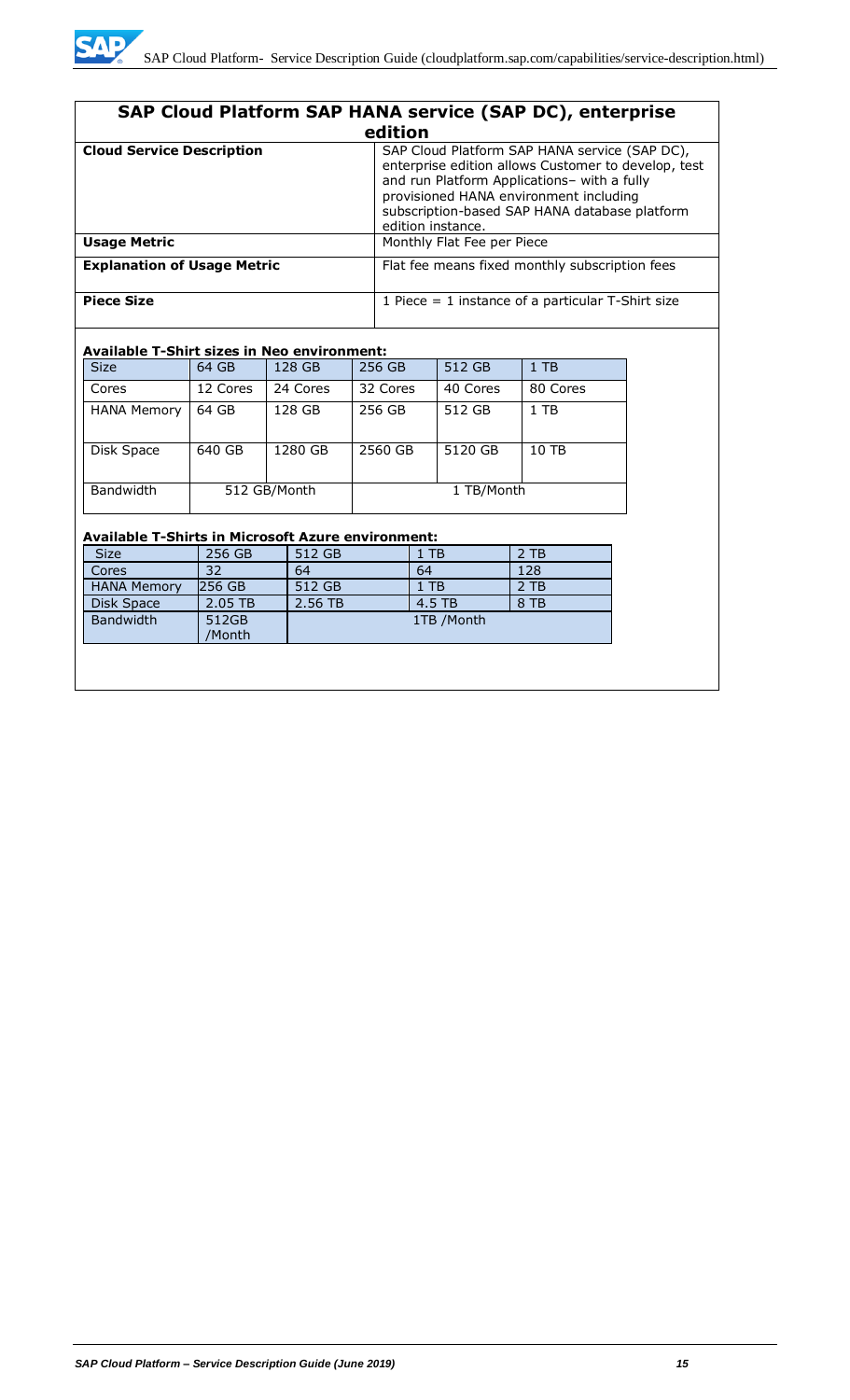| <b>SAP Cloud Platform SAP HANA service, standard edition</b> |                                                                                                                                                                                                                                                              |  |  |
|--------------------------------------------------------------|--------------------------------------------------------------------------------------------------------------------------------------------------------------------------------------------------------------------------------------------------------------|--|--|
| <b>Cloud Service Description</b>                             | SAP Cloud Platform SAP HANA service,<br>standard edition allows Customer to develop,<br>test and run Platform Applications- with a fully<br>provisioned SAP HANA environment including<br>subscription-based SAP HANA database<br>standard edition instance. |  |  |
| <b>Usage Metric</b>                                          | GB                                                                                                                                                                                                                                                           |  |  |
| <b>Explanation of Usage Metric</b>                           | Subscription: 1 Piece = approximately 16<br>Gigabyte of Memory, 264 Gigabyte of storage<br>and 128 Gigyabyte of Bandwidth per Month<br>Consumption: 1 Piece = approximately 16<br>Gigabyte of Memory per hour<br>1 Piece = $1$ Gigabyte of Storage per hour  |  |  |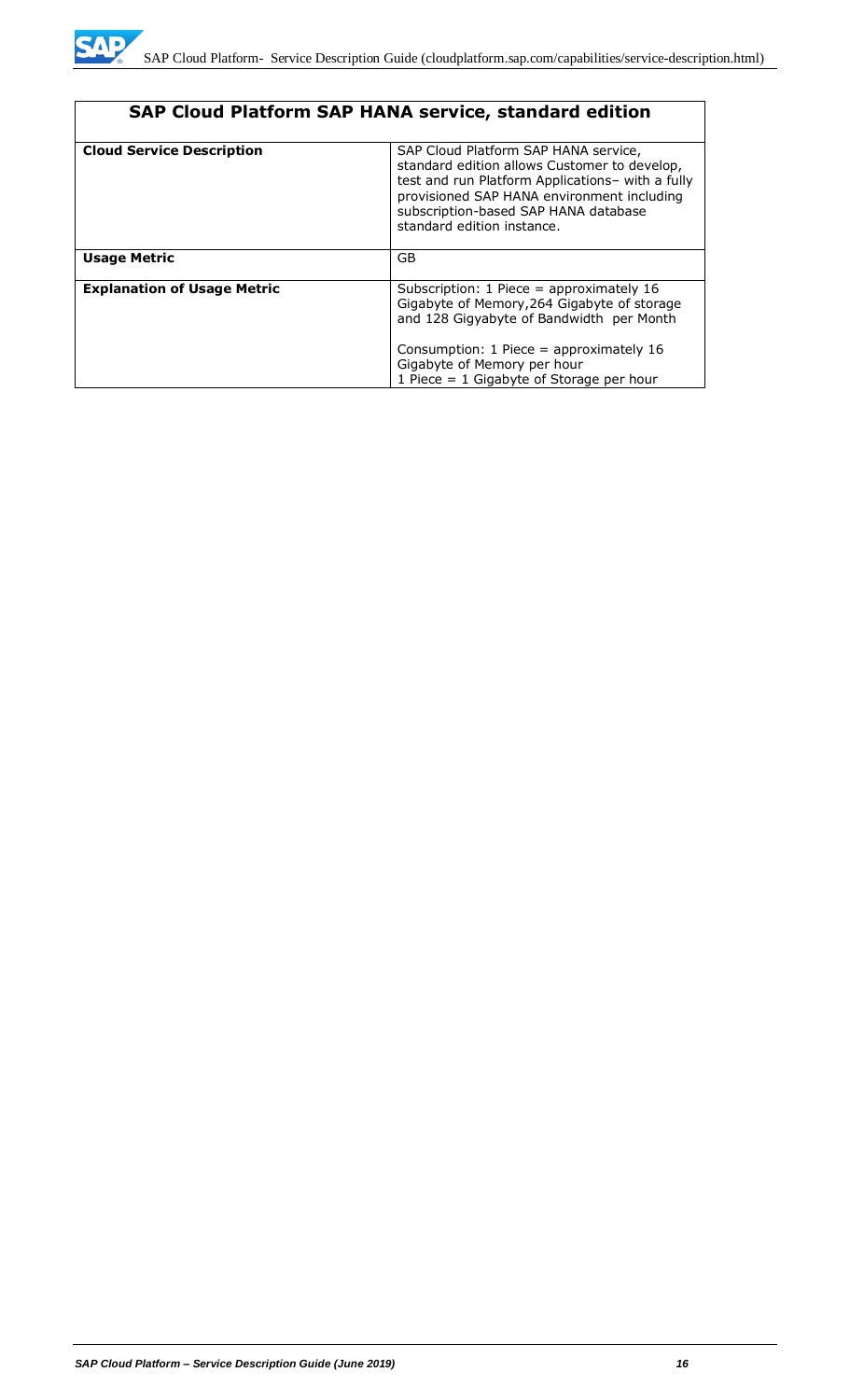

| SAP Cloud Platform SAP HANA service, enterprise edition |                                                                                                                                                                                                                                                                |  |  |
|---------------------------------------------------------|----------------------------------------------------------------------------------------------------------------------------------------------------------------------------------------------------------------------------------------------------------------|--|--|
| <b>Cloud Service Description</b>                        | SAP Cloud Platform SAP HANA service,<br>enterprise edition allows Customer to develop,<br>test and run Platform Applications- with a fully<br>provisioned SAP HANA environment including<br>subscription-based SAP HANA database<br>standard edition instance. |  |  |
| <b>Usage Metric</b>                                     | <b>GB</b>                                                                                                                                                                                                                                                      |  |  |
| <b>Explanation of Usage Metric</b>                      | Subscription: $1$ Piece = approximately $16$<br>Gigabyte of Memory, 264 Gigabyte of storage<br>and 128 Gigyabyte of Bandwidth per Month<br>Consumption: $1$ Piece = approximately $16$<br>Gigabyte Memory per hour<br>1 Piece $= 1$ Gigabyte Storage per hour  |  |  |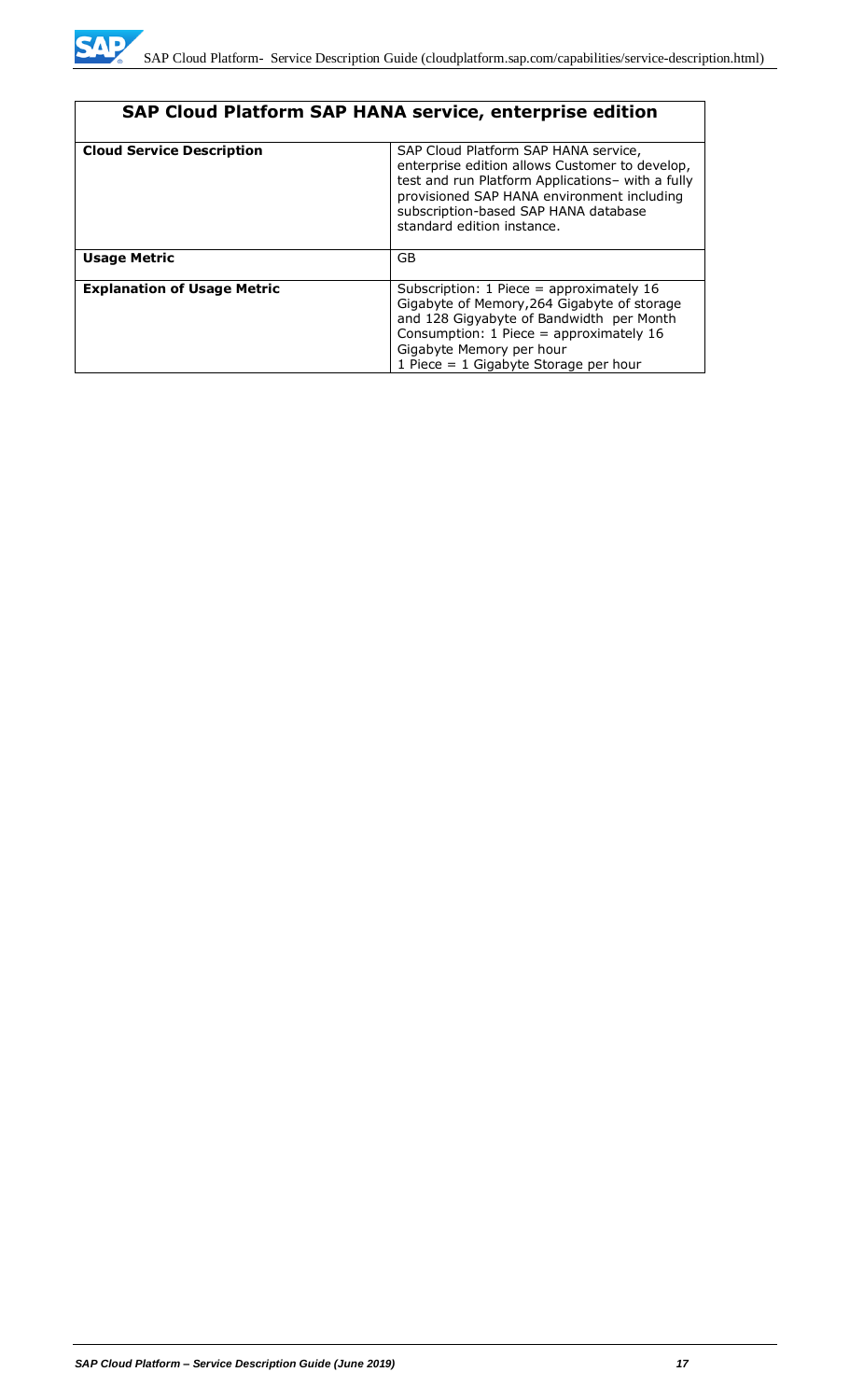|                                            | <b>SAP HANA spatial service</b>                                                                                                                                                                                                                                                                                                                                                                                                          |  |  |
|--------------------------------------------|------------------------------------------------------------------------------------------------------------------------------------------------------------------------------------------------------------------------------------------------------------------------------------------------------------------------------------------------------------------------------------------------------------------------------------------|--|--|
| <b>Cloud Service</b><br><b>Description</b> | SAP HANA spatial services support business processes which require<br>spatial data processing and analysis from multiple sources, such as<br>Earth observation images, weather information, and business data.                                                                                                                                                                                                                           |  |  |
| <b>Usage Metric</b>                        | Monthly Flat Fee per Piece                                                                                                                                                                                                                                                                                                                                                                                                               |  |  |
| <b>Explanation of Usage</b><br>Metric      | Flat Fee means fixed monthly subscription fees per Piece<br>1 Piece = 1 block of Starter Package or 1 block of Professional<br>Package<br>Starter Package block includes 8,500 Transactions and 25GB of disk<br>space storage<br>Professional Package block includes 67,000 Transactions and 150GB<br>of disk space storage<br>1 Transaction = 100 Basic API calls or 1 Advanced API call                                                |  |  |
|                                            | Basic and Advanced API calls are specified in the Documentation.                                                                                                                                                                                                                                                                                                                                                                         |  |  |
| <b>Additional Terms</b>                    | The Cloud Service should not be used to process or store<br>personal data.<br>Publicly available geo reference data accessible through the<br>Cloud Service may only be used in the context of the Cloud<br>Service, and Customer is responsible for ensuring the<br>accuracy and completeness of such data. SAP is not<br>responsible for any harm caused by such data.<br>The EU Access option is not available for the Cloud Service. |  |  |

WD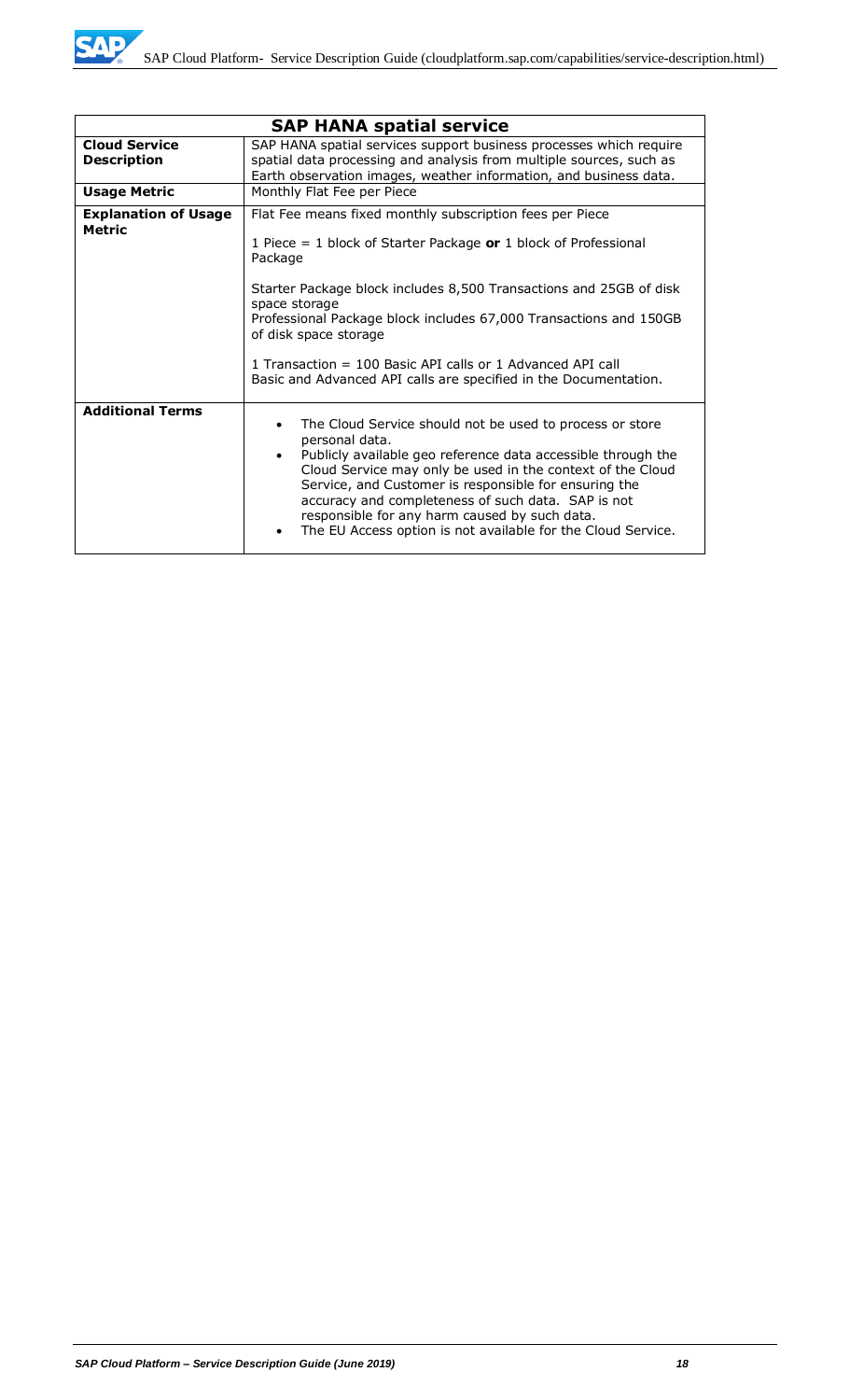|  |  | <b>SAP Cloud Platform SAP ASE service</b> |  |  |  |
|--|--|-------------------------------------------|--|--|--|
|--|--|-------------------------------------------|--|--|--|

| <b>Cloud Service Description</b>      | Allows Customer to develop, test and run Platform Applications- with a fully<br>provisioned ASE database environment including subscription-based SAP<br>ASE instances. |
|---------------------------------------|-------------------------------------------------------------------------------------------------------------------------------------------------------------------------|
|                                       |                                                                                                                                                                         |
| <b>Usage Metric</b>                   | Monthly Flat Fee per Piece                                                                                                                                              |
| <b>Explanation of Usage</b><br>Metric | Flat fee means fixed monthly subscription fees                                                                                                                          |
| <b>Piece Size</b>                     | 1 Piece $=$ 1 instance of a particular T-shirt size                                                                                                                     |

#### **Available T-Shirt Sizes**

| <b>Size</b>    | X-Small | Small                | <b>Medium</b> | Large   | X-Large  |
|----------------|---------|----------------------|---------------|---------|----------|
| Cores          | 1 cores | 2 cores              | 4 cores       | 8 cores | 16 cores |
| Memory         | 4 GB    | 8 GB                 | 16 GB         | 32 GB   | 64 GB    |
| Disk Space     | 40 GB   | 80 GB                | 160 GB        | 320 GB  | 640 GB   |
| bandwidth(out) |         | 512 GB/month<br>1 TB |               |         | month    |

| <b>Additional Terms &amp;</b><br><b>Conditions</b> | SAP ASE service includes use of the SAP ASE Platform Edition and<br>$\bullet$<br>includes the required infrastructure for the relevant T-shirt size.<br>The SAP ASE database may only be used as a runtime database with SAP<br>$\bullet$<br>ASE service and Platform Applications. Customer may not use the SAP<br>ASE database as a persistence data layer for any other solution.<br>Use of the SAP ASE service instance must conform to sizing information<br>$\bullet$<br>in the Documentation. |
|----------------------------------------------------|------------------------------------------------------------------------------------------------------------------------------------------------------------------------------------------------------------------------------------------------------------------------------------------------------------------------------------------------------------------------------------------------------------------------------------------------------------------------------------------------------|
|                                                    |                                                                                                                                                                                                                                                                                                                                                                                                                                                                                                      |
| Previously referred to as                          | SAP HANA Cloud Platform, SAP ASE service                                                                                                                                                                                                                                                                                                                                                                                                                                                             |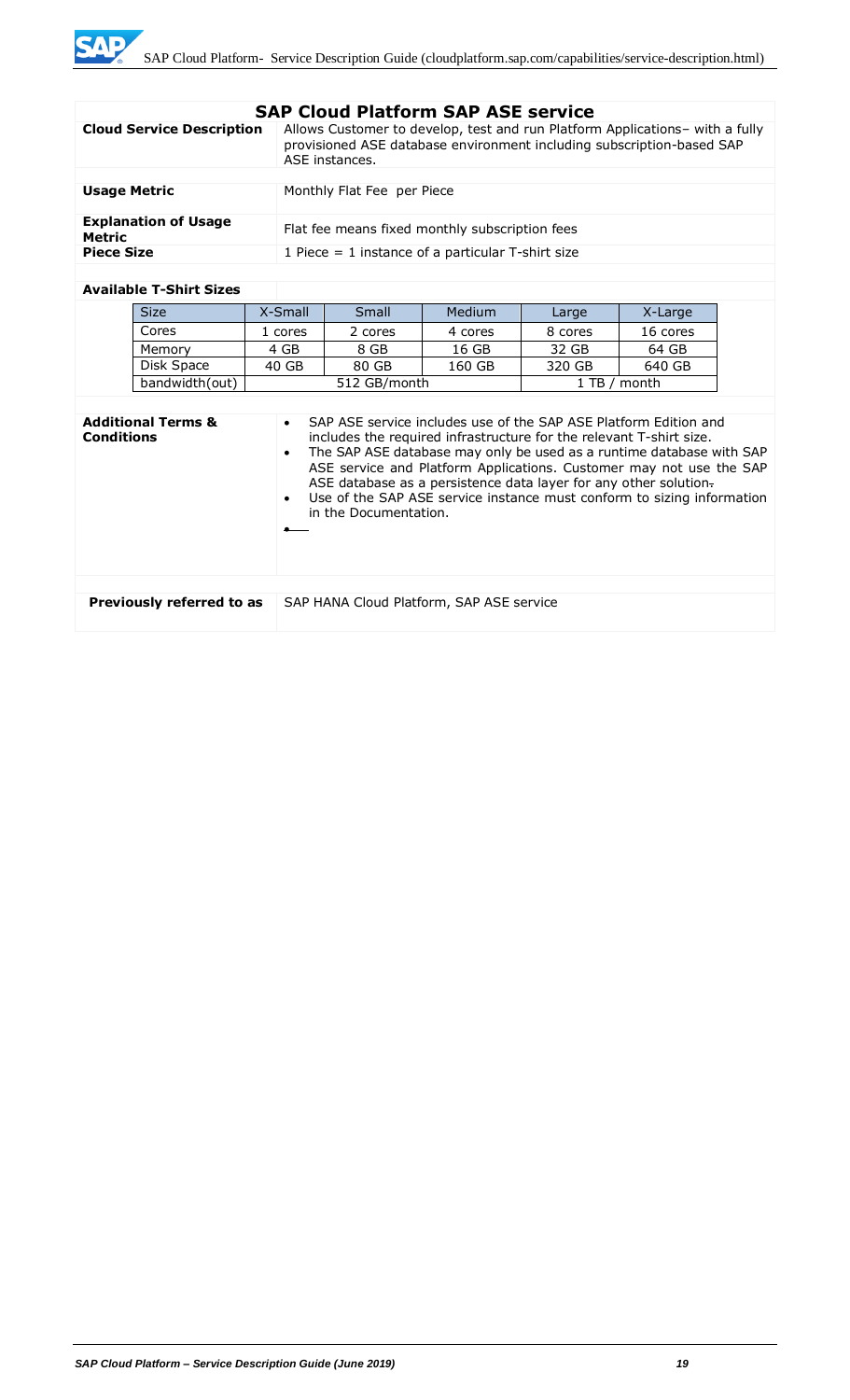|                                                   | <b>SAP Cloud Platform Integration for SAP cloud applications</b>                                                                                                                                                                                                                                                                                                                                                                                                                                                                                                                                                                                                                                                                                                                                                                                                                                                                                                                                                                                                                                                                                  |                        |           |  |
|---------------------------------------------------|---------------------------------------------------------------------------------------------------------------------------------------------------------------------------------------------------------------------------------------------------------------------------------------------------------------------------------------------------------------------------------------------------------------------------------------------------------------------------------------------------------------------------------------------------------------------------------------------------------------------------------------------------------------------------------------------------------------------------------------------------------------------------------------------------------------------------------------------------------------------------------------------------------------------------------------------------------------------------------------------------------------------------------------------------------------------------------------------------------------------------------------------------|------------------------|-----------|--|
| <b>Cloud Service</b><br><b>Description</b>        | SAP Cloud Platform Integration for SAP cloud applications integrates processes and<br>data between associated SAP cloud applications on one end and third party, cloud<br>applications and on-premise solutions on the other end. SAP Cloud Platform<br>Integration is an open, flexible, on-demand integration system running as a core<br>service on SAP Cloud Platform.                                                                                                                                                                                                                                                                                                                                                                                                                                                                                                                                                                                                                                                                                                                                                                        |                        |           |  |
| <b>Usage Metric</b>                               | Percentage of SAP cloud application service subscription fee                                                                                                                                                                                                                                                                                                                                                                                                                                                                                                                                                                                                                                                                                                                                                                                                                                                                                                                                                                                                                                                                                      |                        |           |  |
|                                                   |                                                                                                                                                                                                                                                                                                                                                                                                                                                                                                                                                                                                                                                                                                                                                                                                                                                                                                                                                                                                                                                                                                                                                   |                        |           |  |
| <b>Explanation of</b><br><b>Usage Metric</b>      | Fees for SAP Cloud Platform Integration for SAP cloud applications are based on a<br>percentage of the SAP cloud service subscription fee for the SAP cloud service<br>integrated using SAP Cloud Platform Integration for SAP cloud applications. Fees may<br>increase as fees for the integrated SAP cloud service increase. A separate fee is due<br>for each SAP cloud service integrated using SAP Cloud Platform Integration for SAP<br>cloud applications and each such SAP cloud service may be connected to an unlimited<br>number of systems using SAP Cloud Platform Integration for SAP cloud applications.                                                                                                                                                                                                                                                                                                                                                                                                                                                                                                                           |                        |           |  |
|                                                   |                                                                                                                                                                                                                                                                                                                                                                                                                                                                                                                                                                                                                                                                                                                                                                                                                                                                                                                                                                                                                                                                                                                                                   |                        |           |  |
| <b>Included</b>                                   |                                                                                                                                                                                                                                                                                                                                                                                                                                                                                                                                                                                                                                                                                                                                                                                                                                                                                                                                                                                                                                                                                                                                                   | Data Integration       | Included  |  |
| <b>Components</b>                                 |                                                                                                                                                                                                                                                                                                                                                                                                                                                                                                                                                                                                                                                                                                                                                                                                                                                                                                                                                                                                                                                                                                                                                   | Process<br>Integration | Included  |  |
|                                                   |                                                                                                                                                                                                                                                                                                                                                                                                                                                                                                                                                                                                                                                                                                                                                                                                                                                                                                                                                                                                                                                                                                                                                   | connections            | Unlimited |  |
|                                                   |                                                                                                                                                                                                                                                                                                                                                                                                                                                                                                                                                                                                                                                                                                                                                                                                                                                                                                                                                                                                                                                                                                                                                   | bandwidth(out)         | Unlimited |  |
| <b>Additional</b><br>Terms &<br><b>Conditions</b> | Each Piece includes one tenant for production usage and one tenant for non-<br>$\bullet$<br>production use of the data integration and process integration capabilities.<br>$\bullet$<br>Customer shall ensure that it has all necessary license rights for any SAP<br>$\bullet$<br>and/or third-party solutions integrated using the Cloud Service.<br>SAP shall make available for download by Customer the SAP Cloud Platform<br>$\bullet$<br>Integration- Data Services Agent (the "Integration Component") which is the<br>prerequisite for integration of SAP cloud solutions with SAP on-premise<br>solutions. The use of the Integration Component is limited to use with the Cloud<br>Service and Customer may not use the Integration Component for any other<br>The Integration Component is part of the Cloud Service and<br>purpose.<br>Customer's use is limited to use by Authorized Users and only for the term of<br>the Agreement. The Integration Component may not be modified or altered in<br>any way except by SAP. Customer shall utilize the most current version of the<br>Integration Component made available by SAP. |                        |           |  |
| <b>Previously</b><br>referred to as               | SAP HANA Cloud Platform, integration service for SAP cloud applications<br>SAP HANA Cloud Integration, application edition                                                                                                                                                                                                                                                                                                                                                                                                                                                                                                                                                                                                                                                                                                                                                                                                                                                                                                                                                                                                                        |                        |           |  |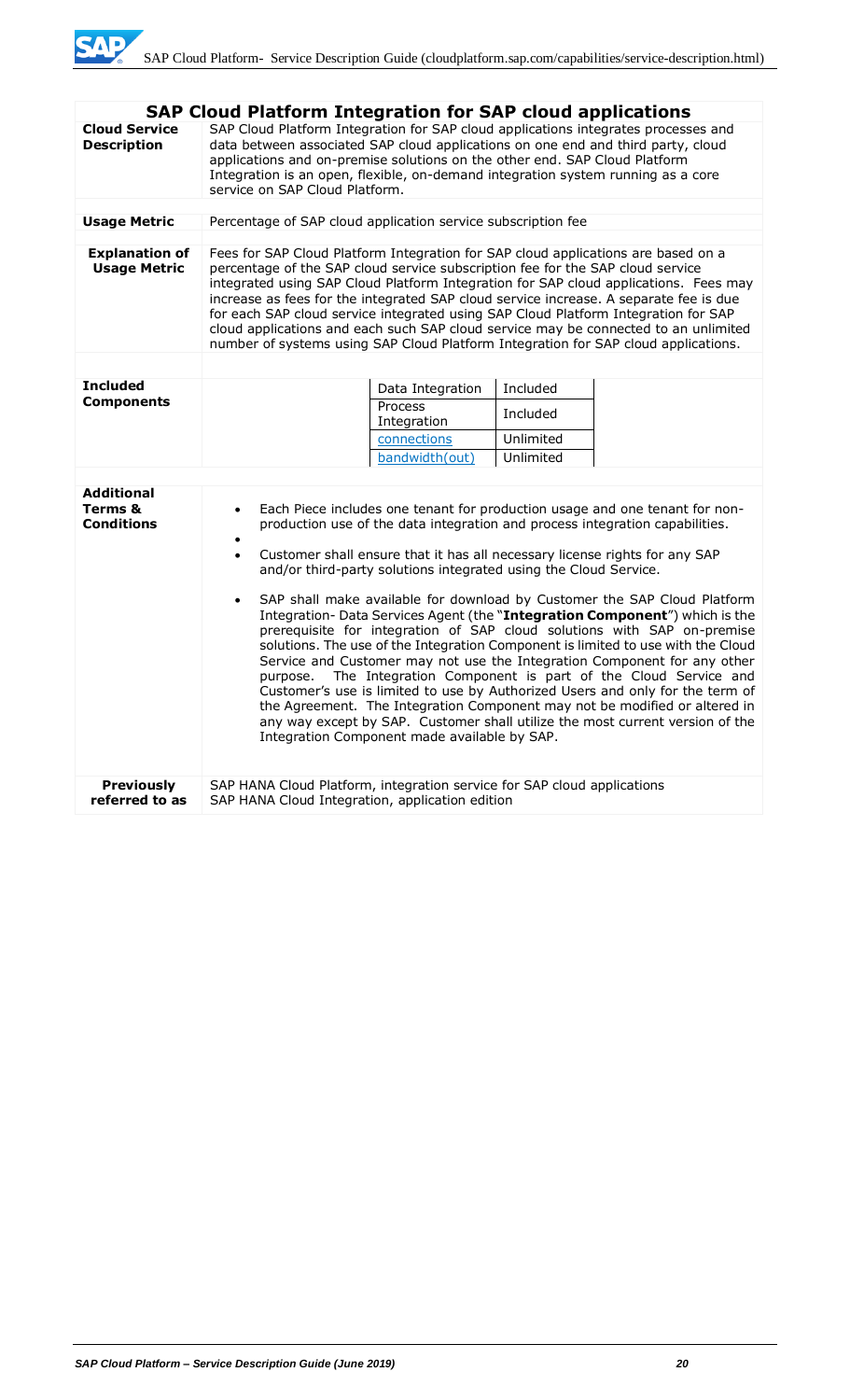| <b>Cloud Service Description</b>      | SAP Cloud Platform Integration, DI edition integrates data between SAP<br>cloud applications, third party applications and on-premise solutions. SAP<br>Cloud Platform Integration is an open, flexible, on-demand integration<br>system running as a core service on SAP Cloud Platform. |            |  |  |  |
|---------------------------------------|-------------------------------------------------------------------------------------------------------------------------------------------------------------------------------------------------------------------------------------------------------------------------------------------|------------|--|--|--|
|                                       |                                                                                                                                                                                                                                                                                           |            |  |  |  |
| <b>Usage Metric</b>                   | Monthly Flat Fee per Piece                                                                                                                                                                                                                                                                |            |  |  |  |
| <b>Explanation of Usage</b><br>Metric | Flat fee means fixed monthly subscription fees                                                                                                                                                                                                                                            |            |  |  |  |
| <b>Piece Size</b>                     | 1 Piece $=$ 1 instance of SAP Cloud Platform Integration, DI edition                                                                                                                                                                                                                      |            |  |  |  |
|                                       |                                                                                                                                                                                                                                                                                           |            |  |  |  |
| <b>Included Resources</b>             |                                                                                                                                                                                                                                                                                           |            |  |  |  |
|                                       |                                                                                                                                                                                                                                                                                           | DI edition |  |  |  |
|                                       | Data Integration                                                                                                                                                                                                                                                                          | Included   |  |  |  |
|                                       | Process Integration<br>Not Included                                                                                                                                                                                                                                                       |            |  |  |  |
|                                       | २<br>connections                                                                                                                                                                                                                                                                          |            |  |  |  |

|                                                    | connections                                              | J                                |                                                                                                                                                                                                                                                                                                                                                                                                                                                                                                                                                                                                                                                            |
|----------------------------------------------------|----------------------------------------------------------|----------------------------------|------------------------------------------------------------------------------------------------------------------------------------------------------------------------------------------------------------------------------------------------------------------------------------------------------------------------------------------------------------------------------------------------------------------------------------------------------------------------------------------------------------------------------------------------------------------------------------------------------------------------------------------------------------|
|                                                    | bandwidth (out)                                          | 10 GB / month                    |                                                                                                                                                                                                                                                                                                                                                                                                                                                                                                                                                                                                                                                            |
|                                                    |                                                          |                                  |                                                                                                                                                                                                                                                                                                                                                                                                                                                                                                                                                                                                                                                            |
| <b>Additional Terms &amp;</b><br><b>Conditions</b> | $\bullet$                                                | Component made available by SAP. | Customer shall ensure that it has all necessary license rights for any<br>SAP and/or third-party solutions integrated using the Cloud Service.<br>• SAP shall make available for download by Customer the SAP Cloud<br>Platform Integration- Data Services Agent (the "Integration<br><b>Component</b> ") which is the prerequisite for integration of SAP cloud<br>solutions with SAP on-premise solutions. The use of the Integration<br>Component is limited to use with the Cloud Service. The Integration<br>Component may not be modified or altered in any way except by SAP.<br>Customer shall utilize the most current version of the Integration |
| Previously referred to as                          | SAP HANA Cloud Platform, integration service, DI edition |                                  |                                                                                                                                                                                                                                                                                                                                                                                                                                                                                                                                                                                                                                                            |

#### **SAP Cloud Platform Integration, DI edition**

WD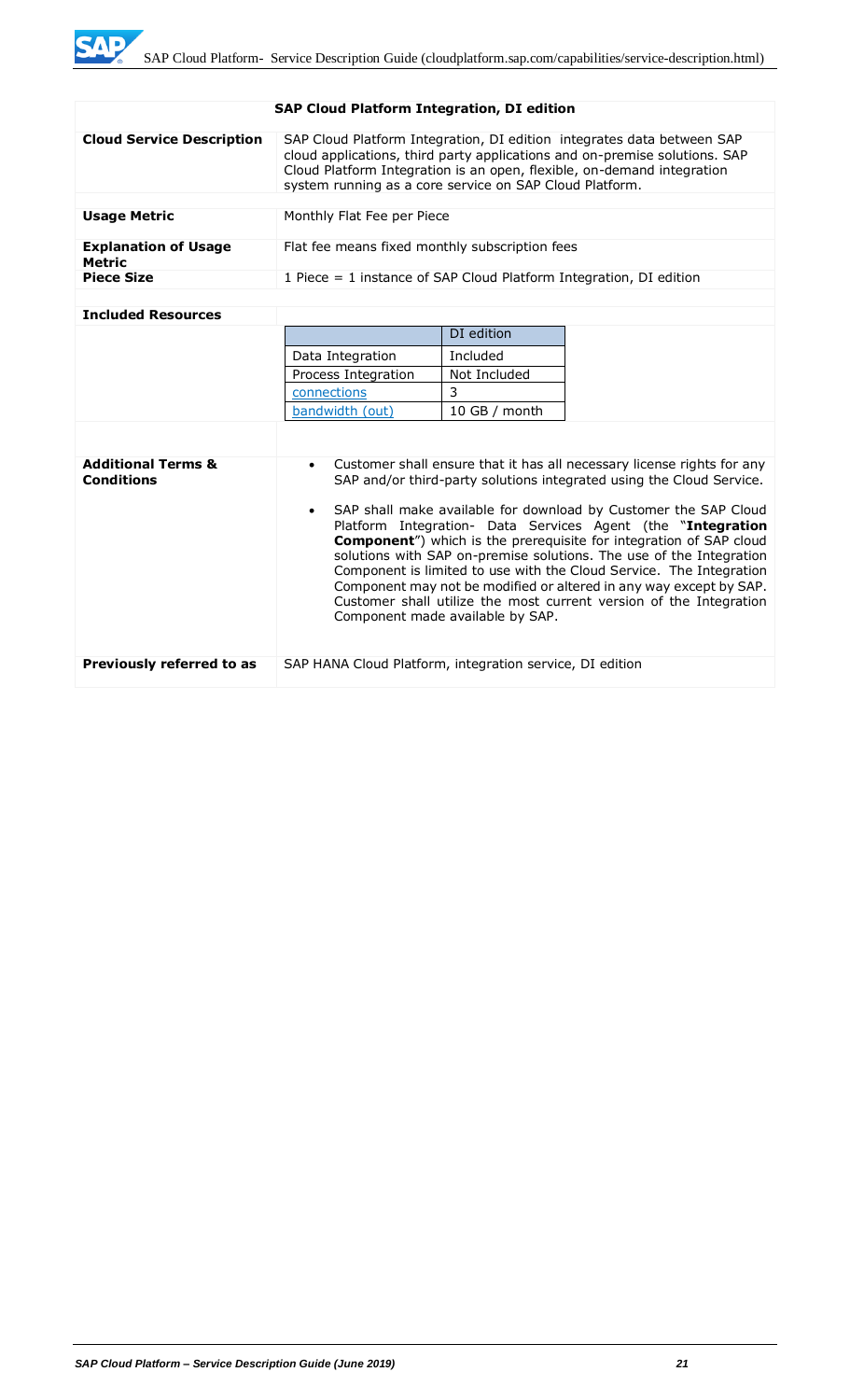# **SAP Cloud Platform Integration, PI edition**

| <b>Cloud Service Description</b>      | SAP Cloud Platform Integration, PI edition integrates processes between<br>SAP cloud applications, third party applications and on-premise solutions.<br>SAP Cloud Platform Integration is an open, flexible, on-demand integration<br>system running as a core service on SAP Cloud Platform. |
|---------------------------------------|------------------------------------------------------------------------------------------------------------------------------------------------------------------------------------------------------------------------------------------------------------------------------------------------|
|                                       |                                                                                                                                                                                                                                                                                                |
| <b>Usage Metric</b>                   | Monthly Flat Fee per Piece                                                                                                                                                                                                                                                                     |
| <b>Explanation of Usage</b><br>Metric | Flat fee means fixed monthly subscription fees                                                                                                                                                                                                                                                 |
| <b>Piece Size</b>                     | 1 Piece $=$ 1 instance of SAP Cloud Platform Integration, PI edition                                                                                                                                                                                                                           |
|                                       |                                                                                                                                                                                                                                                                                                |

#### **Included Resources**

|                                                    |                                                          | PI edition    |                                                                                                                                                |
|----------------------------------------------------|----------------------------------------------------------|---------------|------------------------------------------------------------------------------------------------------------------------------------------------|
|                                                    | Data Integration                                         | Not Included  |                                                                                                                                                |
|                                                    | Process Integration                                      | Included      |                                                                                                                                                |
|                                                    | connections                                              | 3             |                                                                                                                                                |
|                                                    | bandwidth (out)                                          | 10 GB / month |                                                                                                                                                |
|                                                    |                                                          |               |                                                                                                                                                |
| <b>Additional Terms &amp;</b><br><b>Conditions</b> | $\bullet$                                                |               | Customer shall ensure that it has all necessary license rights for any<br>SAP and/or third-party solutions integrated using the Cloud Service. |
| Previously referred to as                          | SAP HANA Cloud Platform, integration service, PI edition |               |                                                                                                                                                |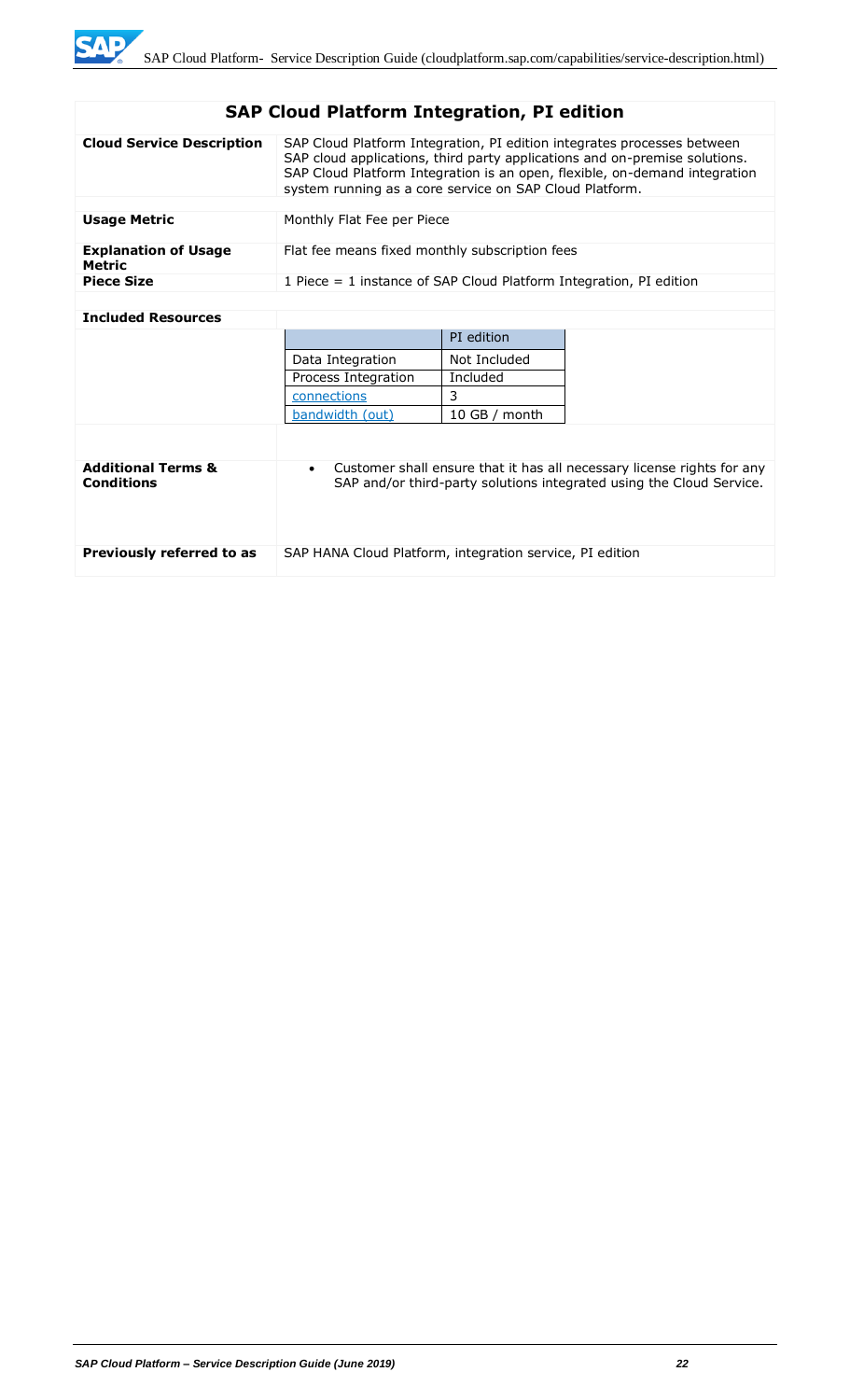| <b>SAP Cloud Platform Integration, enterprise edition</b> |                                                                                                                                                                                                                                                                                                                             |  |  |  |
|-----------------------------------------------------------|-----------------------------------------------------------------------------------------------------------------------------------------------------------------------------------------------------------------------------------------------------------------------------------------------------------------------------|--|--|--|
| <b>Cloud Service Description</b>                          | SAP Cloud Platform, integration service, enterprise edition integrates<br>processes and data between SAP cloud applications, third party applications<br>and on-premise solutions. SAP Cloud Platform Integration is an open,<br>flexible, on-demand integration system running as a core service on SAP<br>Cloud Platform. |  |  |  |
|                                                           |                                                                                                                                                                                                                                                                                                                             |  |  |  |
| <b>Usage Metric</b>                                       | Monthly Flat Fee per Piece                                                                                                                                                                                                                                                                                                  |  |  |  |
| <b>Explanation of Usage Metric</b>                        | Flat fee means fixed monthly subscription fees                                                                                                                                                                                                                                                                              |  |  |  |
| <b>Piece Size</b>                                         | 1 Piece $=$ 1 instance of SAP Cloud Platform Integration, enterprise edition                                                                                                                                                                                                                                                |  |  |  |
|                                                           |                                                                                                                                                                                                                                                                                                                             |  |  |  |

#### **Included Resources**

|                             | Enterprise edition             |
|-----------------------------|--------------------------------|
| Data Integration            | Included                       |
| Process Integration         | Included                       |
| connections                 | Unlimited                      |
| bandwidth (out)             | 1 TB / month                   |
| <b>API Management</b>       | 5 million API calls /<br>month |
| OData provisioning          | Included                       |
| <b>Enterprise Messaging</b> | 150 GB / month                 |

| <b>Additional Terms &amp; Conditions</b> | Customer shall ensure that it has all necessary license rights for any<br>SAP and/or third-party solutions integrated using the Cloud Service.<br>SAP shall make available for download by Customer the SAP Cloud<br>Platform Integration- Data Services Agent (the "Integration<br><b>Component</b> ") which is the prerequisite for integration of SAP cloud<br>solutions with SAP on-premise solutions. The use of the Integration<br>Component is limited to use with the Cloud Service. The Integration<br>Component may not be modified or altered in any way except by SAP.<br>Customer shall utilize the most current version of the Integration<br>Component made available by SAP.<br>Integration Advisor. The SAP Cloud Platform, integration service,<br>enterprise edition, includes the option to use the Integration Advisor.                                                                                                                                                                                                                                                                                                                                                                                                                                                                                                                                                                                                                                                                                                                                                                                         |
|------------------------------------------|--------------------------------------------------------------------------------------------------------------------------------------------------------------------------------------------------------------------------------------------------------------------------------------------------------------------------------------------------------------------------------------------------------------------------------------------------------------------------------------------------------------------------------------------------------------------------------------------------------------------------------------------------------------------------------------------------------------------------------------------------------------------------------------------------------------------------------------------------------------------------------------------------------------------------------------------------------------------------------------------------------------------------------------------------------------------------------------------------------------------------------------------------------------------------------------------------------------------------------------------------------------------------------------------------------------------------------------------------------------------------------------------------------------------------------------------------------------------------------------------------------------------------------------------------------------------------------------------------------------------------------------|
|                                          | Customer may elect to not use this feature by actively switching off<br>the feature flag within the Cloud Service. If Customer elects to use<br>this feature, SAP will use the Integration Advisor specific integration<br>content developed by Customer in whole or in part to build an index<br>that will be used to make suggestions to other customers of the Cloud<br>Service to help accelerate their integration content development<br>process. Any information that could be used to identify Customer as<br>the supplier of this content will be removed before being shared with<br>other customers as part of the index. If Customer chooses to not use<br>the Integration Advisor, its integration content will not be shared with<br>other customers, and Customer will not have access to similar<br>content from other customers included in the index created by SAP.<br>Customer may use indexed integration content solely for the purpose<br>of accelerating Customer's integration content development.<br>- In<br>addition, SAP may perform technical quality assurance and<br>consistency checks on the content Customer provides. SAP may<br>choose not add or remove Customer's content from the database.<br>Customer is responsible for ensuring the correctness and quality of<br>the suggestions and created integration content by other customers.<br>In case of termination of the Agreement, all anonymized and indexed<br>integration content will remain on the index server of the Integration<br>Advisor and SAP may continue to make such integration content<br>available to other customers. |
| Previously referred to as                | SAP HANA Cloud Platform, integration service, enterprise edition                                                                                                                                                                                                                                                                                                                                                                                                                                                                                                                                                                                                                                                                                                                                                                                                                                                                                                                                                                                                                                                                                                                                                                                                                                                                                                                                                                                                                                                                                                                                                                     |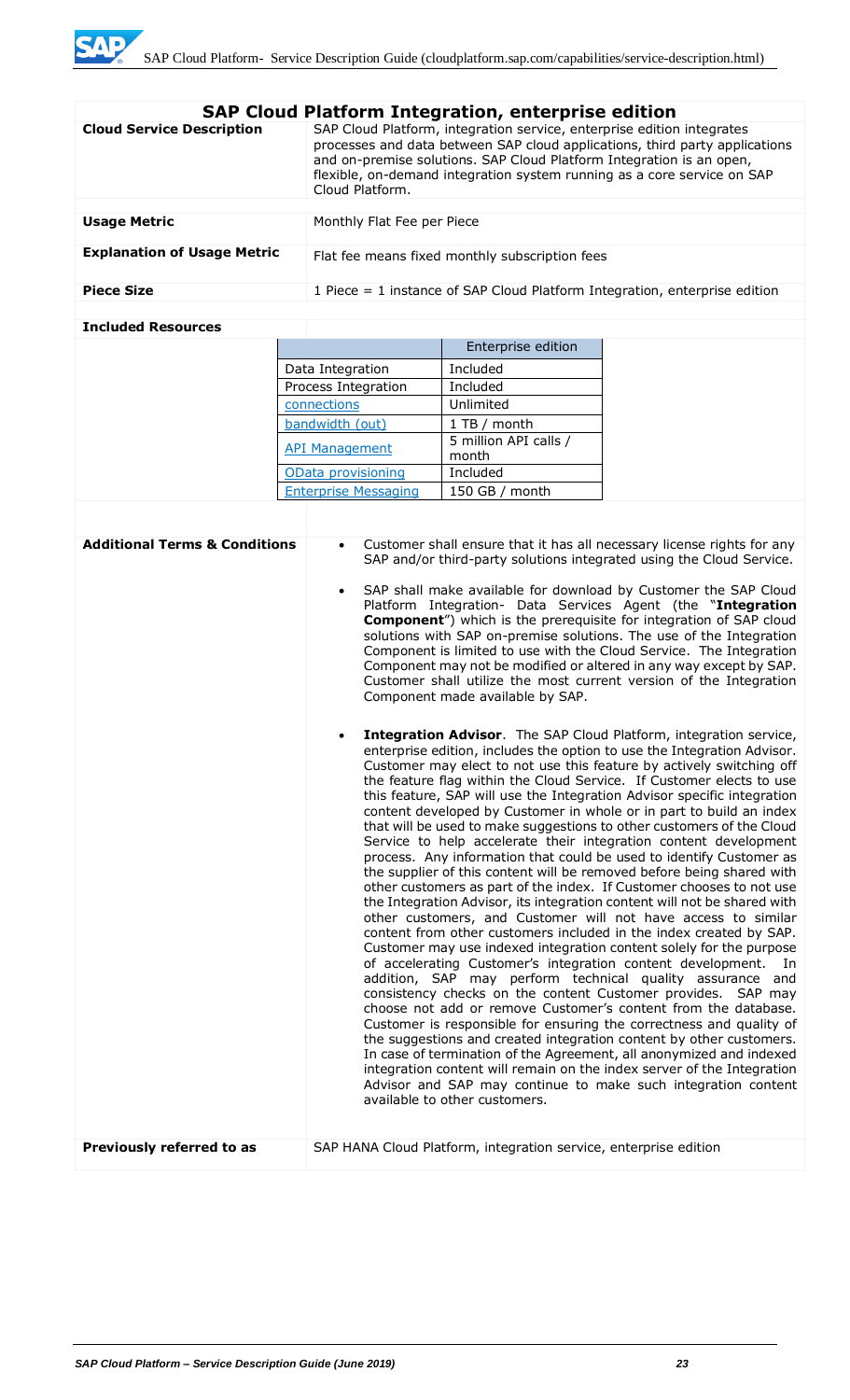

| <b>SAP Cloud Platform Integration, additional connections</b> |                                                                                                                                                                                                                                                                                                                                             |  |  |  |
|---------------------------------------------------------------|---------------------------------------------------------------------------------------------------------------------------------------------------------------------------------------------------------------------------------------------------------------------------------------------------------------------------------------------|--|--|--|
| <b>Cloud Service Description</b>                              | SAP Cloud Platform Integration, additional connections may be added to an<br>existing subscription of SAP Cloud Platform, integration service.                                                                                                                                                                                              |  |  |  |
| Usage Metric                                                  | Monthly Flat Fee per Piece                                                                                                                                                                                                                                                                                                                  |  |  |  |
| <b>Explanation of Usage</b><br><b>Metric</b>                  | Flat fee means fixed monthly subscription fees. A connection is an<br>association between two unique end points via the SAP Cloud Platform<br>Integration. A unique end point is a combination of the IP address and the<br>port. Non-production connections shall not be counted for purposes of<br>determining the number of connections. |  |  |  |
| <b>Piece Size</b>                                             | 1 connection $=$ 1 Piece                                                                                                                                                                                                                                                                                                                    |  |  |  |
| <b>Additional Terms &amp;</b><br><b>Conditions</b>            | • Customer shall ensure that it has all necessary license rights for any SAP<br>and/or third-party solutions connected using the Cloud Service                                                                                                                                                                                              |  |  |  |
| Previously referred to as                                     | SAP HANA Cloud Platform, integration service, additional connections                                                                                                                                                                                                                                                                        |  |  |  |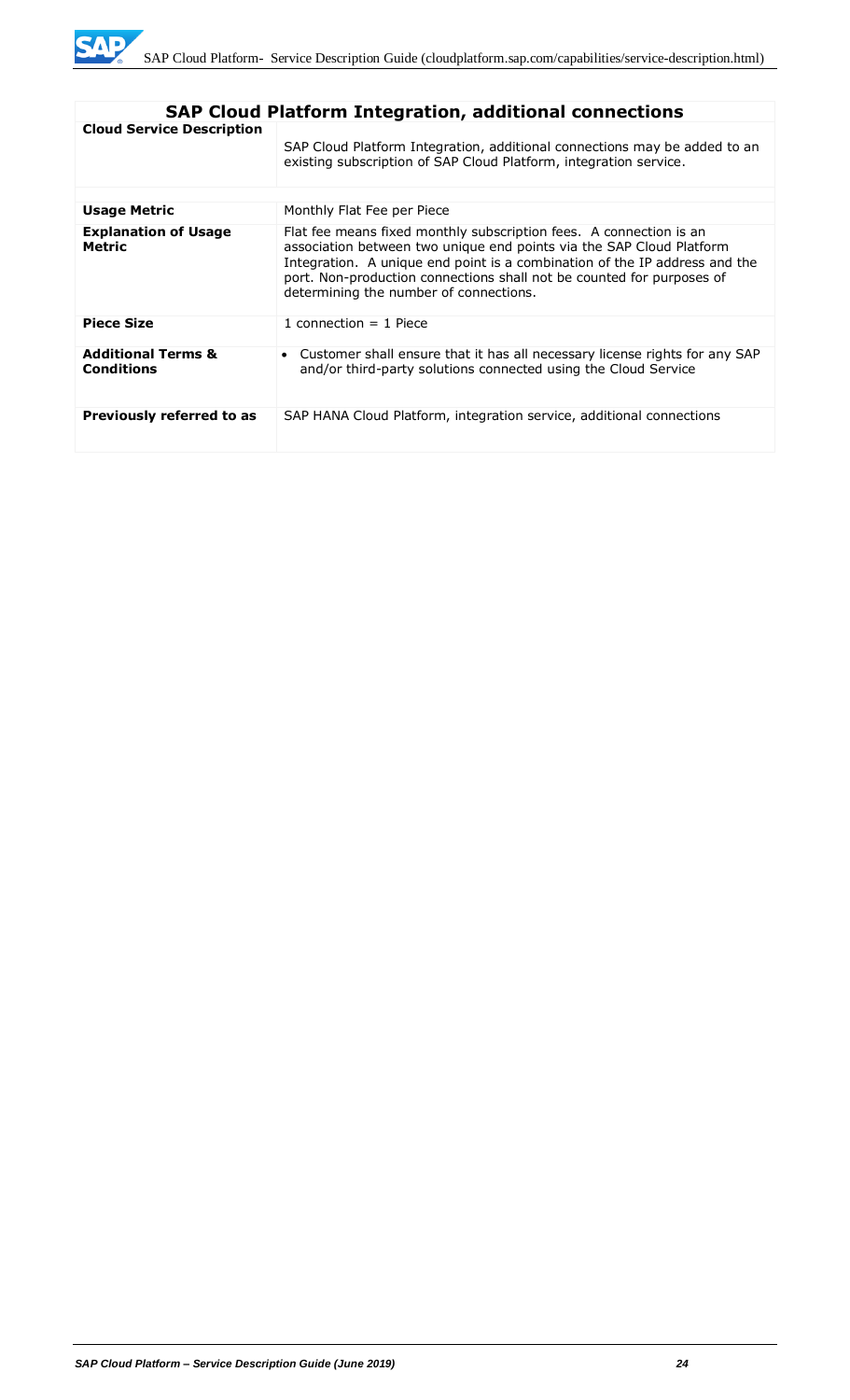**SAP** 

|                                                   |           | <b>SAP Cloud Platform API Management</b>                                                                                                                                                                                                                                                                                                                                                                                                                                                                                                                                                                                                                                                                                                                    |  |  |  |
|---------------------------------------------------|-----------|-------------------------------------------------------------------------------------------------------------------------------------------------------------------------------------------------------------------------------------------------------------------------------------------------------------------------------------------------------------------------------------------------------------------------------------------------------------------------------------------------------------------------------------------------------------------------------------------------------------------------------------------------------------------------------------------------------------------------------------------------------------|--|--|--|
| <b>Cloud Service</b><br><b>Description</b>        |           | Customer may use the Cloud Service to manage Application Programming<br>Interfaces (APIs), allow consumption of APIs by developers, and permit access to<br>APIs from applications (apps) provided by Customer to end users of such apps.                                                                                                                                                                                                                                                                                                                                                                                                                                                                                                                   |  |  |  |
| <b>Usage Metric</b>                               |           | API Calls per month                                                                                                                                                                                                                                                                                                                                                                                                                                                                                                                                                                                                                                                                                                                                         |  |  |  |
| <b>Explanation of</b><br><b>Usage Metric</b>      |           | An API Call means a single call made from an API managed with the Cloud<br>Service to Customer's back-end data source.                                                                                                                                                                                                                                                                                                                                                                                                                                                                                                                                                                                                                                      |  |  |  |
| <b>Piece Size</b>                                 |           | 1 Piece $= 1$ Million API Calls                                                                                                                                                                                                                                                                                                                                                                                                                                                                                                                                                                                                                                                                                                                             |  |  |  |
|                                                   |           |                                                                                                                                                                                                                                                                                                                                                                                                                                                                                                                                                                                                                                                                                                                                                             |  |  |  |
| <b>Additional</b><br>Terms &<br><b>Conditions</b> | $\bullet$ | Each end user requires a key provided by Customer to access an API via an end user app.<br>Any end user accessing or sending data via an API managed with the Cloud Service is<br>deemed an Authorized User.                                                                                                                                                                                                                                                                                                                                                                                                                                                                                                                                                |  |  |  |
|                                                   |           | The Cloud Service includes a developer portal. The developer portal can be accessed by<br>developers granted access by Customer's administrative users. Customer is responsible<br>for issuing access credentials (or certificates) to developers and for any for the actions of<br>any individual using such credentials to access Customer's APIs managed with the Cloud<br>Service.                                                                                                                                                                                                                                                                                                                                                                      |  |  |  |
|                                                   |           | Analytics Data is data generated by the Cloud Service based on developer and application<br>access to APIs managed with the Cloud Service. Analytics Data provides metrics on API<br>usage. The time period for retention of Analytics Data varies depending on how quickly<br>Analytics Data is created and the volume created. It is stored in the Cloud Service for a<br>minimum of six (6) months and not more than twelve (12) months, at which point the<br>Analytics Data is purged from the SAP systems as new Analytics Data is created and stored.<br>Analytics Data can be accessed by Customer at any time while such data is stored in the<br>Cloud Service.                                                                                   |  |  |  |
|                                                   | ٠         | App Data is data called by an app from a Customer data source using an API managed with<br>the Cloud Service. App Data is not stored in the Cloud Service, and is merely passed through<br>the API between the app and the back-end data source. SAP does not provide for encryption<br>of App Data, which is the responsibility of Customer. Further, App Data cannot be accessed<br>by Customer from the Cloud Service during the term of the subscription except to the extent<br>such data is retrieved by an app through an API, or as such data is updated in Customer's<br>back-end data source through the API. Customer is responsible for user authentication for<br>end users of apps that make API requests to Customer's back-end data source. |  |  |  |
| <b>Previously</b><br>referred to<br>as            |           | SAP HANA Cloud Platform, API management                                                                                                                                                                                                                                                                                                                                                                                                                                                                                                                                                                                                                                                                                                                     |  |  |  |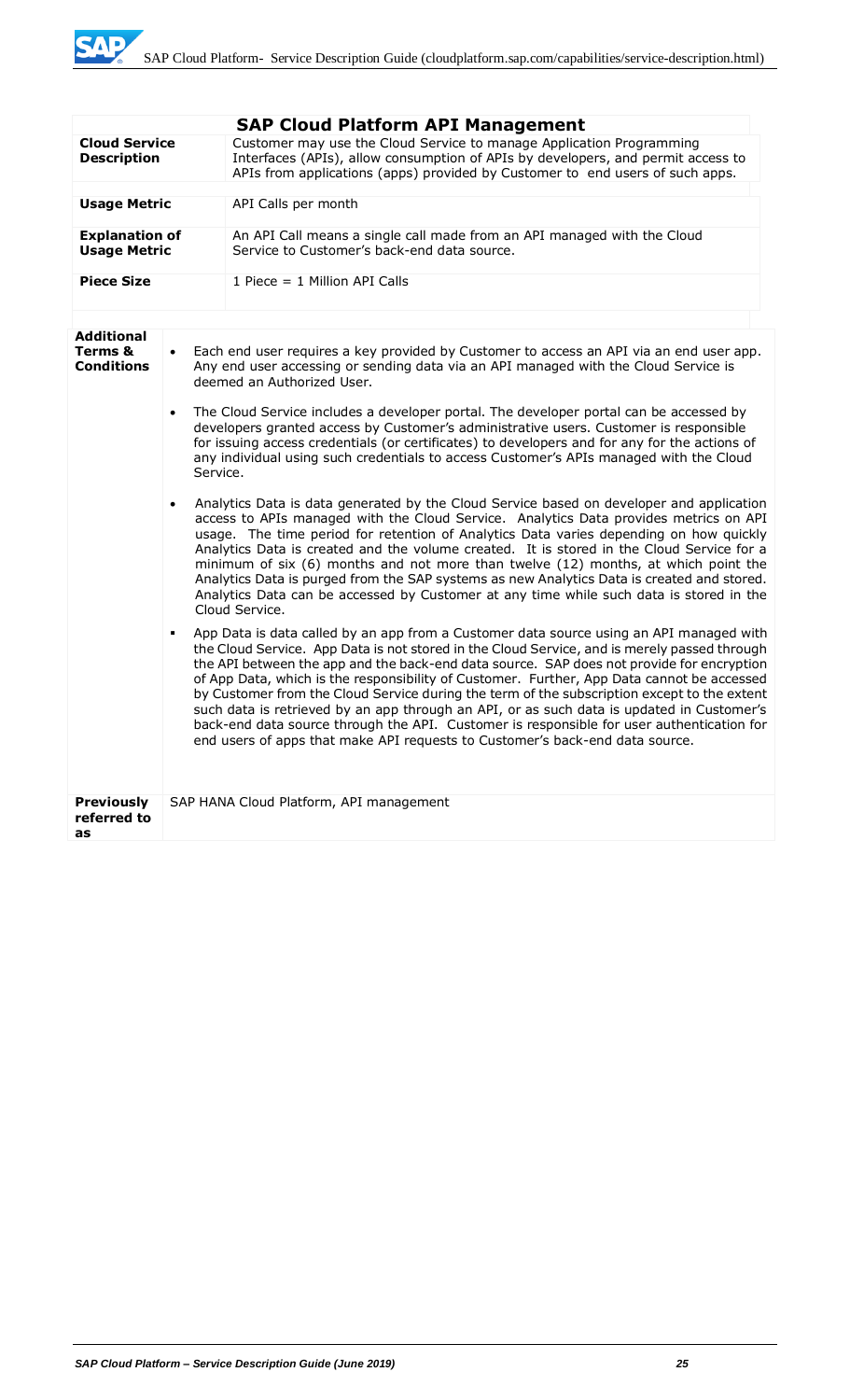SAD

| <b>Cloud</b><br><b>Service</b> |                                                                                                                                                                                                                                                                                                                                                                                                                                                                                                                  | <b>SAP Document Center, cloud edition</b><br>SAP Document Center cloud edition allows end users to securely access and share business content.                                                                                                                              |                                                                                                                  |                     |                                                                                                                                                                                                                                                                                |  |
|--------------------------------|------------------------------------------------------------------------------------------------------------------------------------------------------------------------------------------------------------------------------------------------------------------------------------------------------------------------------------------------------------------------------------------------------------------------------------------------------------------------------------------------------------------|-----------------------------------------------------------------------------------------------------------------------------------------------------------------------------------------------------------------------------------------------------------------------------|------------------------------------------------------------------------------------------------------------------|---------------------|--------------------------------------------------------------------------------------------------------------------------------------------------------------------------------------------------------------------------------------------------------------------------------|--|
| <b>Description</b>             |                                                                                                                                                                                                                                                                                                                                                                                                                                                                                                                  |                                                                                                                                                                                                                                                                             |                                                                                                                  |                     |                                                                                                                                                                                                                                                                                |  |
| <b>Usage</b><br><b>Metric</b>  | User per month and Cloud Storage                                                                                                                                                                                                                                                                                                                                                                                                                                                                                 |                                                                                                                                                                                                                                                                             |                                                                                                                  |                     |                                                                                                                                                                                                                                                                                |  |
| <b>Piece Size</b>              |                                                                                                                                                                                                                                                                                                                                                                                                                                                                                                                  | 1 Piece of Cloud Storage = 2GB of Cloud Storage per month                                                                                                                                                                                                                   |                                                                                                                  |                     |                                                                                                                                                                                                                                                                                |  |
| Pre-<br>requisite              | shared among Users.                                                                                                                                                                                                                                                                                                                                                                                                                                                                                              | Customer must purchase Cloud Storage in an initial minimum storage block of 100 GB that may be                                                                                                                                                                              |                                                                                                                  |                     |                                                                                                                                                                                                                                                                                |  |
| <b>Support</b>                 |                                                                                                                                                                                                                                                                                                                                                                                                                                                                                                                  | The following Support terms apply to SAP Document Center, cloud edition.                                                                                                                                                                                                    |                                                                                                                  |                     |                                                                                                                                                                                                                                                                                |  |
|                                | <b>Support for Malfunctions</b><br>SAP will offer support for all malfunctions related to the Cloud Service (each an "Incident").<br>Incidents must be reported by Customer via the help functionality made available by SAP (or any<br>other support channel introduced by SAP). In the event that SAP must access any of Customer's<br>systems remotely, e.g., via application sharing, Customer hereby grants to SAP the permission for<br>such remote access. The following Incident priorities shall apply: |                                                                                                                                                                                                                                                                             |                                                                                                                  |                     |                                                                                                                                                                                                                                                                                |  |
|                                | <b>Incident</b>                                                                                                                                                                                                                                                                                                                                                                                                                                                                                                  | <b>Definition</b>                                                                                                                                                                                                                                                           | <b>Support</b>                                                                                                   | <b>Support</b>      | <b>Initial</b>                                                                                                                                                                                                                                                                 |  |
|                                | <b>Priorities</b><br>Very High<br>High                                                                                                                                                                                                                                                                                                                                                                                                                                                                           | The problem has very serious<br>consequences for major business<br>transactions and<br>urgent<br>work<br>cannot be performed. The Incident<br>immediate<br>requires<br>attention<br>because the malfunction can cause<br>serious losses.<br>A business transaction does not | <b>Availability</b><br>24 hours,<br>$6:00$ am<br>Monday to<br>$6:00$ pm<br>Friday<br>Central<br>European<br>Time | Language<br>English | <b>Response Time</b><br><b>SAP</b> initial<br>response within<br>1 day of<br>confirmation.*<br>SAP will attempt<br>to contact<br>customer within<br>the initial<br>response time to<br>clarify business<br>impact and<br>initiate resolution<br>process.<br><b>SAP</b> initial |  |
|                                |                                                                                                                                                                                                                                                                                                                                                                                                                                                                                                                  | work and necessary tasks cannot be<br>performed. The Incident requires<br>prompt attention because<br>the<br>malfunction can disrupt the entire<br>productive business flow.                                                                                                | Monday to<br>Friday from<br>$9:00$ am $-$<br>$5:00$ pm<br>Central<br>European<br>Time                            |                     | response within<br>3 days of<br>confirmation.*<br>SAP will attempt<br>to contact<br>customer within<br>the initial<br>response time to<br>clarify business<br>impact and<br>initiate resolution<br>process.                                                                    |  |
|                                | Medium                                                                                                                                                                                                                                                                                                                                                                                                                                                                                                           | A business transaction does not<br>work as expected with minor<br>consequences for the productive<br>operation.                                                                                                                                                             |                                                                                                                  | English             | Reasonable<br>time<br>response<br>based<br>the<br>on<br>incident (usually<br>within 4 days). $*$<br>SAP will attempt<br>contact<br>to<br>customer<br>to<br>business<br>clarify<br>impact<br>and<br>evaluate<br>incident.                                                       |  |
|                                | Low                                                                                                                                                                                                                                                                                                                                                                                                                                                                                                              | The malfunction has only few or no<br>effects on business transactions.                                                                                                                                                                                                     |                                                                                                                  |                     | Reasonable<br>response<br>time<br>based<br>the<br>on<br>incident.*                                                                                                                                                                                                             |  |
|                                | *Incident receipt at SAP will be confirmed via SAP incident management system for all online<br>submitted incidents.                                                                                                                                                                                                                                                                                                                                                                                             |                                                                                                                                                                                                                                                                             |                                                                                                                  |                     |                                                                                                                                                                                                                                                                                |  |
|                                | <b>Software Changes</b><br>SAP will proactively apply software updates and patches during the defined maintenance windows.<br>In case a patch needs to be applied outside a maintenance window, SAP will notify Customer in<br>advance.                                                                                                                                                                                                                                                                          |                                                                                                                                                                                                                                                                             |                                                                                                                  |                     |                                                                                                                                                                                                                                                                                |  |
|                                |                                                                                                                                                                                                                                                                                                                                                                                                                                                                                                                  | <b>Customer Obligations/Preconditions</b>                                                                                                                                                                                                                                   |                                                                                                                  |                     |                                                                                                                                                                                                                                                                                |  |
|                                | As a precondition to receive the support services as described in Section 2 above, Customer shall<br>fulfill the following obligations:                                                                                                                                                                                                                                                                                                                                                                          |                                                                                                                                                                                                                                                                             |                                                                                                                  |                     |                                                                                                                                                                                                                                                                                |  |
|                                | <b>Key Users</b>                                                                                                                                                                                                                                                                                                                                                                                                                                                                                                 |                                                                                                                                                                                                                                                                             |                                                                                                                  |                     |                                                                                                                                                                                                                                                                                |  |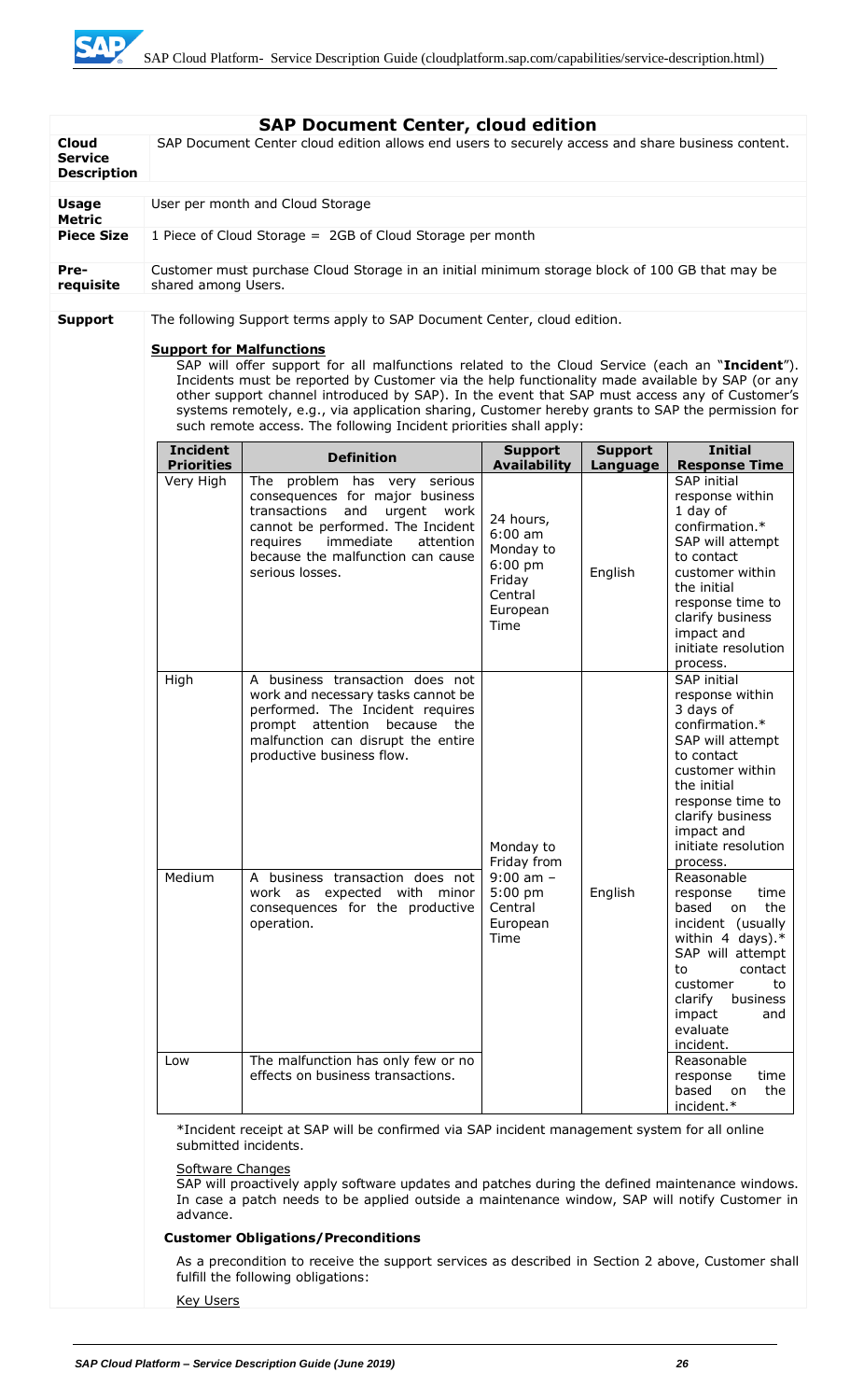

|                                                   | Customer shall identify at least one English-speaking Authorized user as a "Key User". The Key User<br>is responsible for managing all business related tasks of the Service related to Customer's business,<br>such as:<br>(i) Support end users and manage their Incidents. This includes searching for known solutions<br>in available documentation and liaising with SAP support in the event of new problems<br>(ii) Manage background jobs and the distribution of business tasks across users;<br>(iii) Manage and monitor connections to Customer's third party systems (if available), such as<br>e-mail, fax, printers;<br>(iv) Support the potential adaptation of the Service.<br><b>Exploration of self-help tools</b> |                                                                                                                                                                                                                                                                                                                                                                                                                         |  |  |
|---------------------------------------------------|--------------------------------------------------------------------------------------------------------------------------------------------------------------------------------------------------------------------------------------------------------------------------------------------------------------------------------------------------------------------------------------------------------------------------------------------------------------------------------------------------------------------------------------------------------------------------------------------------------------------------------------------------------------------------------------------------------------------------------------|-------------------------------------------------------------------------------------------------------------------------------------------------------------------------------------------------------------------------------------------------------------------------------------------------------------------------------------------------------------------------------------------------------------------------|--|--|
|                                                   | In case of Incidents, Customer shall make reasonable effort to explore self-help tools to find already<br>documented solutions.                                                                                                                                                                                                                                                                                                                                                                                                                                                                                                                                                                                                      |                                                                                                                                                                                                                                                                                                                                                                                                                         |  |  |
| <b>System</b><br><b>Availability</b><br>"SLA"     |                                                                                                                                                                                                                                                                                                                                                                                                                                                                                                                                                                                                                                                                                                                                      | System Availability is 99.5% per month.                                                                                                                                                                                                                                                                                                                                                                                 |  |  |
|                                                   |                                                                                                                                                                                                                                                                                                                                                                                                                                                                                                                                                                                                                                                                                                                                      |                                                                                                                                                                                                                                                                                                                                                                                                                         |  |  |
| <b>Additional</b><br>Terms &<br><b>Conditions</b> | $\bullet$                                                                                                                                                                                                                                                                                                                                                                                                                                                                                                                                                                                                                                                                                                                            | The Cloud Service supports some libraries of the Content Management Interoperability Services<br>(CMIS) standard implementation. SAP does not guarantee that the Cloud Service supports the<br>CMIS standards in their entirety. Customer optionally may use CMIS compliant APIs (not included<br>with the Service) to access the Cloud Service in accordance with the Agreement and to the extent<br>supported by SAP. |  |  |
|                                                   |                                                                                                                                                                                                                                                                                                                                                                                                                                                                                                                                                                                                                                                                                                                                      | The use of the SAP Document Center, cloud edition KM Connector component is limited to allowing<br>a connection to an existing SAP Portal Knowledge Management instance to the Cloud Service. If<br>Customer wishes to connect to other non-CMIS enabled content management systems, Customer<br>must implement the APIs.                                                                                               |  |  |
| Previously<br>Referred To<br>As                   |                                                                                                                                                                                                                                                                                                                                                                                                                                                                                                                                                                                                                                                                                                                                      | <b>SAP Mobile Documents</b>                                                                                                                                                                                                                                                                                                                                                                                             |  |  |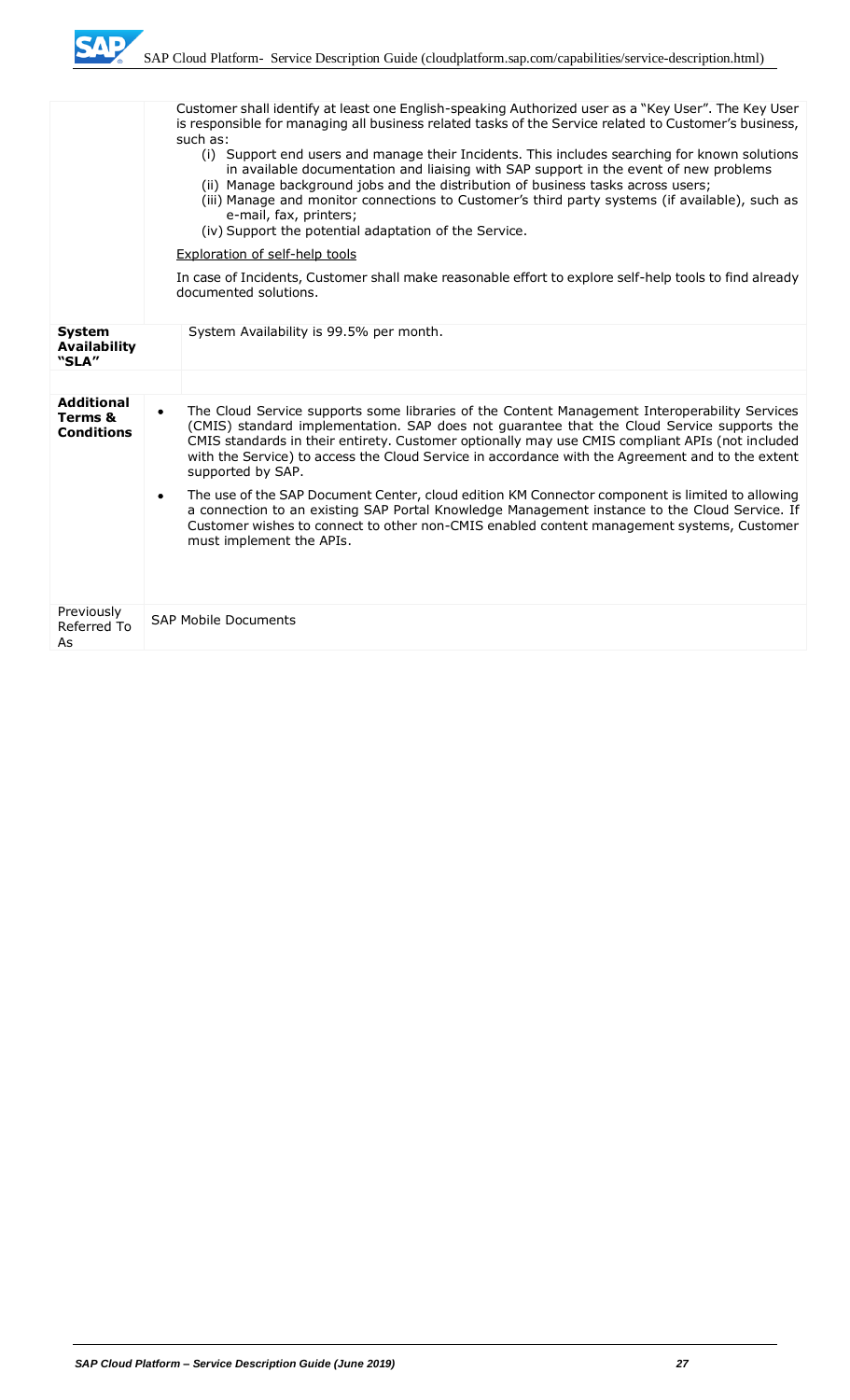

|                                                   |                                                                                                                                                                                                                                                                                                                                                                |                                                                                                                                                     | <b>Multichain on SAP Cloud Platform</b> |                          |  |
|---------------------------------------------------|----------------------------------------------------------------------------------------------------------------------------------------------------------------------------------------------------------------------------------------------------------------------------------------------------------------------------------------------------------------|-----------------------------------------------------------------------------------------------------------------------------------------------------|-----------------------------------------|--------------------------|--|
| <b>Cloud Service</b><br><b>Description</b>        |                                                                                                                                                                                                                                                                                                                                                                | Multichain on SAP Cloud Platform enables customers to establish or connect to distributed<br>ledger networks utilizing SAP Cloud Platform.          |                                         |                          |  |
|                                                   |                                                                                                                                                                                                                                                                                                                                                                |                                                                                                                                                     |                                         |                          |  |
| <b>Usage Metric</b>                               | Monthly Flat Fee per Piece                                                                                                                                                                                                                                                                                                                                     |                                                                                                                                                     |                                         |                          |  |
| <b>Explanation of</b><br><b>Usage Metric</b>      |                                                                                                                                                                                                                                                                                                                                                                | Flat Fee means fixed monthly subscription fees per Piece<br>1 Piece $=$ 1 instance of a particular T-Shirt size of MultiChain on SAP Cloud Platform |                                         |                          |  |
| <b>Piece Size</b>                                 | MultiChain on SAP Cloud Platform Available T-Shirt Sizes<br><b>Size</b><br>Cores per<br>Node<br>Memory<br>(GB)<br>Storage (GB)                                                                                                                                                                                                                                 | small<br>$\mathbf{1}$<br>$\overline{2}$<br>50                                                                                                       | medium<br>2<br>3.7<br>500               | large<br>6<br>15<br>1000 |  |
| <b>Additional</b><br>Terms &<br><b>Conditions</b> | The Cloud Service should not be used to process or store personal data.<br>$\bullet$<br>Customer Data is only backed up in Customer's wallet of the Cloud Service. If Customer<br>$\bullet$<br>deletes Customer Data in its wallet, the data will not be retrievable from the Cloud Service.<br>EU Access is not available for the Cloud Service.<br>$\bullet$ |                                                                                                                                                     |                                         |                          |  |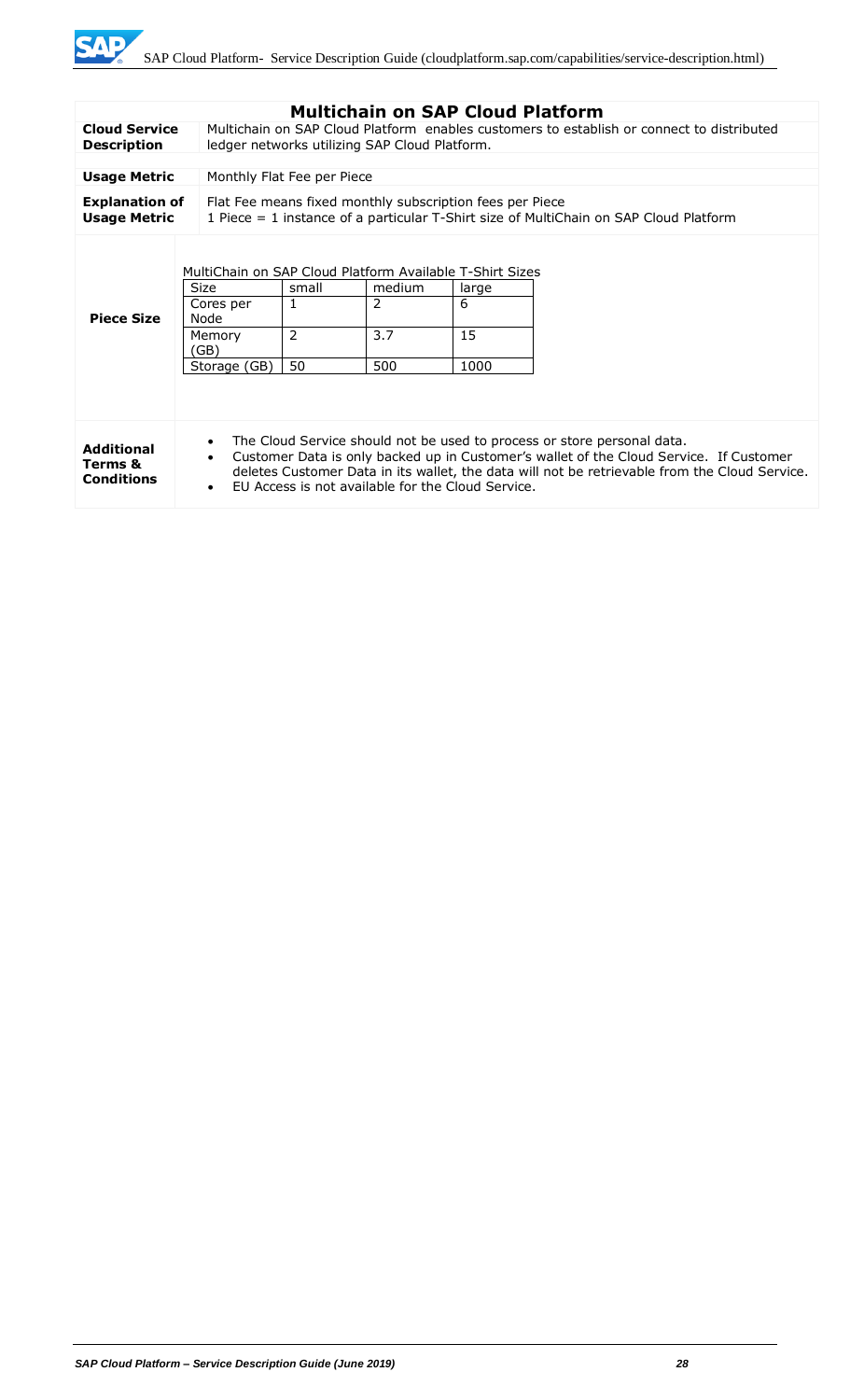|                                                   |                                                                                                                                                                                                                                                                                                                                                                | <b>Hyperledger Fabric on SAP Cloud Platform</b>                                                                                                                                               |  |  |
|---------------------------------------------------|----------------------------------------------------------------------------------------------------------------------------------------------------------------------------------------------------------------------------------------------------------------------------------------------------------------------------------------------------------------|-----------------------------------------------------------------------------------------------------------------------------------------------------------------------------------------------|--|--|
| <b>Cloud Service</b><br><b>Description</b>        |                                                                                                                                                                                                                                                                                                                                                                | Hyperledger Fabric on SAP Cloud Platform enables customers to establish or connect to<br>distributed ledger networks utilizing SAP Cloud Platform.                                            |  |  |
|                                                   |                                                                                                                                                                                                                                                                                                                                                                |                                                                                                                                                                                               |  |  |
| <b>Usage Metric</b>                               |                                                                                                                                                                                                                                                                                                                                                                | Monthly Flat Fee per Piece                                                                                                                                                                    |  |  |
| <b>Explanation of</b><br><b>Usage Metric</b>      |                                                                                                                                                                                                                                                                                                                                                                | Flat Fee means fixed monthly subscription fees per Piece<br>1 Piece = 1 Plan of Hyperledger Fabric on SAP Cloud Platform                                                                      |  |  |
|                                                   | Plan                                                                                                                                                                                                                                                                                                                                                           | Hyperledger Fabric on SAP Cloud Platform Available Plans<br>Description                                                                                                                       |  |  |
| <b>Piece Size</b>                                 | dev                                                                                                                                                                                                                                                                                                                                                            | A sandbox environment with all relevant APIs for developing and testing<br>Hyperledger Fabric Chaincode only.                                                                                 |  |  |
|                                                   | testnet                                                                                                                                                                                                                                                                                                                                                        | 1 Peer                                                                                                                                                                                        |  |  |
|                                                   |                                                                                                                                                                                                                                                                                                                                                                | A Hyperledger Fabric node which is part of a cross company testnet network<br>and available for developing and testing distributed applications only.                                         |  |  |
|                                                   | backbone                                                                                                                                                                                                                                                                                                                                                       | 1 Peer, 1 Orderer, 4 Kafkas, 3 Zookeeper servers                                                                                                                                              |  |  |
|                                                   |                                                                                                                                                                                                                                                                                                                                                                | Full Hyperledger Fabric node. Each Hyperledger Fabric network requires<br>exactly one backbone node. This node provisions all relevant infrastructure to<br>run a Hyperledger Fabric network. |  |  |
|                                                   | node                                                                                                                                                                                                                                                                                                                                                           | 1 Peer, 1 Orderer                                                                                                                                                                             |  |  |
|                                                   |                                                                                                                                                                                                                                                                                                                                                                | Hyperledger Fabric node that must be joined to a Hyperledger Fabric network<br>for active participation.                                                                                      |  |  |
|                                                   |                                                                                                                                                                                                                                                                                                                                                                |                                                                                                                                                                                               |  |  |
| <b>Additional</b><br>Terms &<br><b>Conditions</b> | The Cloud Service should not be used to process or store personal data.<br>$\bullet$<br>Customer Data is only backed up in Customer's wallet of the Cloud Service. If Customer<br>$\bullet$<br>deletes Customer Data in its wallet, the data will not be retrievable from the Cloud Service.<br>EU Access is not available for the Cloud Service.<br>$\bullet$ |                                                                                                                                                                                               |  |  |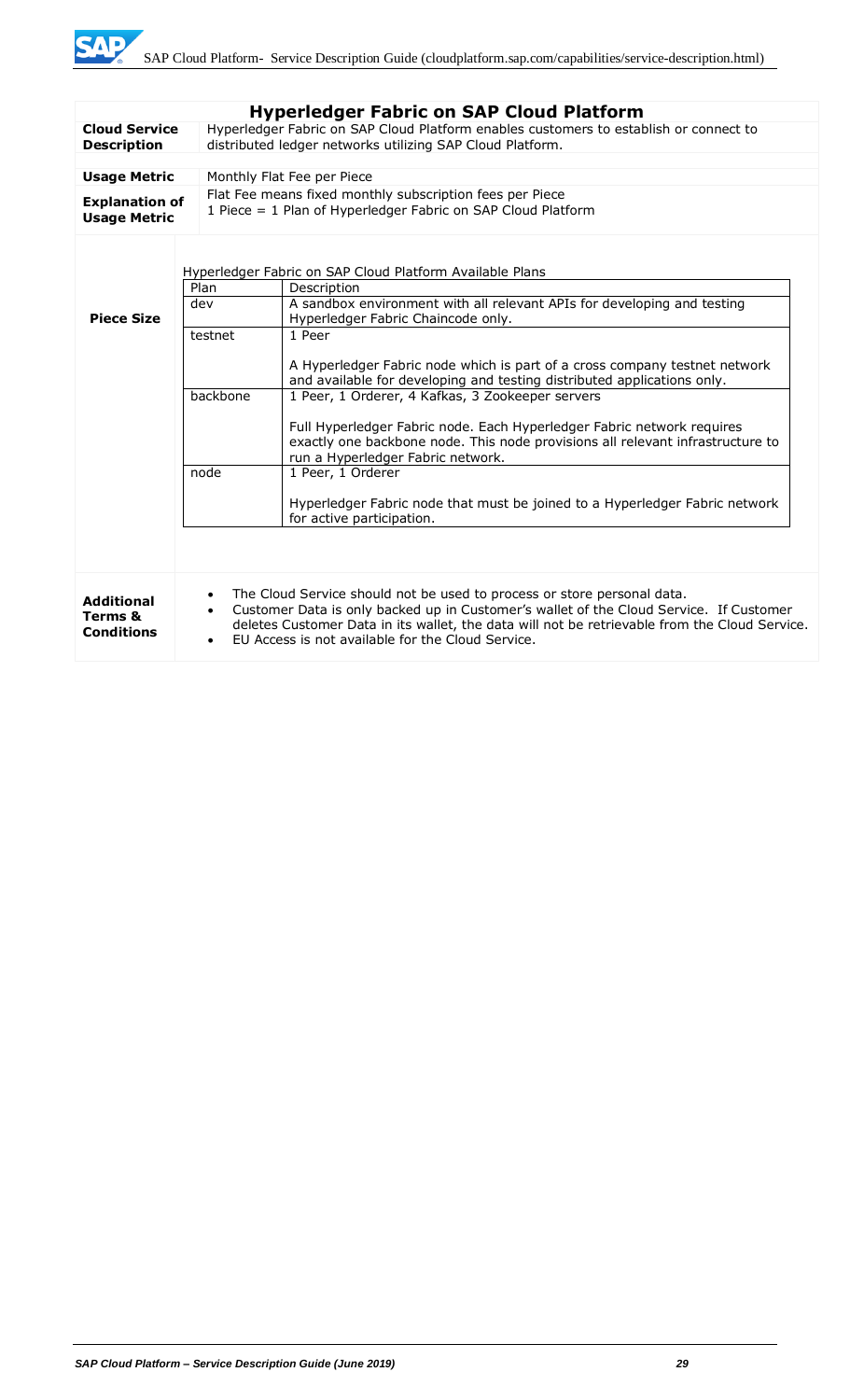# **SAP Cloud Platform mobile service for development and operations**

| <b>Cloud Service Description</b>                   | SAP Cloud Platform mobile service for development and operations is a<br>mobile app platform delivered as a service that enables customers to create<br>and operate mobile applications with offline support, notification services,<br>back-end integration and enterprise-grade security.                                                                                                                                                                                                                                                                                                                                                                                                                                                                                                                                                                                                                                                                                                                                                                                                                                                                                                                                                                                                                                                                                                                                                                                                                                                                                                                    |  |  |
|----------------------------------------------------|----------------------------------------------------------------------------------------------------------------------------------------------------------------------------------------------------------------------------------------------------------------------------------------------------------------------------------------------------------------------------------------------------------------------------------------------------------------------------------------------------------------------------------------------------------------------------------------------------------------------------------------------------------------------------------------------------------------------------------------------------------------------------------------------------------------------------------------------------------------------------------------------------------------------------------------------------------------------------------------------------------------------------------------------------------------------------------------------------------------------------------------------------------------------------------------------------------------------------------------------------------------------------------------------------------------------------------------------------------------------------------------------------------------------------------------------------------------------------------------------------------------------------------------------------------------------------------------------------------------|--|--|
|                                                    |                                                                                                                                                                                                                                                                                                                                                                                                                                                                                                                                                                                                                                                                                                                                                                                                                                                                                                                                                                                                                                                                                                                                                                                                                                                                                                                                                                                                                                                                                                                                                                                                                |  |  |
| <b>Usage Metric</b>                                | Users per month.                                                                                                                                                                                                                                                                                                                                                                                                                                                                                                                                                                                                                                                                                                                                                                                                                                                                                                                                                                                                                                                                                                                                                                                                                                                                                                                                                                                                                                                                                                                                                                                               |  |  |
| <b>Additional Terms &amp;</b><br><b>Conditions</b> | • Users must be employees of Customer or Customer's Affiliates, or of<br>business partners of Customer accessing the Customer mobile<br>applications solely in support of Customer's internal business<br>operations. Except for Platform Applications, Customer may not upload<br>any other SAP, Customer or third party applications or databases to the<br>Cloud Service. Customer may not otherwise make Platform Applications<br>available to third parties, including, without limitation, as part of a<br>software license or subscription, software-as-a-service, outsourcing or<br>similar commercial arrangement with the User. Customer is responsible<br>for providing access to Users and ensuring Users comply with the terms<br>of this Agreement. For purposes of the Supplement, "Customer Data"<br>shall include all Platform Applications, Content, materials, data and<br>information provided by Customer and its Users.<br>In order to support the connection between Customer solutions with<br>the Cloud Service ("Customer Solutions"), Customer may use<br>supported third party technologies to connect the Cloud Service to<br>Customer solutions via APIs provided with the Cloud Service. Any such<br>connections are subject to the following conditions:<br>i. APIs are subject to ongoing changes. It is Customer's responsibility<br>to adapt the Customer Solution to such changes to APIs.                                                                                                                                                                                 |  |  |
|                                                    | ii. SAP is not responsible for any issue or malfunction in the Cloud<br>Service caused by use of the APIs except as permitted in this<br>Agreement.<br>Use of Google Cloud Messaging ("GCM") and Apple Push<br>٠<br>Notifications ("APN"). The Cloud Service is enabled to allow<br>Customers to utilize GCM and APN to send messages from the Cloud<br>Service to Mobile Users using a mobile device. When using GCM or APN,<br>(a) Customer is responsible for all registrations required to place its<br>mobile apps on the Apple/Google store and use APN/GCM in association<br>with their mobile apps, (b) APN/GCM is subject to the iOS Developer<br>Program License Agreement (including Attachment 1 thereto) and the<br>Android Cloud to Device Messaging Terms of Cloud Service,<br>respectively, and in particular, the advertising/marketing restrictions of<br>the iOS Developer Program License Agreement, and Customer agrees<br>to comply with such terms and (c) APN/GCM are not provided as part<br>of the Cloud Services and thus excluded from all representations,<br>warranties, indemnifications and support obligations under this<br>Agreement.<br>The Personal Data Processing Agreement for SAP Cloud Services<br>٠<br>referenced in or attached to the Order Form is modified as follows: Back<br>up of Customer Data and network access to allow Customer Data<br>transfer are not included in the processing operations of the Cloud<br>Service. In all other respects, the Personal Data Processing Agreement<br>for SAP Cloud Services applies to the Cloud Service unchanged. |  |  |
| Previously referred to as                          | SAP HANA Cloud Platform, mobile services                                                                                                                                                                                                                                                                                                                                                                                                                                                                                                                                                                                                                                                                                                                                                                                                                                                                                                                                                                                                                                                                                                                                                                                                                                                                                                                                                                                                                                                                                                                                                                       |  |  |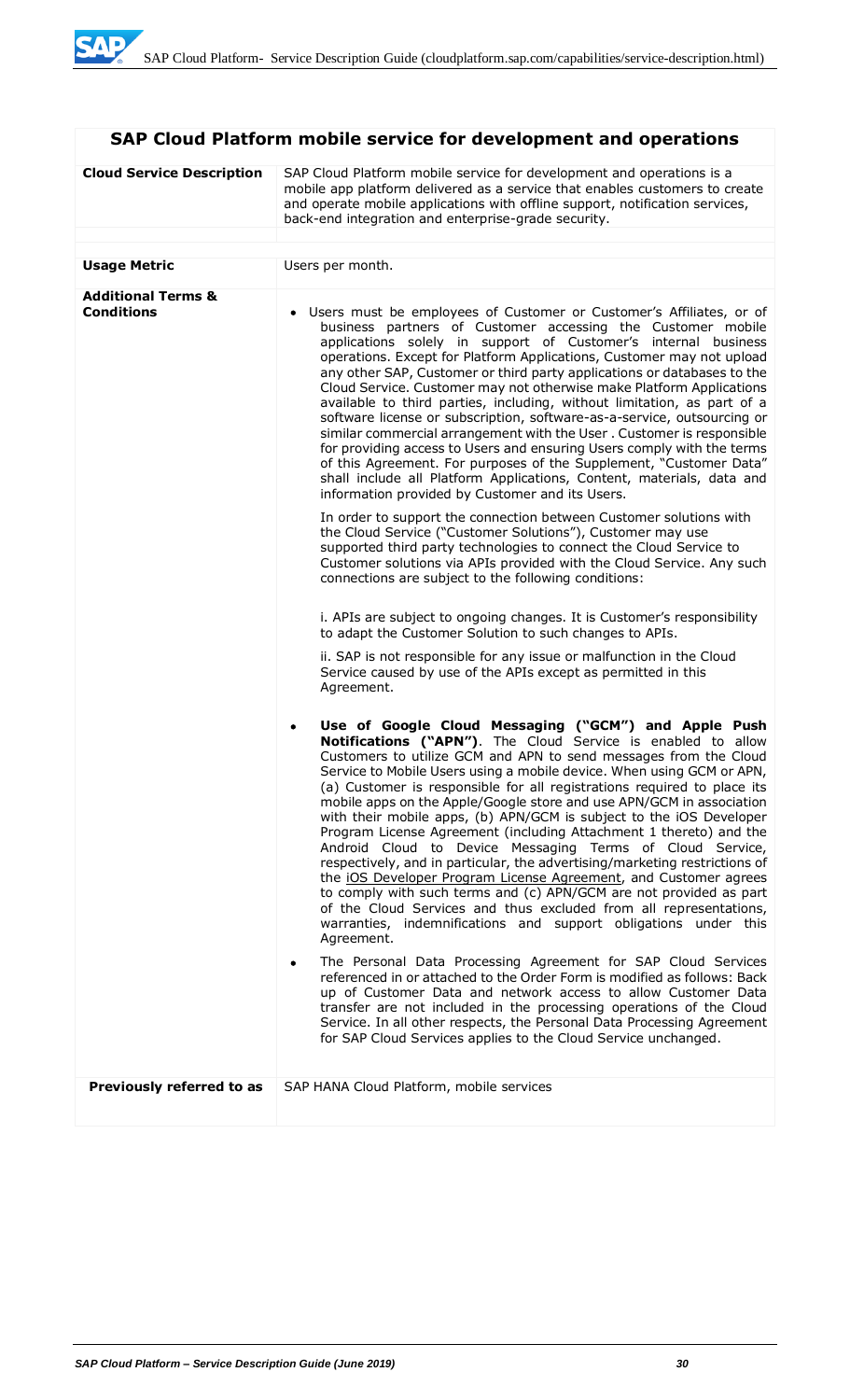| SAP Cloud Platform mobile service for development and operations,<br>consumer edition |                                                                                                                                                                                                                                                                                                                                                                                                                                                                                                                                                                                                                                                                                                                                                                                                                                                                                                                                                                                                                                                                                                                                                                                                                                                                                                                                                                                                                                                                                                                                                                                                                                                                                                                                                                                                                                                                                                                                                                                                                                                                                                                                                                                                                                                                                                                                                                                                                                                                                                                                                                   |  |  |  |
|---------------------------------------------------------------------------------------|-------------------------------------------------------------------------------------------------------------------------------------------------------------------------------------------------------------------------------------------------------------------------------------------------------------------------------------------------------------------------------------------------------------------------------------------------------------------------------------------------------------------------------------------------------------------------------------------------------------------------------------------------------------------------------------------------------------------------------------------------------------------------------------------------------------------------------------------------------------------------------------------------------------------------------------------------------------------------------------------------------------------------------------------------------------------------------------------------------------------------------------------------------------------------------------------------------------------------------------------------------------------------------------------------------------------------------------------------------------------------------------------------------------------------------------------------------------------------------------------------------------------------------------------------------------------------------------------------------------------------------------------------------------------------------------------------------------------------------------------------------------------------------------------------------------------------------------------------------------------------------------------------------------------------------------------------------------------------------------------------------------------------------------------------------------------------------------------------------------------------------------------------------------------------------------------------------------------------------------------------------------------------------------------------------------------------------------------------------------------------------------------------------------------------------------------------------------------------------------------------------------------------------------------------------------------|--|--|--|
| <b>Cloud Service Description</b>                                                      | SAP Cloud Platform mobile service for development and operations is a<br>mobile app platform delivered as a service that enables customers to create<br>and operate mobile applications with offline support, notification services,<br>back-end integration and enterprise-grade security.                                                                                                                                                                                                                                                                                                                                                                                                                                                                                                                                                                                                                                                                                                                                                                                                                                                                                                                                                                                                                                                                                                                                                                                                                                                                                                                                                                                                                                                                                                                                                                                                                                                                                                                                                                                                                                                                                                                                                                                                                                                                                                                                                                                                                                                                       |  |  |  |
| <b>Usage Metric</b>                                                                   | Active Users per Month                                                                                                                                                                                                                                                                                                                                                                                                                                                                                                                                                                                                                                                                                                                                                                                                                                                                                                                                                                                                                                                                                                                                                                                                                                                                                                                                                                                                                                                                                                                                                                                                                                                                                                                                                                                                                                                                                                                                                                                                                                                                                                                                                                                                                                                                                                                                                                                                                                                                                                                                            |  |  |  |
| <b>Explanation of Usage</b><br>Metric<br><b>Piece Size</b>                            | An Active User is an individual user of a Platform Application that connects<br>to the Cloud Service at least once during any rolling three-month period.<br>Each Active User may only access the Cloud Service via a single Platform<br>Application. An individual accessing the Cloud Service via more than one<br>Platform Application will be counted as a separate Active User for each<br>Platform Application.                                                                                                                                                                                                                                                                                                                                                                                                                                                                                                                                                                                                                                                                                                                                                                                                                                                                                                                                                                                                                                                                                                                                                                                                                                                                                                                                                                                                                                                                                                                                                                                                                                                                                                                                                                                                                                                                                                                                                                                                                                                                                                                                             |  |  |  |
|                                                                                       | 1 Piece of Consumer Edition = 50,000 Active Users                                                                                                                                                                                                                                                                                                                                                                                                                                                                                                                                                                                                                                                                                                                                                                                                                                                                                                                                                                                                                                                                                                                                                                                                                                                                                                                                                                                                                                                                                                                                                                                                                                                                                                                                                                                                                                                                                                                                                                                                                                                                                                                                                                                                                                                                                                                                                                                                                                                                                                                 |  |  |  |
| <b>Additional Terms &amp;</b><br><b>Conditions</b>                                    | Active Users include only individual consumers of Customer's products<br>٠<br>or services.<br>In order to support the connection between Customer solutions with<br>$\bullet$<br>the Cloud Service ("Customer Solutions"), Customer may use<br>supported third party technologies to connect the Cloud Service to<br>Customer solutions via APIs provided with the Cloud Service. Any such<br>connections are subject to the following conditions:<br>i. APIs are subject to ongoing changes. It is Customer's responsibility<br>to adapt the Customer Solution to such changes to APIs.<br>ii. SAP is not responsible for any issue or malfunction in the Cloud<br>Service caused by use of the APIs except as permitted in this<br>Agreement.<br>Use of Google Cloud Messaging ("GCM") and Apple Push<br>$\bullet$<br>Notifications ("APN"). The Cloud Service is enabled to allow<br>Customers to utilize GCM and APN to send messages from the Cloud<br>Service to Active Users using a mobile device. When using GCM or APN,<br>(a) Customer is responsible for all registrations required to place its<br>mobile apps on the Apple/Google store and use APN/GCM in association<br>with their mobile apps, (b) APN/GCM is subject to the iOS Developer<br>Program License Agreement (including Attachment 1 thereto) and the<br>Android Cloud to Device Messaging Terms of Cloud Service,<br>respectively, and in particular, the advertising/marketing restrictions of<br>the iOS Developer Program License Agreement, and Customer agrees<br>to comply with such terms and (c) APN/GCM are not provided as part<br>of the Cloud Services and thus excluded from all representations,<br>warranties, indemnifications and support obligations under this<br>Agreement.<br>The Tools included in the subscription for the Cloud Service may include<br>٠<br>certain third party open source and/or other free download components<br>(collectively, the "Free Download Components"). Please refer to<br>http://www.sybase.com/thirdpartylegal for certain notices relating to<br>the Free Download Components.<br>The Personal Data Processing Agreement for SAP Cloud Services<br>$\bullet$<br>referenced in or attached to the Order Form is modified as follows: Back<br>up of Customer Data and network access to allow Customer Data<br>transfer are not included in the Processing Operations of the Cloud<br>Service. In all other respects, the Personal Data Processing Agreement<br>for SAP Cloud Services applies to the Cloud Service unchanged. |  |  |  |
|                                                                                       | Use of the SAP Cloud Platform, identity service, even if technically<br>٠<br>possible, is prohibited under this Agreement with respect to the Cloud<br>Service.                                                                                                                                                                                                                                                                                                                                                                                                                                                                                                                                                                                                                                                                                                                                                                                                                                                                                                                                                                                                                                                                                                                                                                                                                                                                                                                                                                                                                                                                                                                                                                                                                                                                                                                                                                                                                                                                                                                                                                                                                                                                                                                                                                                                                                                                                                                                                                                                   |  |  |  |
| Previously referred to as                                                             | SAP HANA Cloud Platform, mobile services, consumer edition                                                                                                                                                                                                                                                                                                                                                                                                                                                                                                                                                                                                                                                                                                                                                                                                                                                                                                                                                                                                                                                                                                                                                                                                                                                                                                                                                                                                                                                                                                                                                                                                                                                                                                                                                                                                                                                                                                                                                                                                                                                                                                                                                                                                                                                                                                                                                                                                                                                                                                        |  |  |  |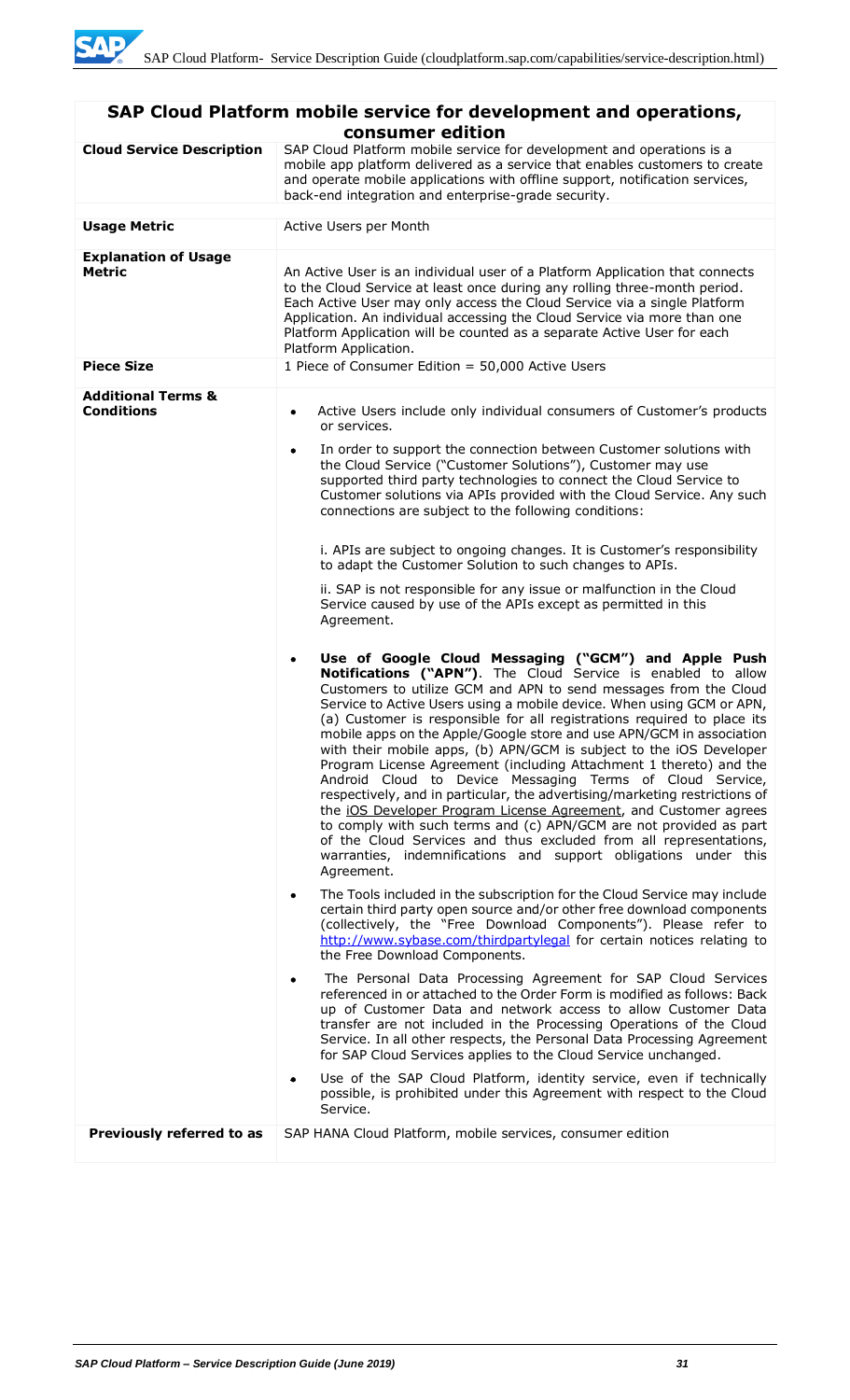

| <b>Cloud Service Description</b><br>SAP Cloud Platform Internet of Things service provides different features<br>which enable the ability to:<br>1. Integrate and manage any connected device at scale with extended<br>lifecycle management;<br>2. Capture and manage device data and events at the Edge or cloud;<br>3. Administer the resources and users in a secure, scalable manner;<br>Interface the processed and normalized data with backing services and<br>applications (not included in subscription).                                                                                                                                                                                                                                                                                                                                                                                                                                                                                                                                                                                                                                                                                        |
|------------------------------------------------------------------------------------------------------------------------------------------------------------------------------------------------------------------------------------------------------------------------------------------------------------------------------------------------------------------------------------------------------------------------------------------------------------------------------------------------------------------------------------------------------------------------------------------------------------------------------------------------------------------------------------------------------------------------------------------------------------------------------------------------------------------------------------------------------------------------------------------------------------------------------------------------------------------------------------------------------------------------------------------------------------------------------------------------------------------------------------------------------------------------------------------------------------|
|                                                                                                                                                                                                                                                                                                                                                                                                                                                                                                                                                                                                                                                                                                                                                                                                                                                                                                                                                                                                                                                                                                                                                                                                            |
| <b>Usage Metric</b><br>Devices per month                                                                                                                                                                                                                                                                                                                                                                                                                                                                                                                                                                                                                                                                                                                                                                                                                                                                                                                                                                                                                                                                                                                                                                   |
| <b>Explanation of Usage</b><br>Device means a uniquely identifiable object and its virtual representation in<br>the IoT-Core which has a device ID allocated.<br><b>Metric</b>                                                                                                                                                                                                                                                                                                                                                                                                                                                                                                                                                                                                                                                                                                                                                                                                                                                                                                                                                                                                                             |
|                                                                                                                                                                                                                                                                                                                                                                                                                                                                                                                                                                                                                                                                                                                                                                                                                                                                                                                                                                                                                                                                                                                                                                                                            |
| <b>Piece Size</b><br>1 Piece $= 100$ Devices                                                                                                                                                                                                                                                                                                                                                                                                                                                                                                                                                                                                                                                                                                                                                                                                                                                                                                                                                                                                                                                                                                                                                               |
| <b>Additional Terms &amp;</b><br>. In addition to the hosted portion of the Cloud Service, SAP makes available<br><b>Conditions</b><br>for download by Customer the Edge add-on application for the Cloud<br>Service (the "Edge Application"). The Edge Application may only be used to<br>integrate the Cloud Service with the on premise Customer environment and<br>may only be used by Authorized Users. The Edge Application may not be<br>modified or altered in any way except by SAP. The Edge Application is part<br>of the Cloud Service. Customer shall be responsible for the physical security<br>of the Edge Application and the System Availability SLA does not apply.<br>Customer is responsible for the installation and operation of the Edge<br>Application, including any updates made available by SAP. SAP support and<br>maintenance policies apply to the Edge Application in addition to the<br>support policy referenced in the Order Form, and can be found at<br>https://launchpad.support.sap.com/ - /notes/2387440.                                                                                                                                                         |
| .The EU Access option is not available for the Cloud Service.<br>•Data storage is not included in the Cloud Service and must be acquired<br>under a separate subscription, if required by Customer. As such, Customer<br>Data is not saved nor stored in the Cloud Service and cannot be retrieved<br>from the Cloud Service by the Customer during the Subscription Term.<br>.Google Maps Service ("GM Service"). If the Cloud Service accesses the GM<br>Service through a Google Maps API, Customer's use of the GM Service is<br>subject to Google's Terms of Service, which are set forth at<br>http://www.google.com/intl/en/policies/terms/. If Customer does not<br>accept the Google Terms of Service, including, but not limited to, all<br>limitations and restrictions therein, Customer may not use the GM Service<br>in the Cloud Service. Use of the GM Service in or through the Cloud Service<br>will constitute Customer's acceptance of Google 's Terms of Service.<br>Customer's usage of the GM Service in or through the Cloud Service can be<br>terminated by SAP without reason at any time and SAP will not be required<br>to provide an equivalent service via another provider. |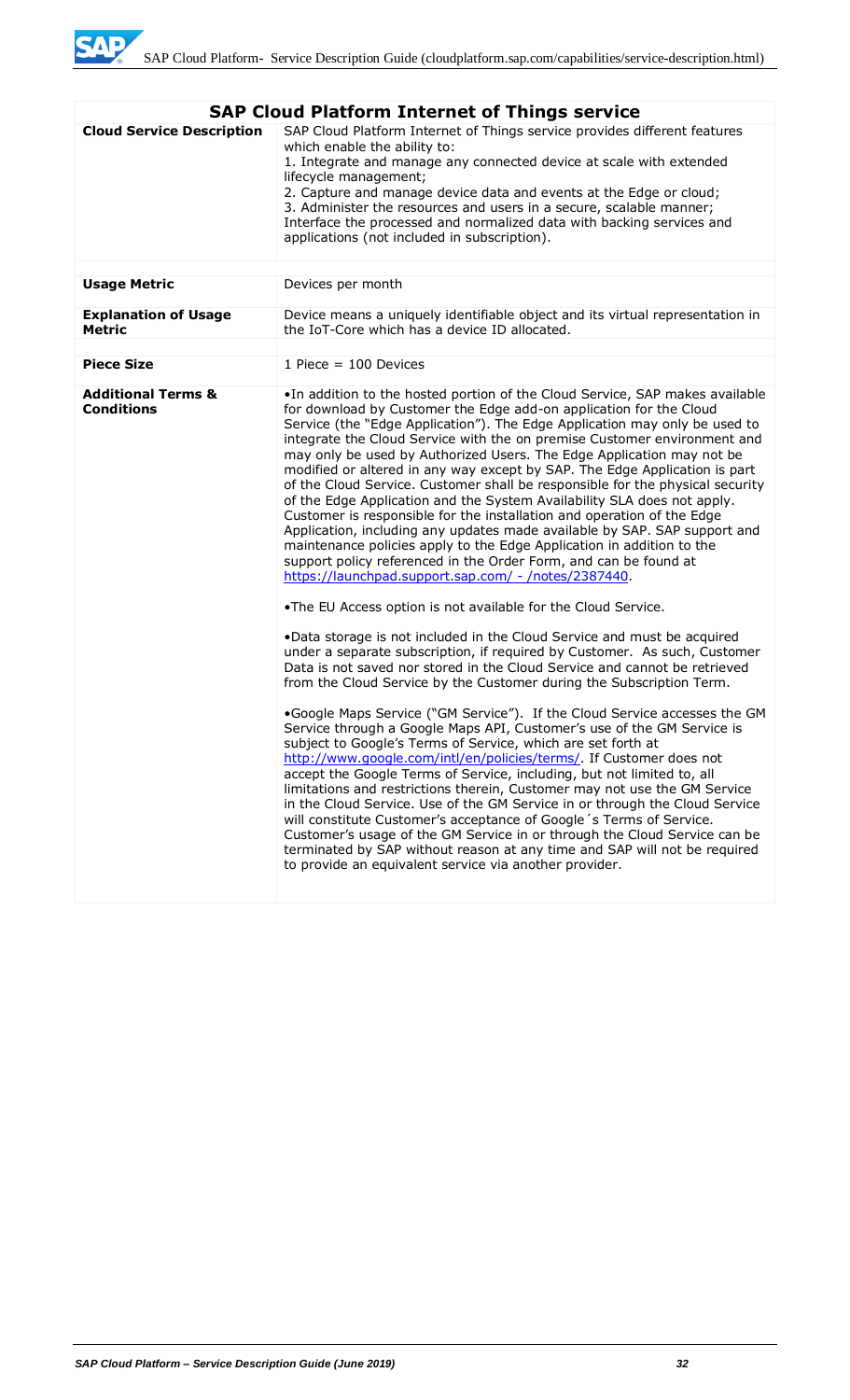

|                                              | <b>SAP Web IDE</b> |                                                                                                                                                                                                                                                                            |                             |  |
|----------------------------------------------|--------------------|----------------------------------------------------------------------------------------------------------------------------------------------------------------------------------------------------------------------------------------------------------------------------|-----------------------------|--|
| <b>Cloud Service Description</b>             |                    | SAP Web IDE (Integrated Development Environment) is an extensible, web-<br>based tool that helps simplify end-to-end SAP Fiori, SAPUI5, and full-stack<br>SAP business application lifecycle: prototyping, development, packaging,<br>deployment, and customer extensions. |                             |  |
|                                              |                    |                                                                                                                                                                                                                                                                            |                             |  |
|                                              |                    |                                                                                                                                                                                                                                                                            |                             |  |
| <b>Usage Metric</b>                          |                    | Monthly Flat Fee per Piece                                                                                                                                                                                                                                                 |                             |  |
| <b>Explanation of Usage</b><br><b>Metric</b> |                    | Flat fee means fixed monthly subscription fees.                                                                                                                                                                                                                            |                             |  |
| <b>Piece Size</b>                            |                    | 1 Piece = 1 block of five Users of the SAP Web IDE development tools<br>Each Piece of SAP WebIDE includes the following:                                                                                                                                                   |                             |  |
| service                                      |                    |                                                                                                                                                                                                                                                                            | <b>Per Block of 5 Users</b> |  |
|                                              |                    | <b>SAP Cloud Platform Document</b>                                                                                                                                                                                                                                         | 5 GB                        |  |
|                                              |                    | SAP Cloud Platform, bandwidth                                                                                                                                                                                                                                              | 5 GB/month                  |  |
|                                              |                    |                                                                                                                                                                                                                                                                            |                             |  |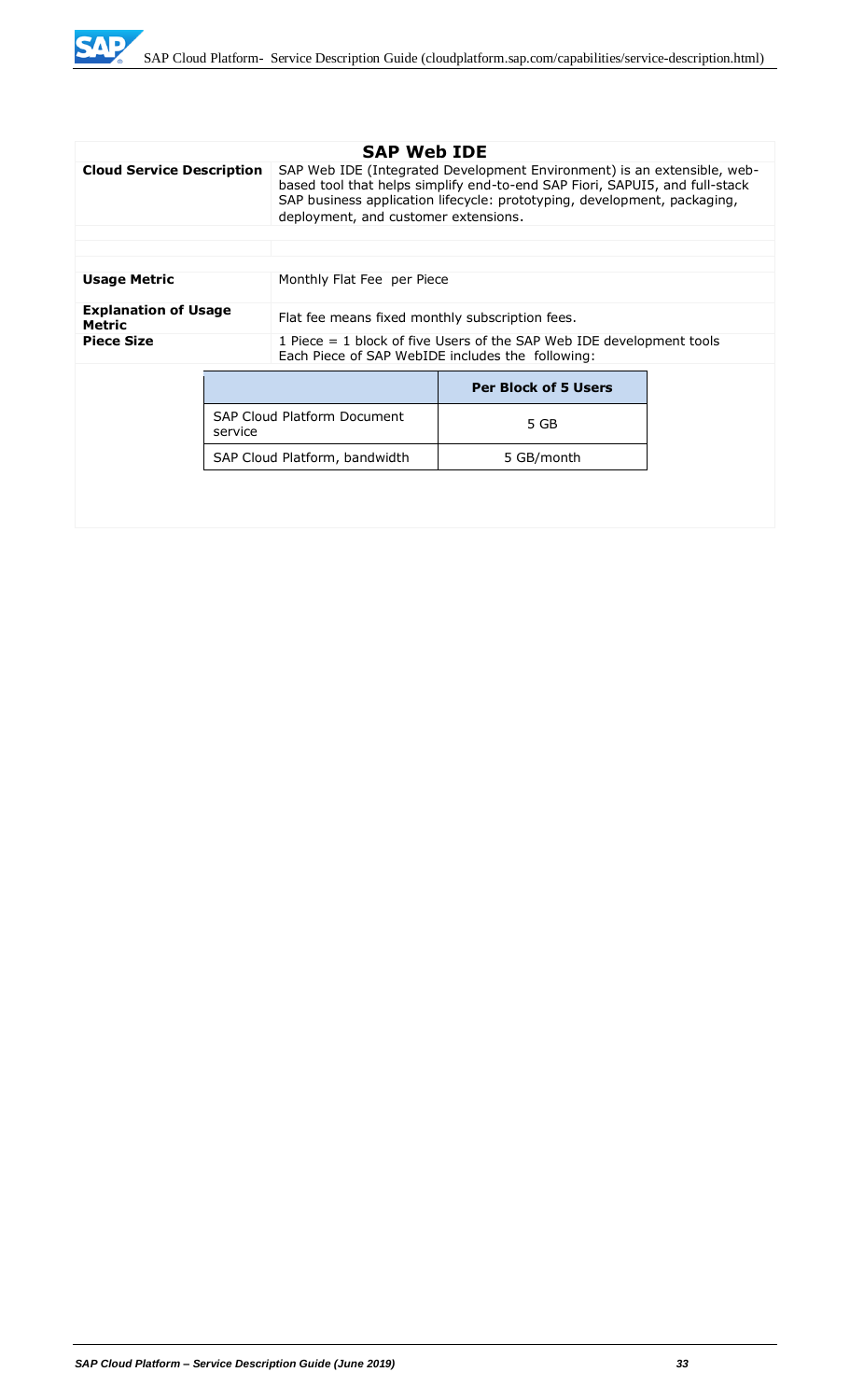

|                                                    | <b>SAP Cloud Platform Gamification</b>                                                                                                                                                                                                                                                                                                                                                                                                                                                                                                                                                                                                                                                                                                                                                                                                                                                                                                                                                                                                                                                                                                                                                                                                                                                                                                                                                                                                                                |  |  |
|----------------------------------------------------|-----------------------------------------------------------------------------------------------------------------------------------------------------------------------------------------------------------------------------------------------------------------------------------------------------------------------------------------------------------------------------------------------------------------------------------------------------------------------------------------------------------------------------------------------------------------------------------------------------------------------------------------------------------------------------------------------------------------------------------------------------------------------------------------------------------------------------------------------------------------------------------------------------------------------------------------------------------------------------------------------------------------------------------------------------------------------------------------------------------------------------------------------------------------------------------------------------------------------------------------------------------------------------------------------------------------------------------------------------------------------------------------------------------------------------------------------------------------------|--|--|
| <b>Cloud Service Description</b>                   | SAP Cloud Platform Gamification allows customers to quickly incorporate<br>gamification concepts into new and existing applications. This Cloud Service<br>includes an online development and administration environment for<br>implementation and analytics of gamification concepts, including underlying<br>gamification rule management for sophisticated gamification concepts, time<br>constraints, complex nested missions and collaborative games. The built-in<br>analytics module allows customers to perform advanced analytics on player<br>behavior to enable a continuous improvement of game concepts.                                                                                                                                                                                                                                                                                                                                                                                                                                                                                                                                                                                                                                                                                                                                                                                                                                                 |  |  |
| <b>Usage Metric</b>                                | API Calls per month                                                                                                                                                                                                                                                                                                                                                                                                                                                                                                                                                                                                                                                                                                                                                                                                                                                                                                                                                                                                                                                                                                                                                                                                                                                                                                                                                                                                                                                   |  |  |
| <b>Explanation of Usage</b><br><b>Metric</b>       | An API Call means a single call made to a Cloud Service API from a Customer<br>application. The API Call is used to send any user action or system action<br>from the Customer application to the Cloud Service.                                                                                                                                                                                                                                                                                                                                                                                                                                                                                                                                                                                                                                                                                                                                                                                                                                                                                                                                                                                                                                                                                                                                                                                                                                                      |  |  |
| <b>Piece Size</b>                                  | 1 Piece = $50,000$ API calls per month                                                                                                                                                                                                                                                                                                                                                                                                                                                                                                                                                                                                                                                                                                                                                                                                                                                                                                                                                                                                                                                                                                                                                                                                                                                                                                                                                                                                                                |  |  |
|                                                    |                                                                                                                                                                                                                                                                                                                                                                                                                                                                                                                                                                                                                                                                                                                                                                                                                                                                                                                                                                                                                                                                                                                                                                                                                                                                                                                                                                                                                                                                       |  |  |
| <b>Additional Terms &amp;</b><br><b>Conditions</b> | Customer may (i) utilize Application Programming Interfaces (APIs) or<br>$\bullet$<br>widgets made available as part of the Cloud Service to integrate the<br>Cloud Service with Customer or third-party applications provided by<br>Customer to Customer's end users (herein "Customer application"), (ii)<br>use the Cloud Service user interface (workbench) for designing game<br>mechanics, and (iii) use the included runtime service for processing<br>incoming events (from Customer applications) as per the designed game<br>mechanics to provide a view of an end user's game achievements.<br>Customer Data includes event data, including user identifier, event<br>$\bullet$<br>name, event properties and time stamps. In order to access Customer<br>Data during the term of the Agreement, Customer must submit a ticket<br>via SAP support channels requesting access to the event data logs<br>maintained in the Cloud Service, and SAP shall make such event logs<br>available to Customer. SAP shall retain event logs for a period of 90 days<br>after termination or expiration of the Agreement and Customer may<br>submit a ticket requesting a copy of the event logs during such period<br>and/or deletion of the tenant on which Customer event logs are stored.<br>Any end user accessing or sending data via a Cloud Service API, directly<br>or through a Customer application, is deemed an Authorized User as<br>defined in the GTC. |  |  |
| Previously referred to as                          | SAP HANA Cloud Platform, gamification service                                                                                                                                                                                                                                                                                                                                                                                                                                                                                                                                                                                                                                                                                                                                                                                                                                                                                                                                                                                                                                                                                                                                                                                                                                                                                                                                                                                                                         |  |  |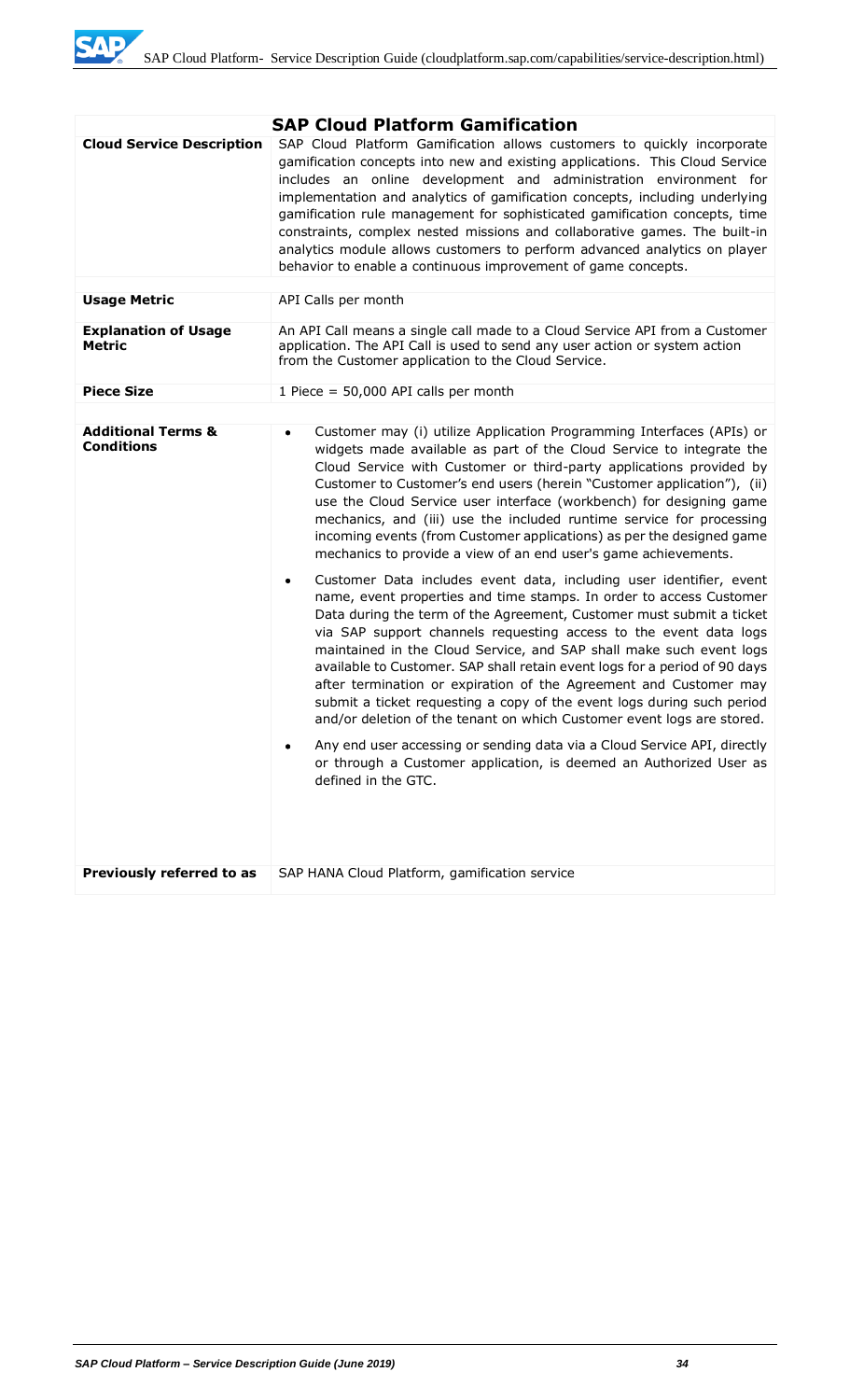

| <b>SAP Cloud Platform Predictive service</b>       |                                                                                                                                                                                                                                                                                                                                                                                                                                                                                  |  |  |
|----------------------------------------------------|----------------------------------------------------------------------------------------------------------------------------------------------------------------------------------------------------------------------------------------------------------------------------------------------------------------------------------------------------------------------------------------------------------------------------------------------------------------------------------|--|--|
| <b>Cloud Service Description</b>                   | SAP Cloud Platform Predictive service includes a set of developer-level services<br>running within SAP Cloud Platform SAP HANA service, platform edition<br>(formerly SAP HANA Cloud Platform Database Services) that allows an<br>application on SAP Cloud Platform to embed functionality from an underlying<br>Automated Predictive Library (APL) that executes directly on a Customer's SAP<br>Cloud Platform SAP HANA, platform edition instance.                           |  |  |
| <b>Usage Metric</b>                                | Monthly Flat Fee per Piece                                                                                                                                                                                                                                                                                                                                                                                                                                                       |  |  |
| <b>Explanation of Usage</b><br><b>Metric</b>       | Flat fee means fixed monthly subscription fees, based on the size of<br>Customer's SAP Cloud Platform SAP HANA service, platform edition instance.                                                                                                                                                                                                                                                                                                                               |  |  |
|                                                    |                                                                                                                                                                                                                                                                                                                                                                                                                                                                                  |  |  |
| <b>Piece Size</b>                                  | 1 Piece = 1 instance of a particular T-Shirt size of SAP Cloud Platform SAP<br>HANA service, platform edition                                                                                                                                                                                                                                                                                                                                                                    |  |  |
|                                                    |                                                                                                                                                                                                                                                                                                                                                                                                                                                                                  |  |  |
| <b>Additional Terms &amp;</b><br><b>Conditions</b> | In order to utilize the Cloud Service, Customer must have a current<br>$\bullet$<br>subscription to SAP Cloud Platform SAP HANA service, platform edition,<br>which is subject to a separate agreement and fee.                                                                                                                                                                                                                                                                  |  |  |
|                                                    | Customer Data is not stored in the Cloud Service, but within the SAP<br>$\bullet$<br>Cloud Platform SAP HANA service, platform edition to which Customer<br>must separately subscribe. As such, Customer can access Customer<br>Data stored in SAP Cloud Platform SAP HANA service, platform edition<br>through the Cloud Service during the term of the subscription but SAP<br>does not provide storage or back-up services for Customer Data as part<br>of the Cloud Service. |  |  |
|                                                    | Because the Cloud Service is a set of Web services deployed within<br>٠<br>Customer's SAP Cloud Platform SAP HANA service, platform edition<br>instance, the Cloud Service does not have independent maintenance<br>windows, but is subject to the maintenance windows of SAP Cloud<br>Platform SAP HANA service, platform edition.                                                                                                                                              |  |  |
| Previously referred to as                          | SAP HANA Cloud Platform, predictive service                                                                                                                                                                                                                                                                                                                                                                                                                                      |  |  |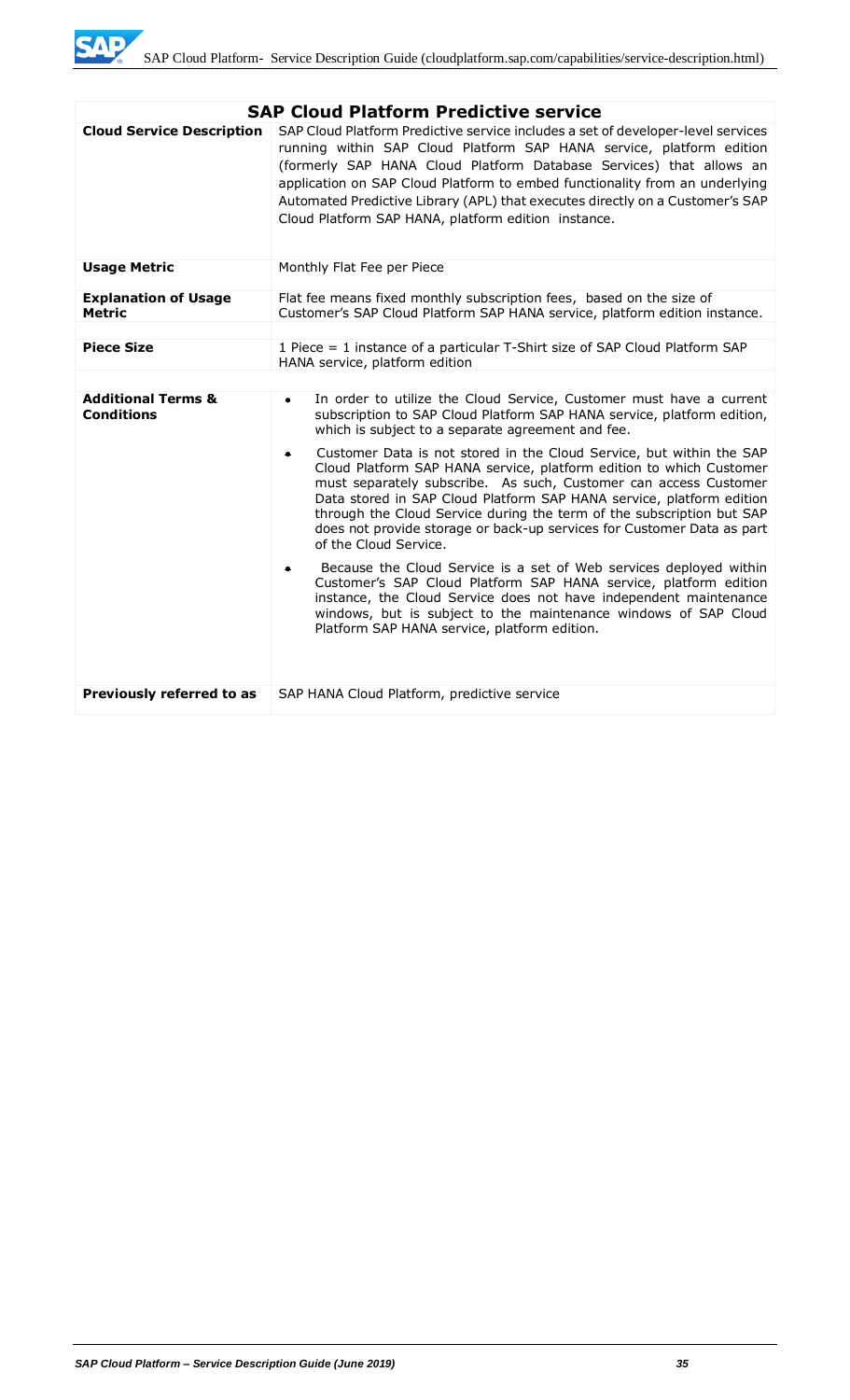

|                                                    | <b>SAP Cloud Platform Streaming Analytics</b>                                                                                                                                                                                                                                                                                                                                                                                                                                         |  |  |
|----------------------------------------------------|---------------------------------------------------------------------------------------------------------------------------------------------------------------------------------------------------------------------------------------------------------------------------------------------------------------------------------------------------------------------------------------------------------------------------------------------------------------------------------------|--|--|
| <b>Cloud Service Description</b>                   | SAP Cloud Platform Streaming Analytics provides streaming analytics and<br>event stream processing as an extension to SAP Cloud Platform SAP HANA<br>service, platform edition. It can be used to receive and process messages<br>from systems and devices outside of SAP Cloud Platform SAP HANA service,<br>platform edition in-real-time, to transform raw message streams into<br>actionable insight providing for both event stream capture and event detection<br>and response. |  |  |
|                                                    |                                                                                                                                                                                                                                                                                                                                                                                                                                                                                       |  |  |
| <b>Usage Metric</b>                                | Monthly Flat Fee per Piece                                                                                                                                                                                                                                                                                                                                                                                                                                                            |  |  |
| <b>Explanation of Usage</b><br><b>Metric</b>       | Flat fee means fixed monthly subscription fee, based on the size of<br>Customer's SAP Cloud Platform SAP HANA service, platform edition instance.                                                                                                                                                                                                                                                                                                                                     |  |  |
| <b>Piece Size</b>                                  |                                                                                                                                                                                                                                                                                                                                                                                                                                                                                       |  |  |
|                                                    | 1 Piece = 1 instance of a particular T-Shirt size of SAP Cloud Platform SAP<br>HANA service, platform edition                                                                                                                                                                                                                                                                                                                                                                         |  |  |
|                                                    |                                                                                                                                                                                                                                                                                                                                                                                                                                                                                       |  |  |
|                                                    |                                                                                                                                                                                                                                                                                                                                                                                                                                                                                       |  |  |
| <b>Additional Terms &amp;</b><br><b>Conditions</b> | In order to utilize the Cloud Service, Customer must have a current<br>$\bullet$<br>subscription to SAP Cloud Platform SAP HANA service, platform edition,<br>which is subject to a separate agreement and fee.                                                                                                                                                                                                                                                                       |  |  |
|                                                    | Customer Data is not stored in the Cloud Service, but within the SAP<br>٠<br>Cloud Platform SAP HANA service, platform edition to which Customer<br>must separately subscribe. As such, Customer can access Customer<br>Data stored in SAP Cloud Platform SAP HANA service, platform edition<br>through the Cloud Service during the term of the subscription but SAP<br>does not provide storage or back-up services for Customer Data as part<br>of the Cloud Service.              |  |  |
|                                                    | Because the Cloud Service is a set of Web services deployed within<br>$\bullet$<br>Customer's SAP Cloud Platform SAP HANA service, platform edition<br>instance, the Cloud Service does not have independent maintenance<br>windows, but is subject to the maintenance windows of SAP Cloud<br>Platform SAP HANA service, platform edition.                                                                                                                                           |  |  |
|                                                    | The Cloud Service includes a runtime license of the streaming plugin for<br>SAP HANA Studio. Such runtime components shall be limited solely to<br>use with the Cloud Service.                                                                                                                                                                                                                                                                                                        |  |  |
| Previously referred to as                          | SAP HANA Cloud Platform, streaming service                                                                                                                                                                                                                                                                                                                                                                                                                                            |  |  |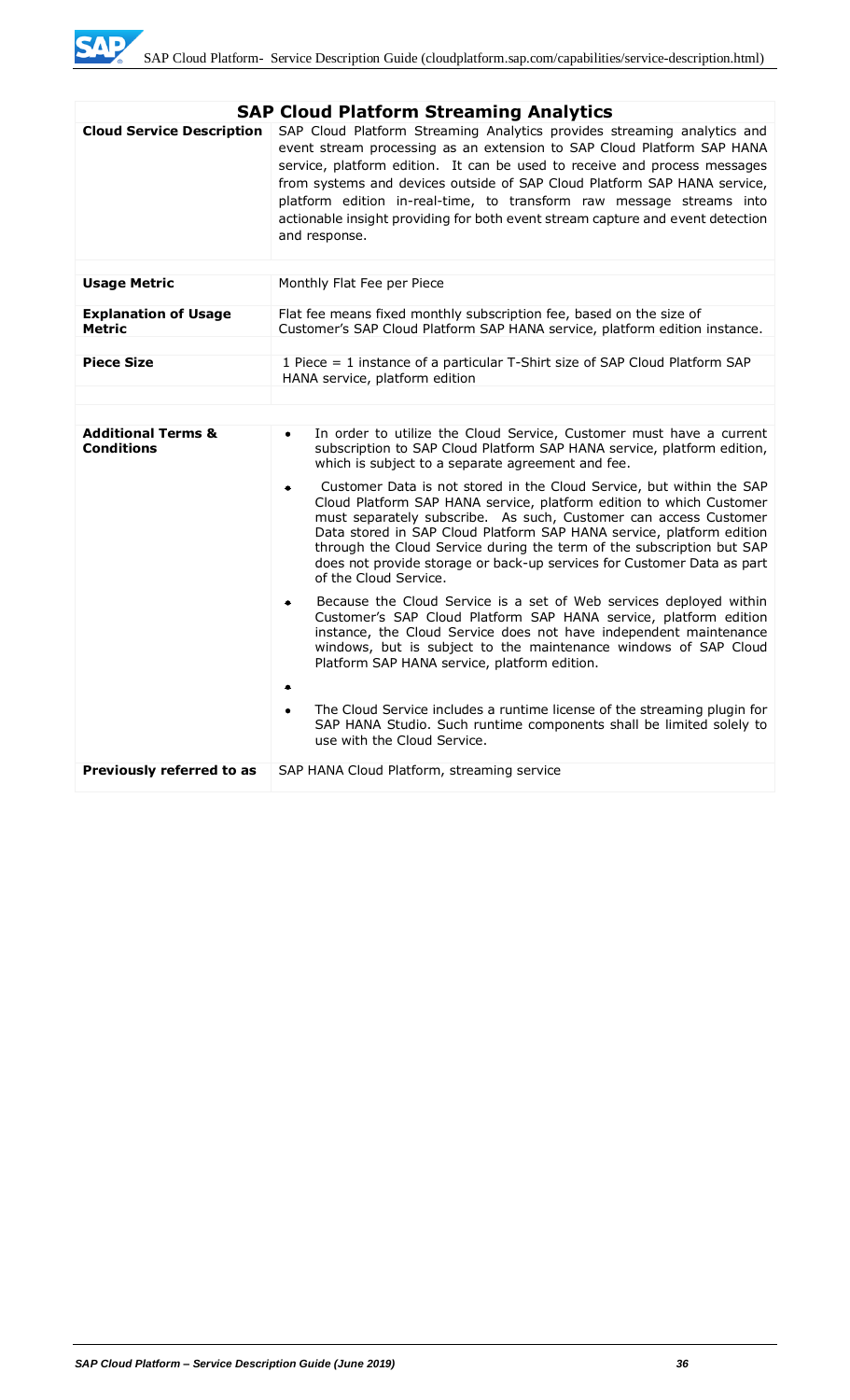

| <b>SAP Cloud Platform Build</b>                    |                                                                                                                                                                                                                                                                                                                                                                                                                                                                                                                                                                                                          |  |  |  |
|----------------------------------------------------|----------------------------------------------------------------------------------------------------------------------------------------------------------------------------------------------------------------------------------------------------------------------------------------------------------------------------------------------------------------------------------------------------------------------------------------------------------------------------------------------------------------------------------------------------------------------------------------------------------|--|--|--|
| <b>Cloud Service Description</b>                   | SAP Cloud Platform Build is a collaborative design tool that enables SAP project<br>teams to design enterprise applications. Beginning with a blank canvas,<br>imported mockups or starting with a prototype from SAP Cloud Platform Build's<br>gallery, users can overlay UI controls and add their own sample data to create<br>an interactive prototype without writing code. Integrated research and<br>analytic tools help to gather effective user feedback. When the design process<br>is finalized SAP Cloud Platform Build generates UI 5 starter code to jumpstart<br>the development process. |  |  |  |
|                                                    |                                                                                                                                                                                                                                                                                                                                                                                                                                                                                                                                                                                                          |  |  |  |
| <b>Usage Metric</b><br>Users                       |                                                                                                                                                                                                                                                                                                                                                                                                                                                                                                                                                                                                          |  |  |  |
|                                                    |                                                                                                                                                                                                                                                                                                                                                                                                                                                                                                                                                                                                          |  |  |  |
| <b>Additional Terms &amp;</b><br><b>Conditions</b> | SAP may collect data about individual users' use of the Cloud Service,<br>$\bullet$<br>which is subject to SAP's Build Privacy Policy which the user must<br>accept when logging in to the Cloud Service.                                                                                                                                                                                                                                                                                                                                                                                                |  |  |  |
| Previously referred to as<br><b>BUILD</b>          |                                                                                                                                                                                                                                                                                                                                                                                                                                                                                                                                                                                                          |  |  |  |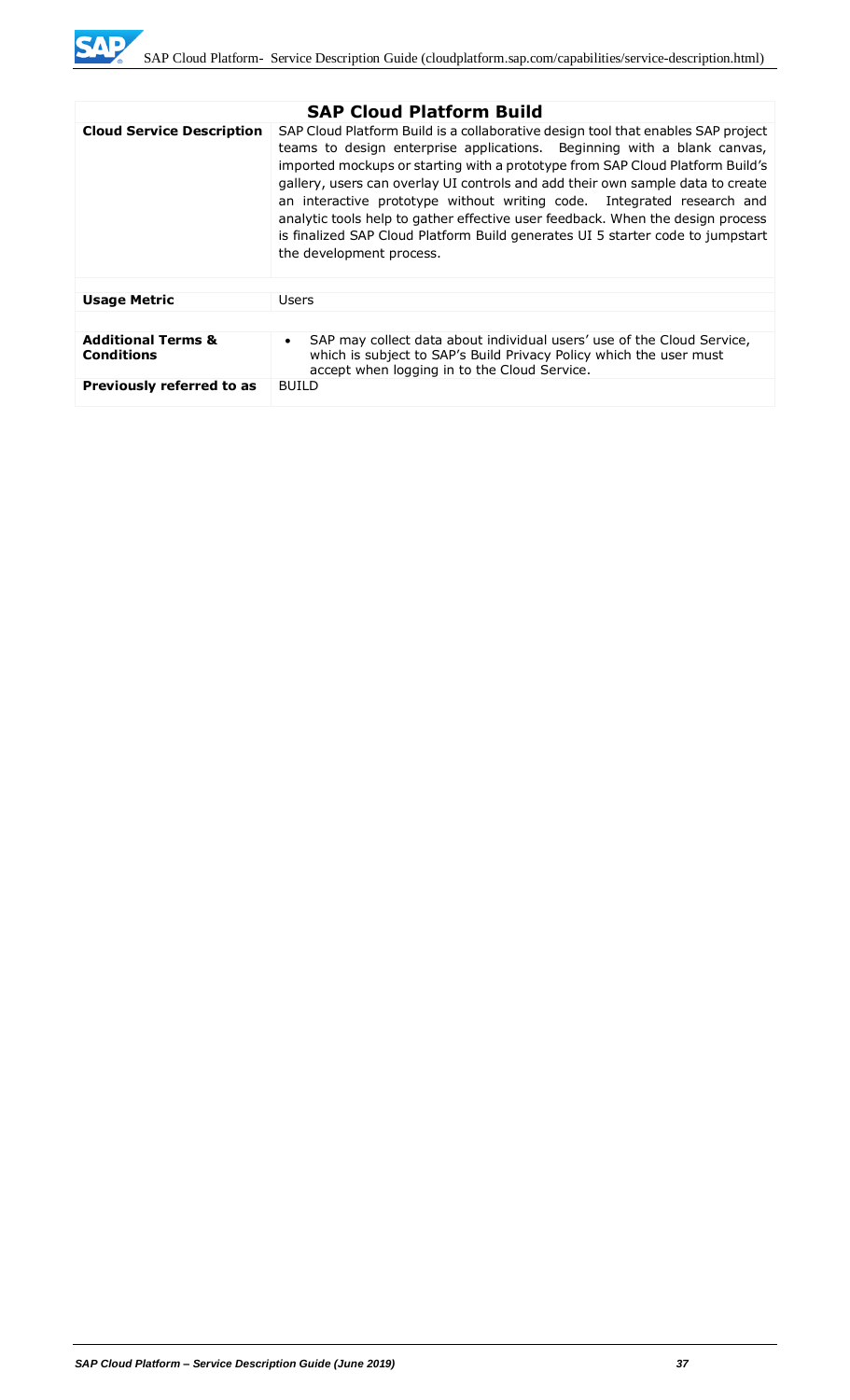| <b>Cloud Service Description</b>             | SAP Cloud Platform Big Data Services provides enterprises a fully managed Big<br>Data platform based on Apache Hadoop and Spark. The Cloud Service can be<br>used to ingest and process unstructured data, implement data lakes, support<br>IoT use cases, and/or perform analytics.                                                                                                                                                                                                                                                                                                                                                                                                                                                                                                                                                                                                                                                                                                                                                                                                                                                                                                                                                                                                                                                                                                                                                                                                                                                                                                                                                                                                                                                                                                                                                                                                                                                                                                                                                                                                                                                                                                                                                                                                                                                                                                                                                                                                                                                                                                                                                                                                                                                                                                                                                                                                                                                                                                                                                                                                                                                                                                                                                                                                                                                                                                                                                                                                                                                                                                                                               |                                                                                                                                             |  |  |  |
|----------------------------------------------|------------------------------------------------------------------------------------------------------------------------------------------------------------------------------------------------------------------------------------------------------------------------------------------------------------------------------------------------------------------------------------------------------------------------------------------------------------------------------------------------------------------------------------------------------------------------------------------------------------------------------------------------------------------------------------------------------------------------------------------------------------------------------------------------------------------------------------------------------------------------------------------------------------------------------------------------------------------------------------------------------------------------------------------------------------------------------------------------------------------------------------------------------------------------------------------------------------------------------------------------------------------------------------------------------------------------------------------------------------------------------------------------------------------------------------------------------------------------------------------------------------------------------------------------------------------------------------------------------------------------------------------------------------------------------------------------------------------------------------------------------------------------------------------------------------------------------------------------------------------------------------------------------------------------------------------------------------------------------------------------------------------------------------------------------------------------------------------------------------------------------------------------------------------------------------------------------------------------------------------------------------------------------------------------------------------------------------------------------------------------------------------------------------------------------------------------------------------------------------------------------------------------------------------------------------------------------------------------------------------------------------------------------------------------------------------------------------------------------------------------------------------------------------------------------------------------------------------------------------------------------------------------------------------------------------------------------------------------------------------------------------------------------------------------------------------------------------------------------------------------------------------------------------------------------------------------------------------------------------------------------------------------------------------------------------------------------------------------------------------------------------------------------------------------------------------------------------------------------------------------------------------------------------------------------------------------------------------------------------------------------------|---------------------------------------------------------------------------------------------------------------------------------------------|--|--|--|
| <b>Usage Metric</b>                          | Monthly Flat Fee per Piece                                                                                                                                                                                                                                                                                                                                                                                                                                                                                                                                                                                                                                                                                                                                                                                                                                                                                                                                                                                                                                                                                                                                                                                                                                                                                                                                                                                                                                                                                                                                                                                                                                                                                                                                                                                                                                                                                                                                                                                                                                                                                                                                                                                                                                                                                                                                                                                                                                                                                                                                                                                                                                                                                                                                                                                                                                                                                                                                                                                                                                                                                                                                                                                                                                                                                                                                                                                                                                                                                                                                                                                                         |                                                                                                                                             |  |  |  |
| <b>Piece Size</b>                            | 1 Piece = 1 instance of a particular edition                                                                                                                                                                                                                                                                                                                                                                                                                                                                                                                                                                                                                                                                                                                                                                                                                                                                                                                                                                                                                                                                                                                                                                                                                                                                                                                                                                                                                                                                                                                                                                                                                                                                                                                                                                                                                                                                                                                                                                                                                                                                                                                                                                                                                                                                                                                                                                                                                                                                                                                                                                                                                                                                                                                                                                                                                                                                                                                                                                                                                                                                                                                                                                                                                                                                                                                                                                                                                                                                                                                                                                                       |                                                                                                                                             |  |  |  |
| <b>Explanation of Usage</b><br><b>Metric</b> | Flat fee means fixed monthly subscription fees                                                                                                                                                                                                                                                                                                                                                                                                                                                                                                                                                                                                                                                                                                                                                                                                                                                                                                                                                                                                                                                                                                                                                                                                                                                                                                                                                                                                                                                                                                                                                                                                                                                                                                                                                                                                                                                                                                                                                                                                                                                                                                                                                                                                                                                                                                                                                                                                                                                                                                                                                                                                                                                                                                                                                                                                                                                                                                                                                                                                                                                                                                                                                                                                                                                                                                                                                                                                                                                                                                                                                                                     |                                                                                                                                             |  |  |  |
|                                              | Each instance contains the following resources:                                                                                                                                                                                                                                                                                                                                                                                                                                                                                                                                                                                                                                                                                                                                                                                                                                                                                                                                                                                                                                                                                                                                                                                                                                                                                                                                                                                                                                                                                                                                                                                                                                                                                                                                                                                                                                                                                                                                                                                                                                                                                                                                                                                                                                                                                                                                                                                                                                                                                                                                                                                                                                                                                                                                                                                                                                                                                                                                                                                                                                                                                                                                                                                                                                                                                                                                                                                                                                                                                                                                                                                    |                                                                                                                                             |  |  |  |
|                                              | 40TB<br>Storage                                                                                                                                                                                                                                                                                                                                                                                                                                                                                                                                                                                                                                                                                                                                                                                                                                                                                                                                                                                                                                                                                                                                                                                                                                                                                                                                                                                                                                                                                                                                                                                                                                                                                                                                                                                                                                                                                                                                                                                                                                                                                                                                                                                                                                                                                                                                                                                                                                                                                                                                                                                                                                                                                                                                                                                                                                                                                                                                                                                                                                                                                                                                                                                                                                                                                                                                                                                                                                                                                                                                                                                                                    |                                                                                                                                             |  |  |  |
|                                              | Compute Hours (Thousands)                                                                                                                                                                                                                                                                                                                                                                                                                                                                                                                                                                                                                                                                                                                                                                                                                                                                                                                                                                                                                                                                                                                                                                                                                                                                                                                                                                                                                                                                                                                                                                                                                                                                                                                                                                                                                                                                                                                                                                                                                                                                                                                                                                                                                                                                                                                                                                                                                                                                                                                                                                                                                                                                                                                                                                                                                                                                                                                                                                                                                                                                                                                                                                                                                                                                                                                                                                                                                                                                                                                                                                                                          | 20                                                                                                                                          |  |  |  |
|                                              | Workbenches                                                                                                                                                                                                                                                                                                                                                                                                                                                                                                                                                                                                                                                                                                                                                                                                                                                                                                                                                                                                                                                                                                                                                                                                                                                                                                                                                                                                                                                                                                                                                                                                                                                                                                                                                                                                                                                                                                                                                                                                                                                                                                                                                                                                                                                                                                                                                                                                                                                                                                                                                                                                                                                                                                                                                                                                                                                                                                                                                                                                                                                                                                                                                                                                                                                                                                                                                                                                                                                                                                                                                                                                                        | 3                                                                                                                                           |  |  |  |
|                                              | <b>Network Connectivity</b><br>VPN (max 1 Gbps)                                                                                                                                                                                                                                                                                                                                                                                                                                                                                                                                                                                                                                                                                                                                                                                                                                                                                                                                                                                                                                                                                                                                                                                                                                                                                                                                                                                                                                                                                                                                                                                                                                                                                                                                                                                                                                                                                                                                                                                                                                                                                                                                                                                                                                                                                                                                                                                                                                                                                                                                                                                                                                                                                                                                                                                                                                                                                                                                                                                                                                                                                                                                                                                                                                                                                                                                                                                                                                                                                                                                                                                    |                                                                                                                                             |  |  |  |
|                                              | HDFS File Count (million)<br>2                                                                                                                                                                                                                                                                                                                                                                                                                                                                                                                                                                                                                                                                                                                                                                                                                                                                                                                                                                                                                                                                                                                                                                                                                                                                                                                                                                                                                                                                                                                                                                                                                                                                                                                                                                                                                                                                                                                                                                                                                                                                                                                                                                                                                                                                                                                                                                                                                                                                                                                                                                                                                                                                                                                                                                                                                                                                                                                                                                                                                                                                                                                                                                                                                                                                                                                                                                                                                                                                                                                                                                                                     |                                                                                                                                             |  |  |  |
|                                              |                                                                                                                                                                                                                                                                                                                                                                                                                                                                                                                                                                                                                                                                                                                                                                                                                                                                                                                                                                                                                                                                                                                                                                                                                                                                                                                                                                                                                                                                                                                                                                                                                                                                                                                                                                                                                                                                                                                                                                                                                                                                                                                                                                                                                                                                                                                                                                                                                                                                                                                                                                                                                                                                                                                                                                                                                                                                                                                                                                                                                                                                                                                                                                                                                                                                                                                                                                                                                                                                                                                                                                                                                                    |                                                                                                                                             |  |  |  |
| <b>System Availability "SLA"</b>             |                                                                                                                                                                                                                                                                                                                                                                                                                                                                                                                                                                                                                                                                                                                                                                                                                                                                                                                                                                                                                                                                                                                                                                                                                                                                                                                                                                                                                                                                                                                                                                                                                                                                                                                                                                                                                                                                                                                                                                                                                                                                                                                                                                                                                                                                                                                                                                                                                                                                                                                                                                                                                                                                                                                                                                                                                                                                                                                                                                                                                                                                                                                                                                                                                                                                                                                                                                                                                                                                                                                                                                                                                                    |                                                                                                                                             |  |  |  |
| <b>Additional Terms &amp;</b>                | Included<br>SAP Cloud Platform Big Data Services integration for SAP HANA<br>SAP Cloud Platform Big Data Services advanced security<br>Included<br>SAP provides 100% availability on a "guaranteed delivery" basis for the Cloud<br>Service, which means that in the case of lower than 100% availability (excluding<br>scheduled maintenance windows, and emergency service updates, of which SAP<br>will notify Customer in advance and which will not exceed a commercially<br>reasonable amount of downtime unless otherwise mutually agreed upon in<br>writing), SAP will provide the following:<br>For any unplanned outage of infrastructure, batch processing services, or<br>movement of output data from different phases of end to end processing, SAP<br>will credit Customer at a rate of 1.5 times the pro-rated Compute Hours lost<br>during an outage, and 3 times the number of Compute Hours of jobs terminated<br>by an outage (a "Credit"). For example, if Customer purchases 20,000 Compute<br>Hours per month and the system has a one-hour unplanned outage, SAP will<br>credit Customer for 45 Compute Hours. If the same outage terminated a job<br>that had consumed 500 Compute Hours before being terminated, SAP would<br>additionally credit Customer for 1500 Compute Hours. The total credits given to<br>Customer within any calendar month, from any unplanned outages, cannot<br>exceed the Customer's monthly contractual subscription amount. The Customer<br>must consume the Credits within the next 30 calendar days starting immediately<br>following the notification to the Customer of the applied Credits, regardless of<br>when the unplanned outage occurred.<br>Notwithstanding anything to the contrary in the Agreement to which this SLA is<br>attached, and any related links or terms incorporated therein, to the extent any<br>downtime causes a data crash and/or loss such that data available at the time<br>of downtime is not restored to 100% operability, SAP agrees to prioritize such<br>event immediately as a Priority 1 support incident. This obligation assumes<br>Customer has backed up its data in accordance with Customer's obligations<br>hereunder and the restoration referenced herein is to such last Customer backup<br>scope and status.<br>Notwithstanding anything to the contrary in this SLA or the Agreement the<br>following provisions apply to the Cloud Service:<br>All periods of unavailability must be reasonably verified by SAP. The period of<br>unavailability is measured from the time SAP becomes aware of the<br>unavailability until it has been remedied, as reasonably confirmed by SAP<br>according to its technical records. SAP represents that it keeps records sufficient<br>to verify any inquiry regarding outages during the subscription term. Customer<br>shall not be entitled to a Credit if the event or condition that would have<br>otherwise given rise to the Credit was caused by any event outside of SAP's<br>reasonable control, including Customer's equipment, actions or inactions of<br>Customer or its representatives; or if Customer does not request a Credit from<br>SAP in writing within seven (7) days after the incident entitling Customer to a<br>Credit has been remedied. SAP will not be responsible for Credits for the inability<br>of Customer to access the Cloud Service due to Customer's equipment or actions<br>or inactions of Customer in violation of the Agreement or that render it<br>impossible or commercially impractical for SAP to deliver the Cloud Service to |                                                                                                                                             |  |  |  |
| <b>Conditions</b>                            | for which Amazon Web Services is acting as a Subprocessor (as<br>Services) upon request.                                                                                                                                                                                                                                                                                                                                                                                                                                                                                                                                                                                                                                                                                                                                                                                                                                                                                                                                                                                                                                                                                                                                                                                                                                                                                                                                                                                                                                                                                                                                                                                                                                                                                                                                                                                                                                                                                                                                                                                                                                                                                                                                                                                                                                                                                                                                                                                                                                                                                                                                                                                                                                                                                                                                                                                                                                                                                                                                                                                                                                                                                                                                                                                                                                                                                                                                                                                                                                                                                                                                           | SAP shall provide Customer a list of those portions of the Cloud Service<br>defined in the Personal Data Processing Agreement for SAP Cloud |  |  |  |
|                                              |                                                                                                                                                                                                                                                                                                                                                                                                                                                                                                                                                                                                                                                                                                                                                                                                                                                                                                                                                                                                                                                                                                                                                                                                                                                                                                                                                                                                                                                                                                                                                                                                                                                                                                                                                                                                                                                                                                                                                                                                                                                                                                                                                                                                                                                                                                                                                                                                                                                                                                                                                                                                                                                                                                                                                                                                                                                                                                                                                                                                                                                                                                                                                                                                                                                                                                                                                                                                                                                                                                                                                                                                                                    |                                                                                                                                             |  |  |  |

# **SAP Cloud Platform Big Data Services**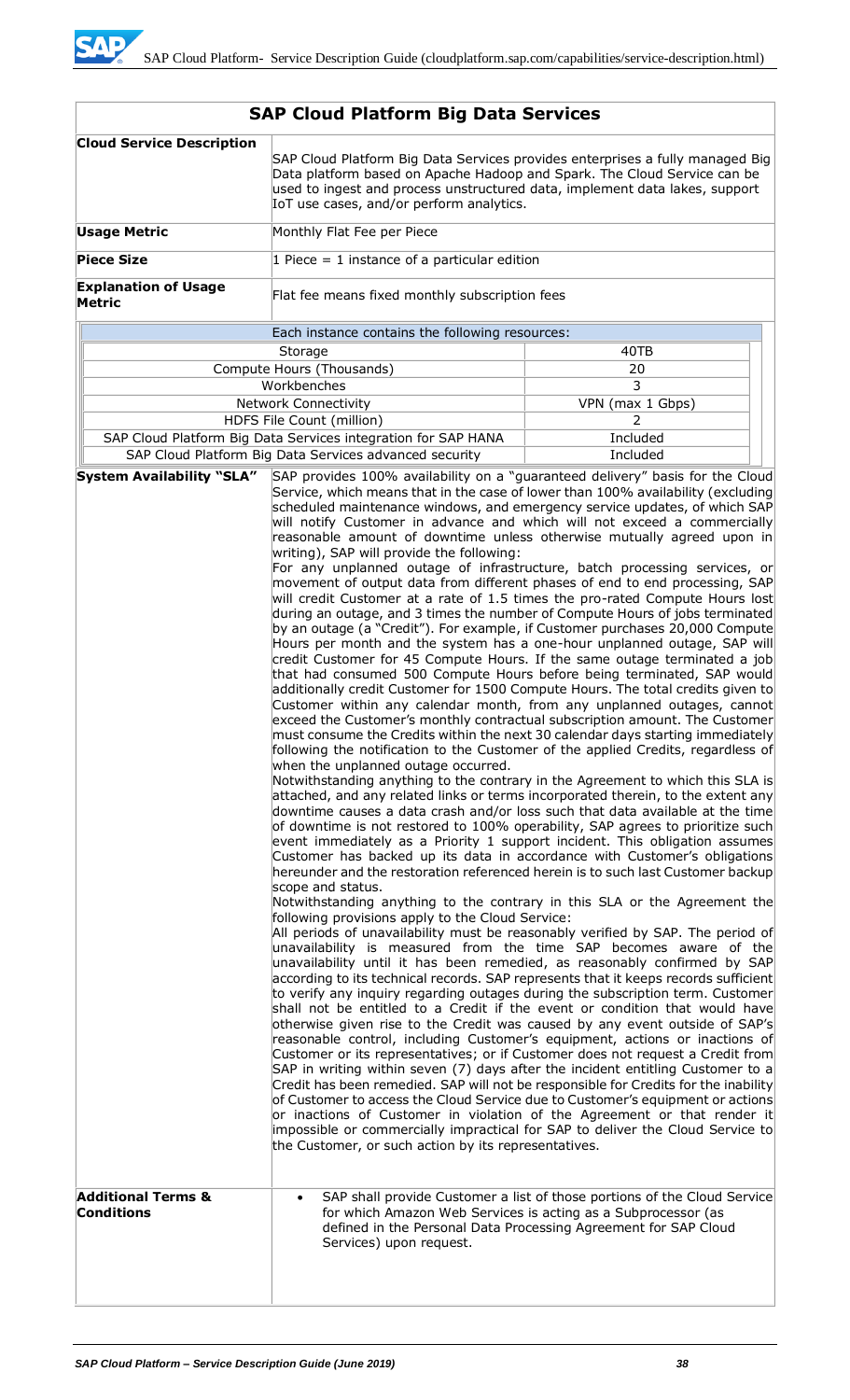SAD

| One Compute Hour is calculated as 2.5GB of YARN container memory<br>$\bullet$<br>and one vCore consumed for a single task (e.g. mapper or reducer<br>container, Spark executor, Tez container) that is held for an hour.<br>Additional Compute Hours are available in blocks of 5,000.<br>Hadoop Distributed File System (HDFS) Storage is represented as the<br>$\bullet$<br>maximum storage consumed during the month, replicated three times<br>on the cluster. Additional replicas are measured as separate storage<br>space consumed. HDFS storage is available in blocks of 10TB.<br>HDFS number of files is calculated as the maximum number of files<br>$\bullet$<br>consumed during the month. Each block of 10TB of HDFS storage<br>includes 500,000 files. Additional files are available in blocks of 1<br>million.                                                                                                                                                                                                                                                                                                                                                                                                                                                                                                                                                                                                                                                                                                                                                                                                                  |
|--------------------------------------------------------------------------------------------------------------------------------------------------------------------------------------------------------------------------------------------------------------------------------------------------------------------------------------------------------------------------------------------------------------------------------------------------------------------------------------------------------------------------------------------------------------------------------------------------------------------------------------------------------------------------------------------------------------------------------------------------------------------------------------------------------------------------------------------------------------------------------------------------------------------------------------------------------------------------------------------------------------------------------------------------------------------------------------------------------------------------------------------------------------------------------------------------------------------------------------------------------------------------------------------------------------------------------------------------------------------------------------------------------------------------------------------------------------------------------------------------------------------------------------------------------------------------------------------------------------------------------------------------|
| Workbench is defined as an instance of general purpose compute<br>$\bullet$<br>container with 16GB memory, 4 vCPUs, and 150GB local use storage.<br>Additional workbench capacity can be obtained as a multiple of the<br>base instance.<br>Managed SAP HANA Integration means that SAP shall manage the SAP<br>$\bullet$<br>HANA Data Provisioning Agent and Spark Controller in the SAP Cloud<br>Platform Big Data Services environment to enable the use of SAP<br>HANA Smart Data Integration and Smart Data Access to move and<br>query data across both SAP HANA and SAP Cloud Platform Big Data                                                                                                                                                                                                                                                                                                                                                                                                                                                                                                                                                                                                                                                                                                                                                                                                                                                                                                                                                                                                                                           |
| Services.<br>Advanced Authentication, Encryption, and Governance means the SAP<br>$\bullet$<br>Cloud Platform Big Data Services environment uses Kerberos for<br>authentication, has encryption enabled for data at rest, and provides<br>row- and column-level role-based access control.<br>The Usage Metric for the following add-on services is Flat Fee per<br>$\bullet$<br>month: SAP Cloud Platform Big Data Services (dedicated data transfer<br>server); SAP Cloud Platform Big Data Services (VPN connectivity); SAP<br>Cloud Platform Big Data Services (workbench); SAP Cloud Platform Big<br>Data Services (integration for SAP HANA); SAP Cloud Platform Big<br>Data Services (advanced security). The Usage Metric for SAP Cloud<br>Platform Big Data Services (storage) is Terabytes (TB) in blocks of<br>10TB.                                                                                                                                                                                                                                                                                                                                                                                                                                                                                                                                                                                                                                                                                                                                                                                                                  |
| In some instances, SAP, SAP SE and/or their Affiliates may use<br>$\bullet$<br>information, including personal data, collected from Customer's users<br>with their consent under the relevant Privacy Statement at<br>https://portal.altiscale.com/legal/privacy-policy to prepare analyses<br>described in the GTC.<br>EU Only access is not available for the Cloud Service.<br>$\bullet$<br>The Enterprise Edition of the Cloud Service includes up to one hour per<br>$\bullet$<br>calendar month of technical assistance, which includes:<br>-design, optimization and data transfer expertise;<br>-high level architectural and design expertise;<br>-performance analysis and optimization suggestions;<br>-application deployment tips;<br>-data ingestion advice; and<br>-collaborative account management.<br>Requests for such technical assistance can be made by submitting a<br>support ticket. Technical assistance hours are not accumulated if not<br>used within the calendar month.                                                                                                                                                                                                                                                                                                                                                                                                                                                                                                                                                                                                                                           |
| SAP and Customer shall be free to use for any purpose the Residuals<br>$\bullet$<br>resulting from access to or work with Confidential Information<br>disclosed in the performance of technical assistance services. The term<br>"Residuals" shall mean information in non-tangible form, which may<br>be retained by persons who have had access to the confidential<br>information, including ideas, concepts, know-how or techniques<br>contained herein. Neither SAP nor Customer shall have any obligation<br>to limit or restrict the assignment of such persons or to pay royalties<br>for any work resulting from the use of Residuals. However, the<br>foregoing shall not be deemed to grant to either party a license under<br>the other party's copyright or patents.<br>Customer may use the workbench included with the Cloud Service to<br>$\bullet$<br>host and run separately-licensed SAP or third-party<br>applications. Customer is solely responsible for the security,<br>maintenance, management and support of the applications installed by<br>Customer on the Cloud Service.<br>Customer is responsible for back up of Customer Data - no back up<br>$\bullet$<br>services are included in the Cloud Service.<br>Customer shall fully compensate SAP (without effect of any limitations<br>$\bullet$<br>on liability in the GTCs) for any damages or expenses incurred by SAP<br>as a result of a claim by a third party that any Customer or third party<br>software or other technology hosted or run on the Customer's Cloud<br>Service workbench infringes or otherwise violates the rights of the<br>third party. |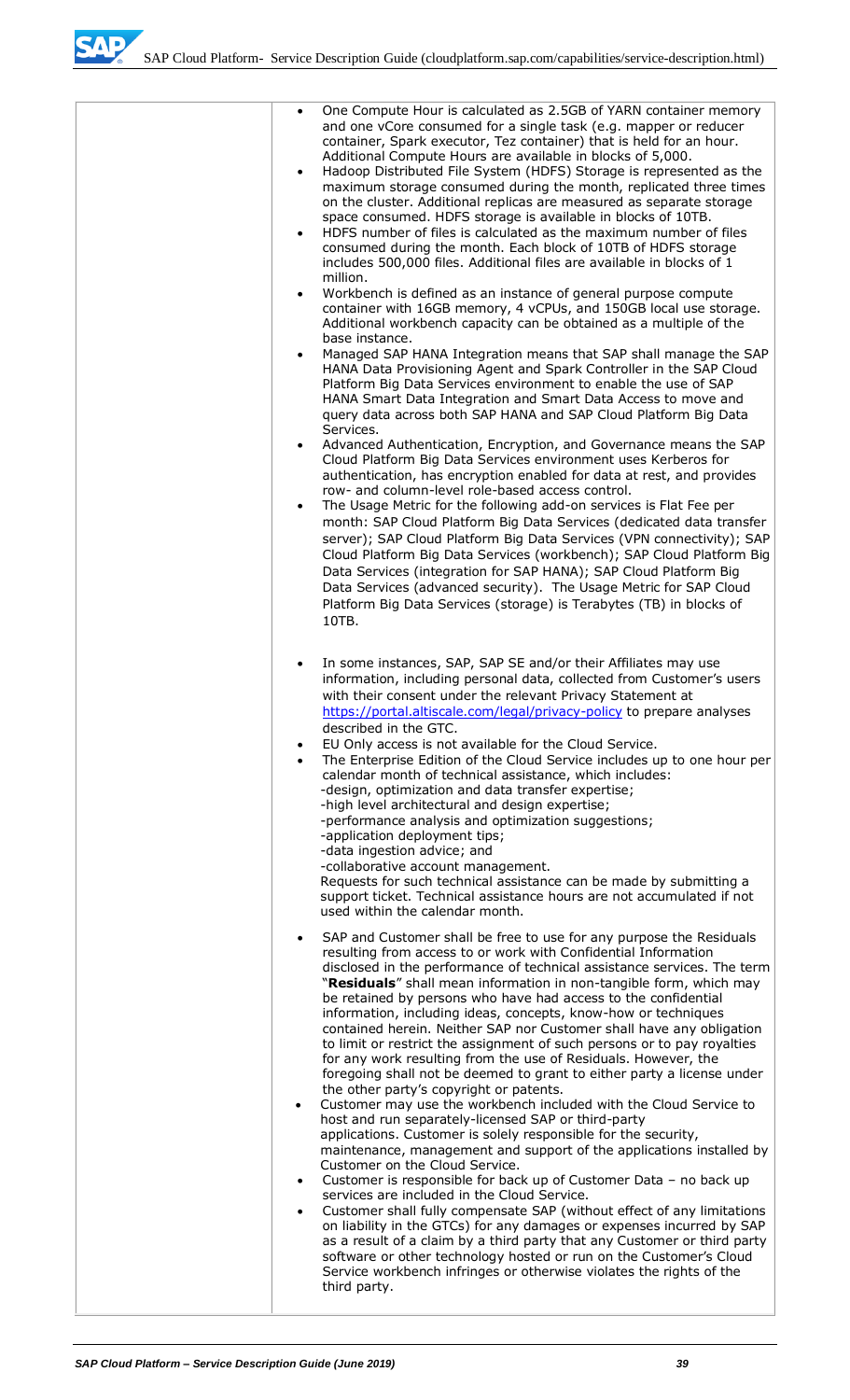

|                                                    | <b>SAP Cloud Platform Workflow</b>                                                                                                                                                                                                                                                                                                                                                                                                                                                                                                                    |  |  |  |
|----------------------------------------------------|-------------------------------------------------------------------------------------------------------------------------------------------------------------------------------------------------------------------------------------------------------------------------------------------------------------------------------------------------------------------------------------------------------------------------------------------------------------------------------------------------------------------------------------------------------|--|--|--|
| <b>Cloud Service Description</b>                   | SAP Cloud Platform Workflow offers tools and features to build, run and<br>manage workflows, from simple approvals to end-to-end processes that span<br>across different organizations and applications. The Cloud Service includes<br>web-based tools for workflow modeling, APIs for consumption in custom<br>applications, monitoring tools and a set of Fiori-based applications for end user<br>access.                                                                                                                                          |  |  |  |
| <b>Usage Metric</b>                                | Users                                                                                                                                                                                                                                                                                                                                                                                                                                                                                                                                                 |  |  |  |
| <b>Additional Terms &amp;</b><br><b>Conditions</b> | The Cloud Service includes 30 MB per User of storage and 100 MB per<br>$\bullet$<br>User, per month of outbound bandwidth.<br>The Cloud Service includes specific integration points to peer systems<br>$\bullet$<br>which are described in the Documentation. These integration points<br>may be changed or deprecated by SAP upon reasonable notice to<br>Customer, and it is Customer's responsibility to ensure that it<br>maintains the integration with connected peer systems upon SAP's<br>change to or deprecation of any integration point. |  |  |  |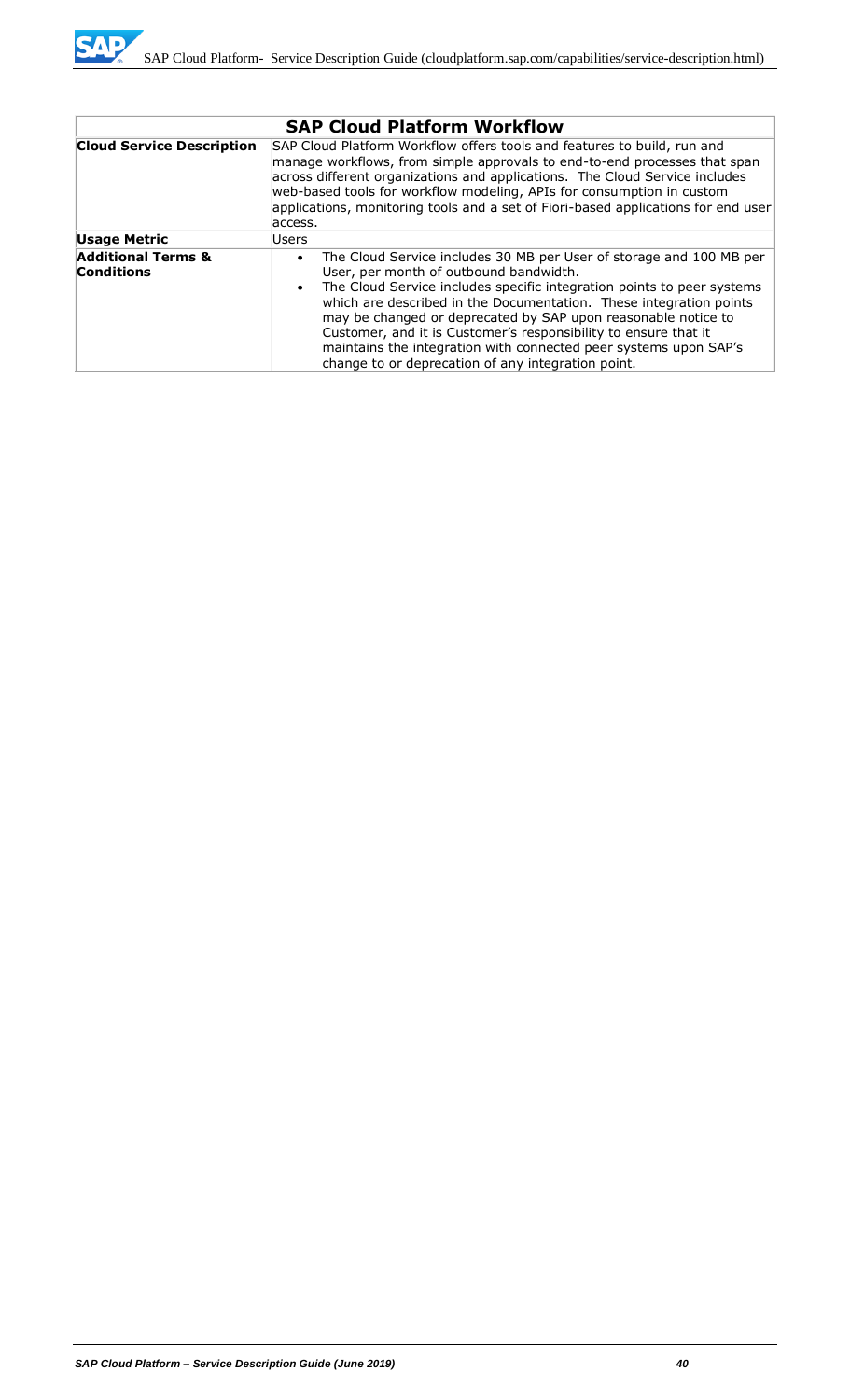

|                                              | <b>SAP Cloud Platform, application runtime</b>                                                                                                                                                                                                                                                                                                                                                               |  |  |
|----------------------------------------------|--------------------------------------------------------------------------------------------------------------------------------------------------------------------------------------------------------------------------------------------------------------------------------------------------------------------------------------------------------------------------------------------------------------|--|--|
| <b>Cloud Service</b><br><b>Description</b>   | SAP Cloud Platform, application runtime provides reserved runtime<br>capacity (Quota) in the Cloud Foundry environment based SAP Cloud<br>Platform.                                                                                                                                                                                                                                                          |  |  |
| <b>Usage Metric</b>                          | Gigabyte                                                                                                                                                                                                                                                                                                                                                                                                     |  |  |
| <b>Explanation of</b><br><b>Usage Metric</b> | 1 Piece = $1$ Gigabyte Memory per Month                                                                                                                                                                                                                                                                                                                                                                      |  |  |
| <b>Additional Terms</b>                      | Customer may use all open-source, Cloud Foundry-compatible<br>$\bullet$<br>Buildpacks, as well as Customer supplied Buildpacks, with SAP<br>Cloud Platform, application runtime. SAP Enterprise Support,<br>cloud editions is limited to those Buildpacks listed in the<br>Documentation.<br>Feature Flag: Usage is limited to 600 feature flags per 1 Gigabyte<br>$\bullet$<br>of reserved runtime capacity |  |  |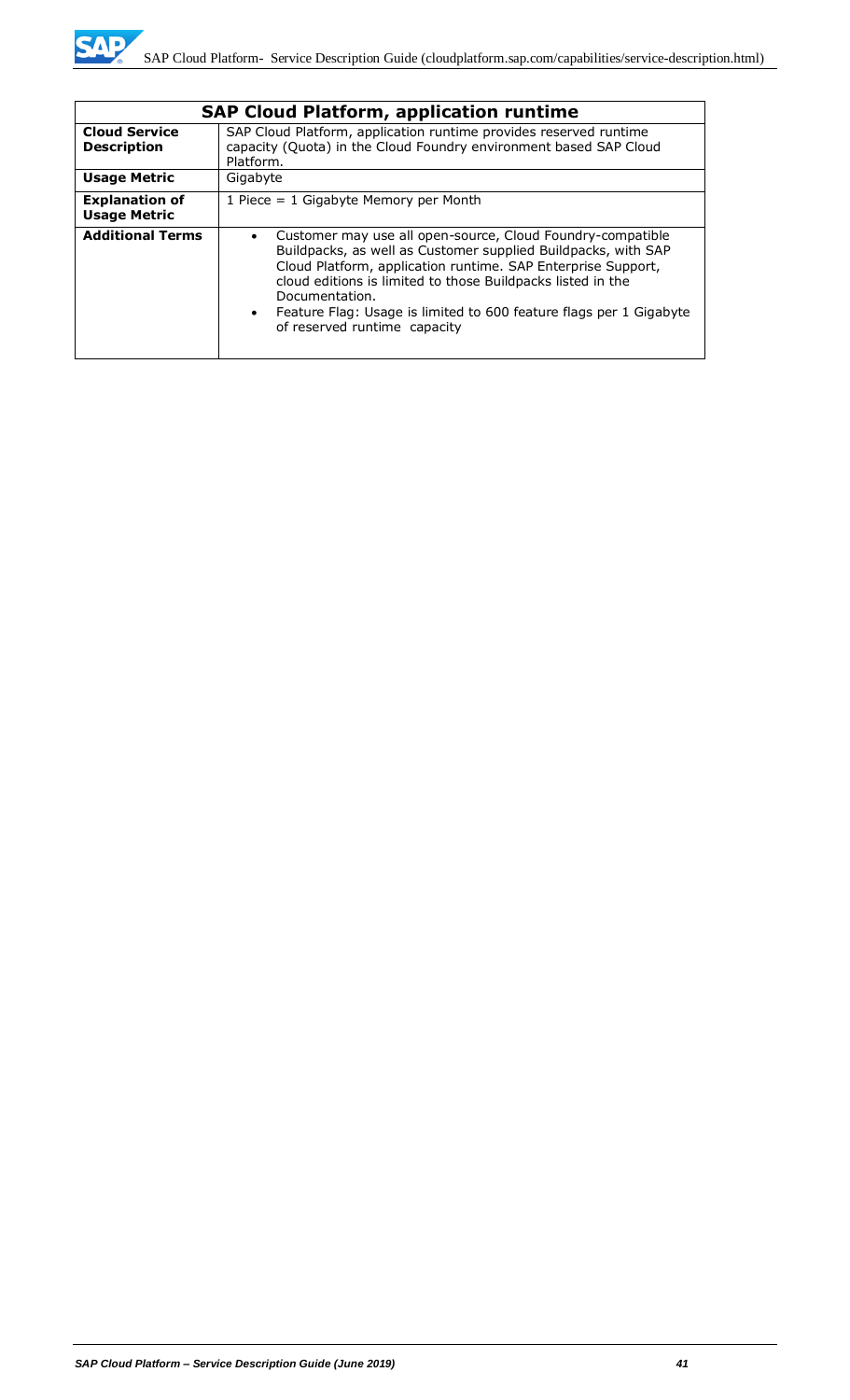| <b>PostgreSQL on SAP Cloud Platform</b> |                    |                                                                                                |                            |         |          |
|-----------------------------------------|--------------------|------------------------------------------------------------------------------------------------|----------------------------|---------|----------|
| <b>Cloud Service Description</b>        |                    | PostgreSQL on SAP Cloud Platform offers an<br>object-relational database management<br>system. |                            |         |          |
| <b>Usage Metric</b>                     |                    |                                                                                                | Monthly Flat Fee per Piece |         |          |
| <b>Explanation of Usage Metric</b>      |                    | Flat fee means fixed monthly subscription fees                                                 |                            |         |          |
| <b>Piece Size</b>                       |                    | 1 Piece $= 1$ instance of a particular T-Shirt size                                            |                            |         |          |
| <b>Available T-Shirt sizes</b>          |                    |                                                                                                |                            |         |          |
| <b>Size</b>                             | xx-small           | x-small                                                                                        | small                      | medium  | large    |
| <b>Nodes</b>                            | 1 master / 1 slave |                                                                                                |                            |         |          |
| Cores per<br>Node                       | 1 Core             | 2 Cores                                                                                        | 2 Cores                    | 4 Cores | 16 Cores |
| Memory<br>per Node                      | 2 GB               | 4 GB                                                                                           | 8 GB                       | 16 GB   | 64 GB    |
| Disk<br>Space                           | 20 GB              | 200 GB                                                                                         | 600 GB                     | 1024 GB | 1024 GB  |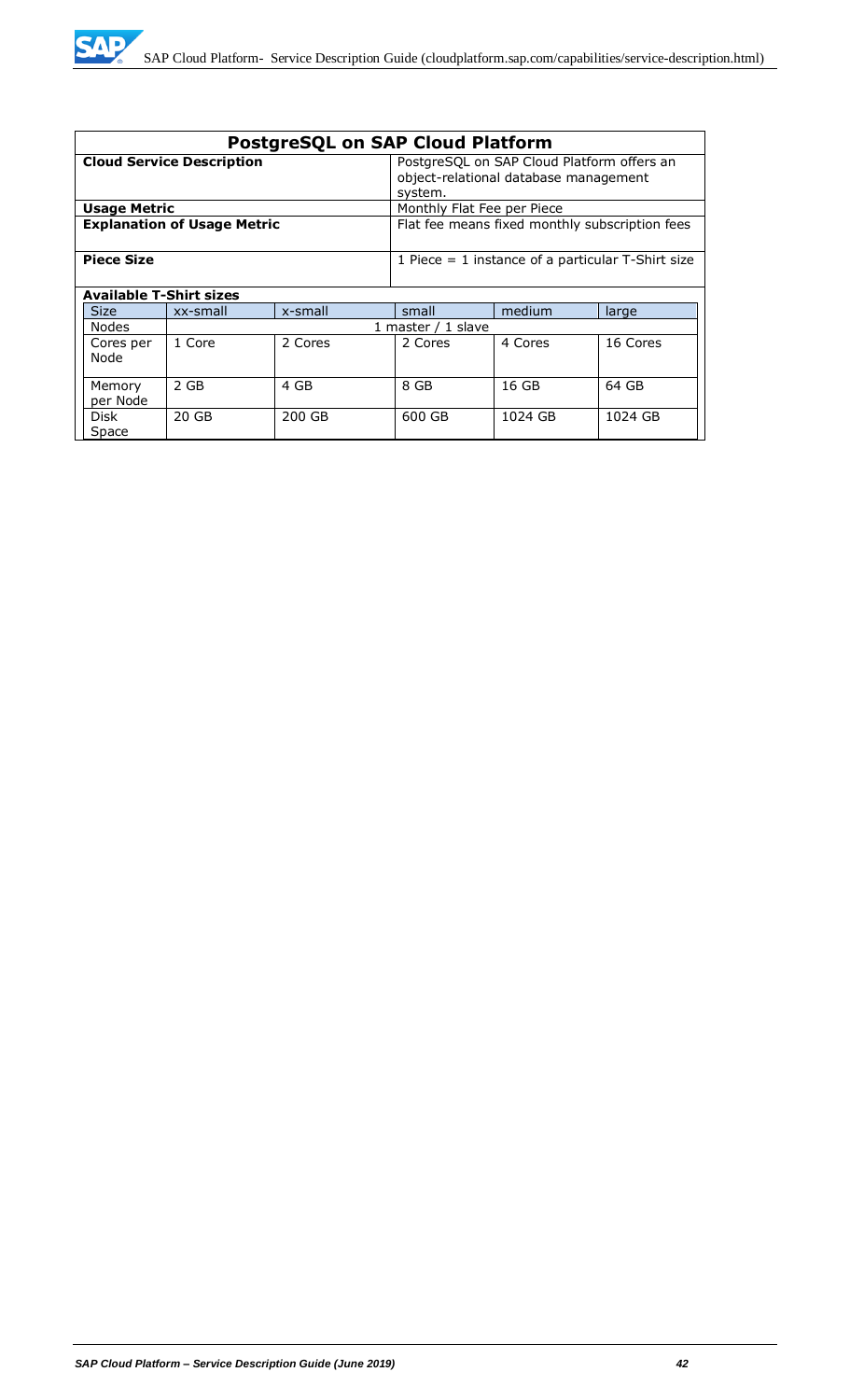

| <b>RabbitMQ on SAP Cloud Platform</b>                                                |                    |                                                                                                                                                                       |                            |         |                                                     |
|--------------------------------------------------------------------------------------|--------------------|-----------------------------------------------------------------------------------------------------------------------------------------------------------------------|----------------------------|---------|-----------------------------------------------------|
| <b>Cloud Service Description</b>                                                     |                    | RabbitMQ on SAP Cloud Platform provides<br>access to the open source message broker<br>RabbitMQ which is used for asynchronous<br>communication between applications. |                            |         |                                                     |
| <b>Usage Metric</b>                                                                  |                    |                                                                                                                                                                       | Monthly Flat Fee per Piece |         |                                                     |
| <b>Explanation of Usage Metric</b><br>Flat fee means fixed monthly subscription fees |                    |                                                                                                                                                                       |                            |         |                                                     |
| <b>Piece Size</b>                                                                    |                    |                                                                                                                                                                       |                            |         | 1 Piece $=$ 1 instance of a particular T-Shirt size |
| <b>Available T-Shirt sizes</b>                                                       |                    |                                                                                                                                                                       |                            |         |                                                     |
| <b>Size</b>                                                                          | x-small            | small                                                                                                                                                                 |                            | medium  | large                                               |
| Nodes                                                                                | 1 master / 2 slave |                                                                                                                                                                       |                            |         |                                                     |
| Cores per Node                                                                       | 1 Cores            | 1 Cores                                                                                                                                                               |                            | 2 Cores | 4 Cores                                             |
| Memory per<br>Node                                                                   | $1$ GB             | 2 GB                                                                                                                                                                  |                            | 4 GB    | 16 GB                                               |
| Disk Space                                                                           | 10 GB              | 20 GB                                                                                                                                                                 |                            | 40 GB   | 80 GB                                               |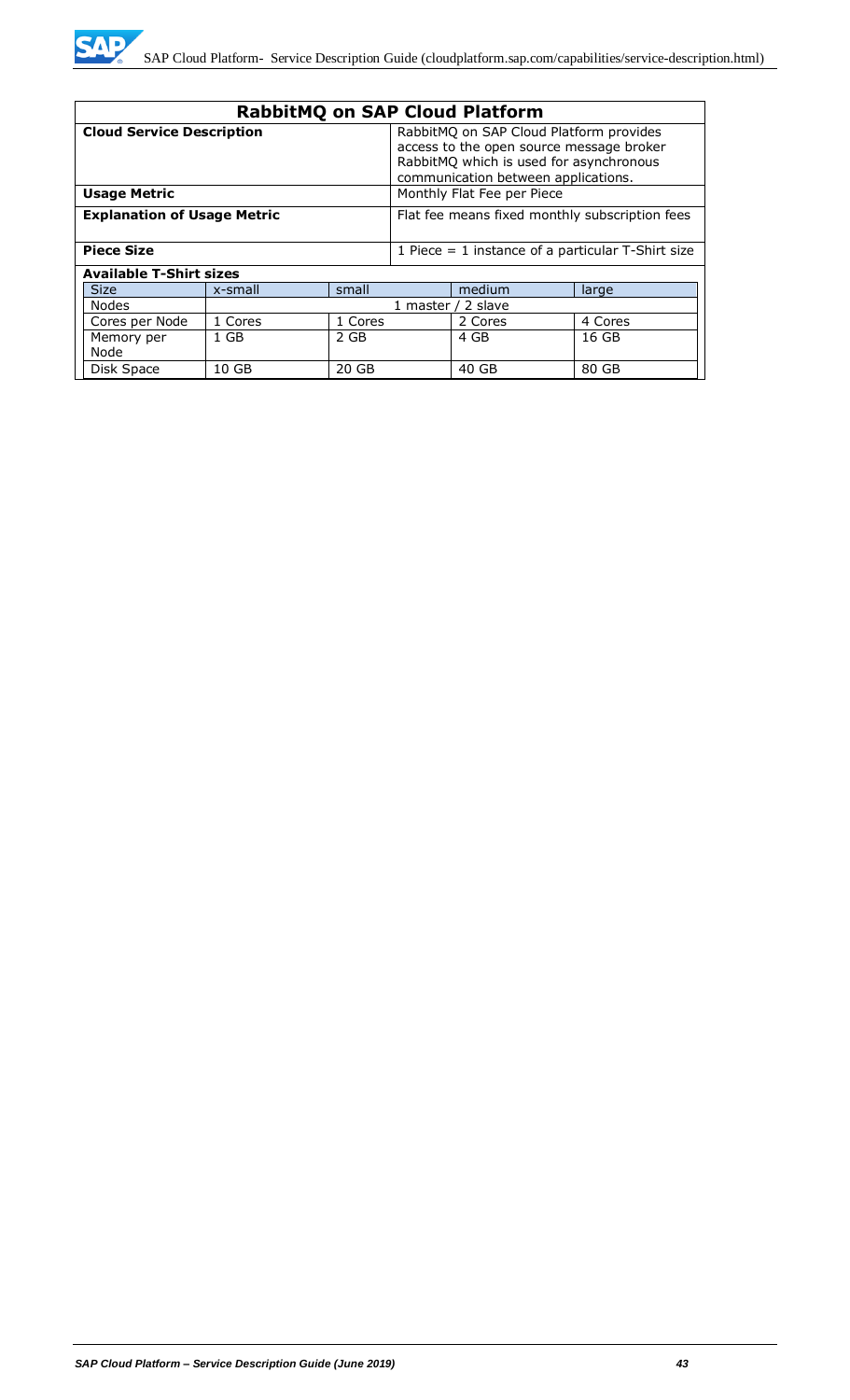

| <b>Redis on SAP Cloud Platform</b>                                       |                            |                                                                                                                                 |                                                |         |         |
|--------------------------------------------------------------------------|----------------------------|---------------------------------------------------------------------------------------------------------------------------------|------------------------------------------------|---------|---------|
| <b>Cloud Service Description</b>                                         |                            | Redis on SAP Cloud Platform is an in-memory<br>data structure store that can be used as a<br>cache, database or message broker. |                                                |         |         |
| <b>Usage Metric</b>                                                      | Monthly Flat Fee per Piece |                                                                                                                                 |                                                |         |         |
| <b>Explanation of Usage Metric</b>                                       |                            |                                                                                                                                 | Flat fee means fixed monthly subscription fees |         |         |
| <b>Piece Size</b><br>1 Piece $=$ 1 instance of a particular T-Shirt size |                            |                                                                                                                                 |                                                |         |         |
| <b>Available T-Shirt sizes</b>                                           |                            |                                                                                                                                 |                                                |         |         |
| <b>Size</b>                                                              | x-small                    | small                                                                                                                           |                                                | medium  | large   |
| <b>Nodes</b>                                                             | 3 nodes                    |                                                                                                                                 |                                                |         |         |
| Cores per Node                                                           | 1 Cores                    | 2 Cores                                                                                                                         |                                                | 4 Cores | 8 Cores |
| Memory per<br>Node                                                       | 2 GB                       | 4 GB                                                                                                                            |                                                | 16 GB   | 32 GB   |
| Disk Space                                                               | 4 GB                       | 10 GB                                                                                                                           |                                                | 60 GB   | 100 GB  |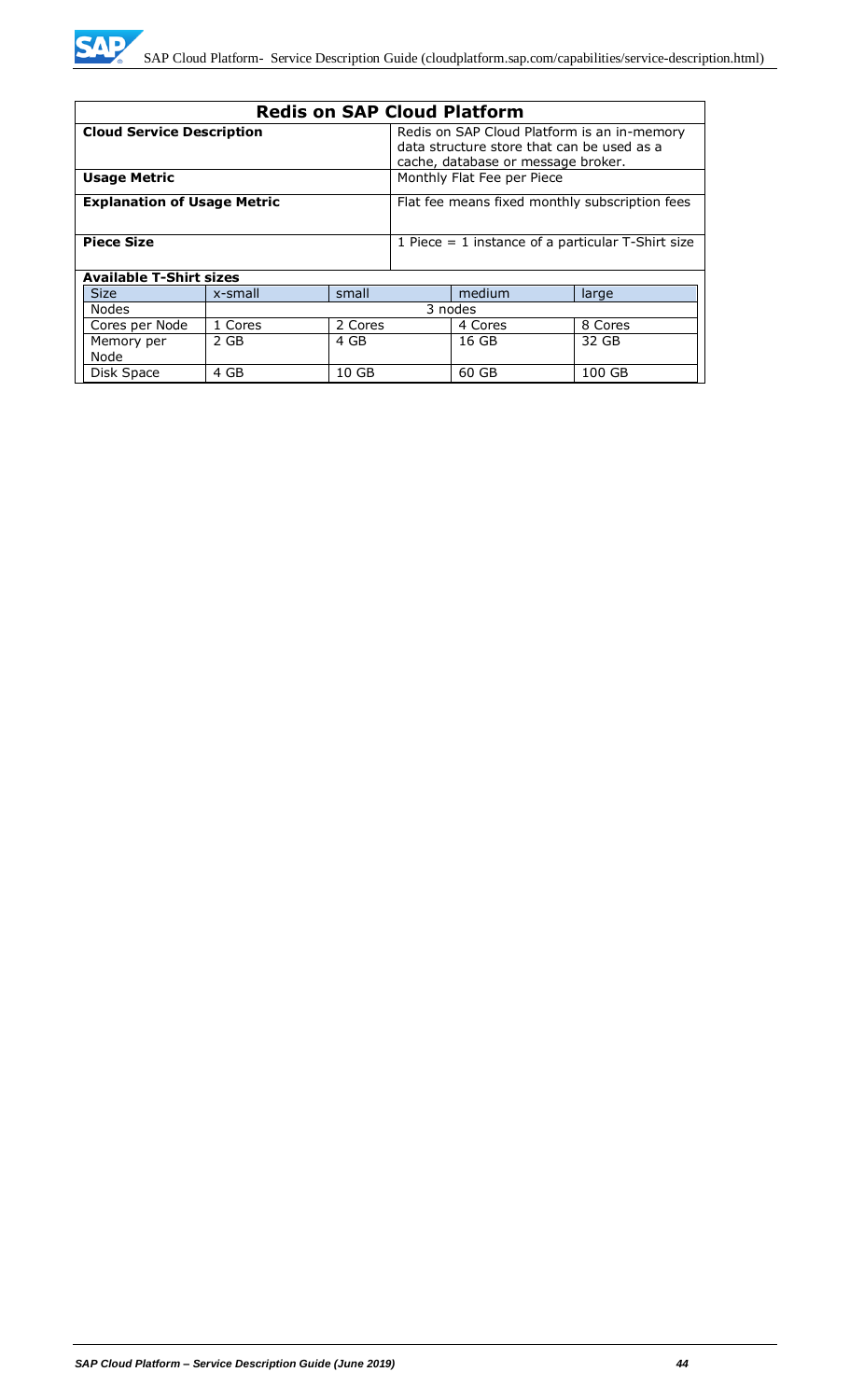

| <b>Object Store on SAP Cloud Platform</b> |                                                                                                                                                                                 |  |
|-------------------------------------------|---------------------------------------------------------------------------------------------------------------------------------------------------------------------------------|--|
| <b>Cloud Service Description</b>          | Object Storage on SAP Cloud Platform provides<br>an unstructured cloud data store to build and<br>deliver cloud applications.                                                   |  |
| <b>Usage Metric</b>                       | Gigabyte                                                                                                                                                                        |  |
| <b>Explanation of Usage Metric</b>        | 1 Piece = $1$ block of 100 Gigabyte Memory per<br>Month.                                                                                                                        |  |
| <b>Additional Terms</b>                   | Usage of the Cloud Service is restricted<br>$\bullet$<br>to 100,000 requests of types PUT,<br>COPY, POST, or LIST and 1,000,000<br>requests of type GET per block of 100<br>GB. |  |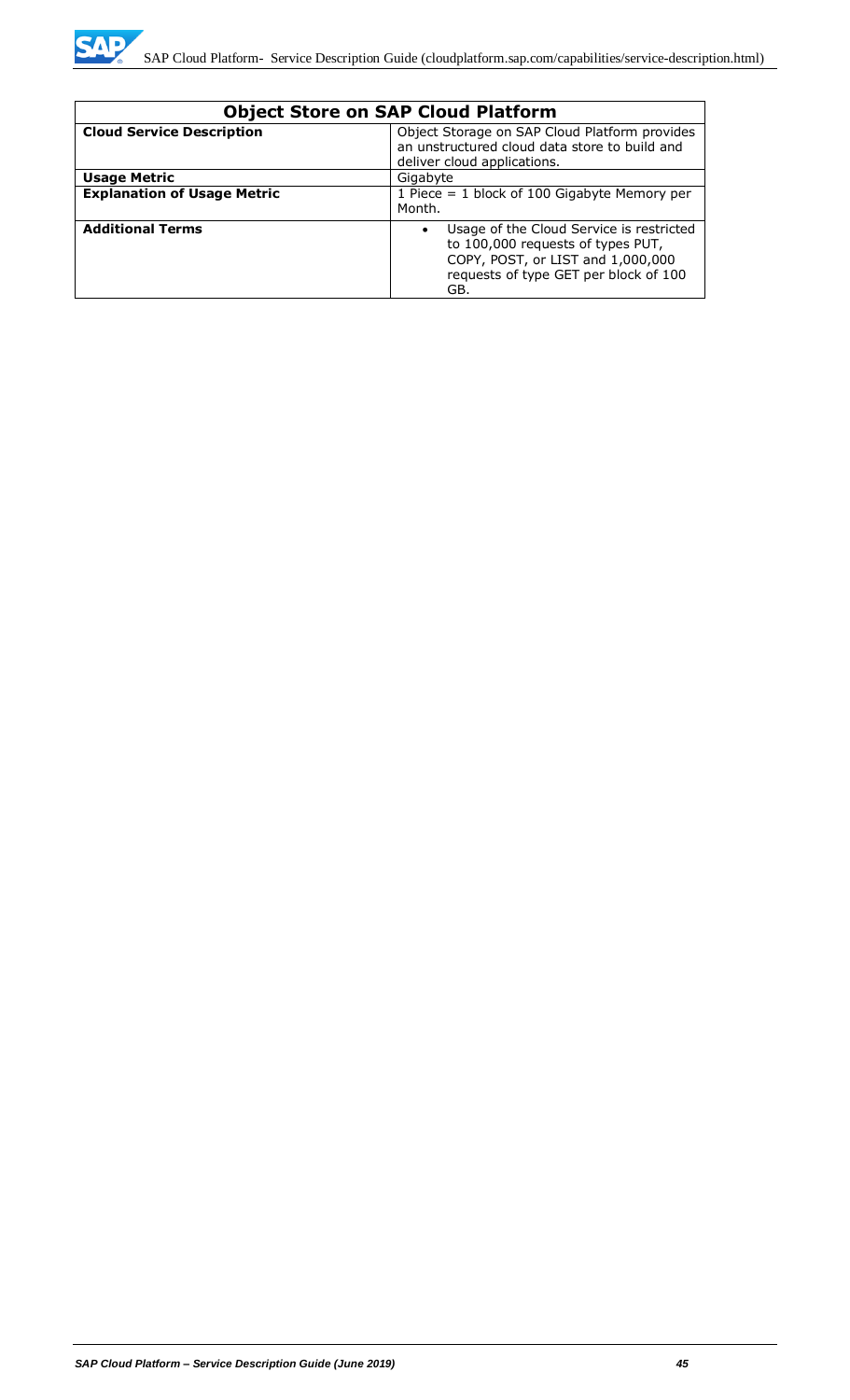

| <b>MongoDB on SAP Cloud Platform</b>                                                                                                                                                                                               |         |                                                                                                                                |            |                            |          |
|------------------------------------------------------------------------------------------------------------------------------------------------------------------------------------------------------------------------------------|---------|--------------------------------------------------------------------------------------------------------------------------------|------------|----------------------------|----------|
| <b>Cloud Service Description</b>                                                                                                                                                                                                   |         | MongoDB on SAP Cloud Platform offers a<br>NoSQL database that uses a document-<br>oriented data model for JSON-like documents. |            |                            |          |
| <b>Usage Metric</b>                                                                                                                                                                                                                |         |                                                                                                                                |            | Monthly Flat Fee per Piece |          |
| <b>Explanation of Usage Metric</b>                                                                                                                                                                                                 |         | Flat fee means fixed monthly subscription fees                                                                                 |            |                            |          |
| <b>Piece Size</b><br>1 Piece $=$ 1 instance of a particular T-Shirt size                                                                                                                                                           |         |                                                                                                                                |            |                            |          |
| <b>Available T-Shirt sizes</b>                                                                                                                                                                                                     |         |                                                                                                                                |            |                            |          |
| <b>Size</b>                                                                                                                                                                                                                        | x-small | small                                                                                                                          |            | Medium                     | large    |
| <b>Nodes</b>                                                                                                                                                                                                                       |         |                                                                                                                                | 1 master / | 2 slaves                   |          |
| Cores per Node                                                                                                                                                                                                                     | 2 Cores | 4 Cores                                                                                                                        |            | 8 Cores                    | 16 Cores |
| Memory per<br>Node                                                                                                                                                                                                                 | 4 GB    | 16 GB                                                                                                                          |            | 32 GB                      | 64 GB    |
| Disk Space                                                                                                                                                                                                                         | 40 GB   | 100 GB                                                                                                                         |            | 400 GB                     | 800 GB   |
| <b>Additional terms</b><br>Customer must connect to MongoDB<br>$\bullet$<br>exclusively through MongoDB drivers<br>made available at mongodb.org.<br>Customer may not connect to<br>MongoDB through any other drivers or<br>means. |         |                                                                                                                                |            |                            |          |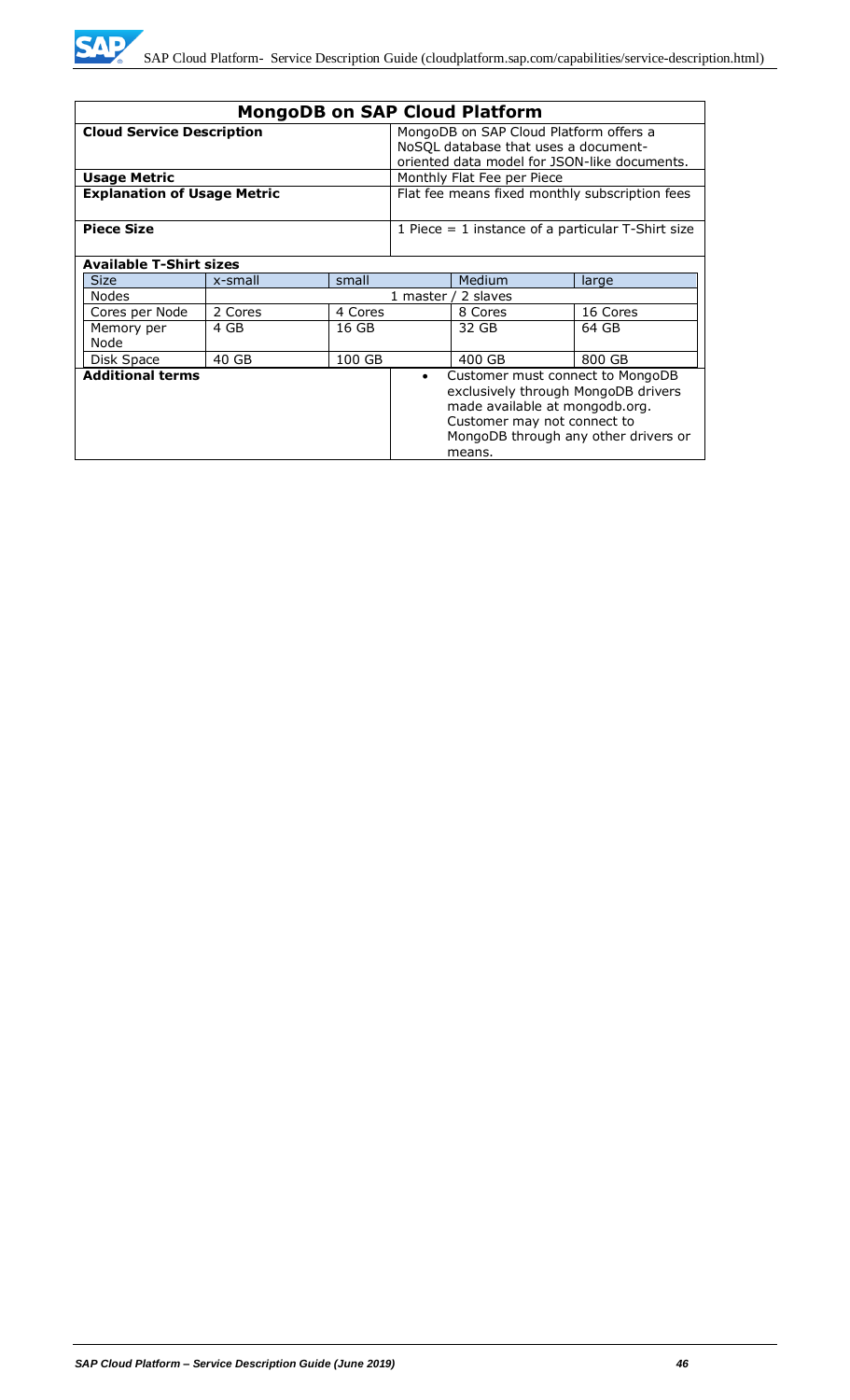

|                                    | <b>SAP Cloud Platform Rapid Application Development by Mendix</b>                                                                                                                                                                                                                                                                                                                                                                                                                                                                                                                                                                                                                                                                                                                                                                                                                                                                                                                                                                                             |
|------------------------------------|---------------------------------------------------------------------------------------------------------------------------------------------------------------------------------------------------------------------------------------------------------------------------------------------------------------------------------------------------------------------------------------------------------------------------------------------------------------------------------------------------------------------------------------------------------------------------------------------------------------------------------------------------------------------------------------------------------------------------------------------------------------------------------------------------------------------------------------------------------------------------------------------------------------------------------------------------------------------------------------------------------------------------------------------------------------|
| <b>Cloud Service Description</b>   | SAP Cloud Platform Rapid Application<br>Development by Mendix is a high productivity,<br>low code development tool and Cloud Foundry-<br>based runtime offering. Customers can design,<br>build, deploy and manage Platform Applications.                                                                                                                                                                                                                                                                                                                                                                                                                                                                                                                                                                                                                                                                                                                                                                                                                     |
| <b>Usage Metric</b>                | Users per Month                                                                                                                                                                                                                                                                                                                                                                                                                                                                                                                                                                                                                                                                                                                                                                                                                                                                                                                                                                                                                                               |
| <b>Explanation of Usage Metric</b> | Users are individuals authorized to access a<br>Platform Application created using SAP Cloud<br>Platform Rapid Application Development by<br>Mendix. For purposes of counting Users, every<br>ten External Users is equivalent to one User.<br>"External User" means a User who logs on to<br>access a Platform Application no more than<br>once a week for a maximum of thirty (30)<br>minutes per week, excluding individuals<br>accessing solely for development activities.                                                                                                                                                                                                                                                                                                                                                                                                                                                                                                                                                                               |
| <b>Additional Terms</b>            | Deployed Platform Applications require<br>a separate subscription to PostgreSQL on SAP<br>Cloud Platform, Object Store on SAP Cloud<br>Platform and Application Run-Time on SAP<br>Cloud Platform resources.<br>Individual Users are required to register<br>and accept the Terms of Use and Privacy Policy<br>of Mendix. The terms of the Agreement<br>supersede the Mendix Terms of Use for any<br>User.<br>Customer may download the Mendix<br>$\bullet$<br>Modeler from the Mendix App Store here:<br>https://appstore.home.mendix.com/index3.html<br>The Mendix Modler is a Tool, and may<br>only be used to develop Platform Applications<br>by Authorized Users. The Mendix Modeler is part<br>of the Cloud Service. Customer shall be<br>responsible for the physical security of the<br>Mendix Modler. The System Availability Service<br>Level Agreement does not apply to the Mendix<br>Modeler. Customer is responsible for the<br>installation and operation of the Mendix<br>Modeler, including any updates made available<br>by Mendix or SAP. |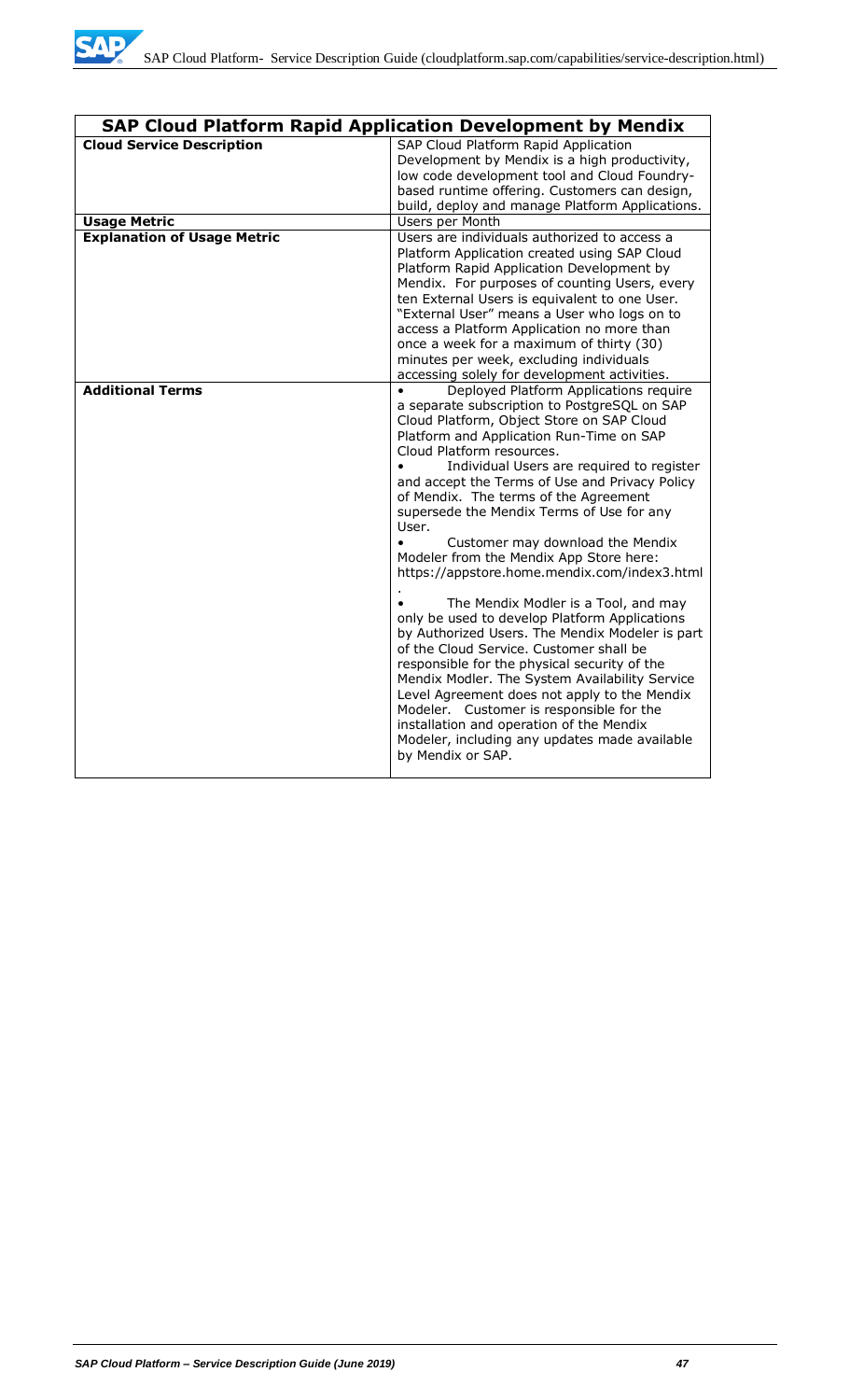

### **SAP Fiori Cloud**

Terms governing SAP Fiori Cloud and SAP Fiori Cloud premium are contained in the Supplemental Terms located at [https://www.sap.com/about/cloud-trust-center/cloud-service](https://www.sap.com/about/cloud-trust-center/cloud-service-level-agreements/cloud-services.html?tag=language:english&search=fiori&sort=title_asc)[level-agreements/cloud-services.html?tag=language:english&search=fiori&sort=title\\_asc,](https://www.sap.com/about/cloud-trust-center/cloud-service-level-agreements/cloud-services.html?tag=language:english&search=fiori&sort=title_asc) and are not subject to the terms of the SAP Cloud Platform Supplemental Terms.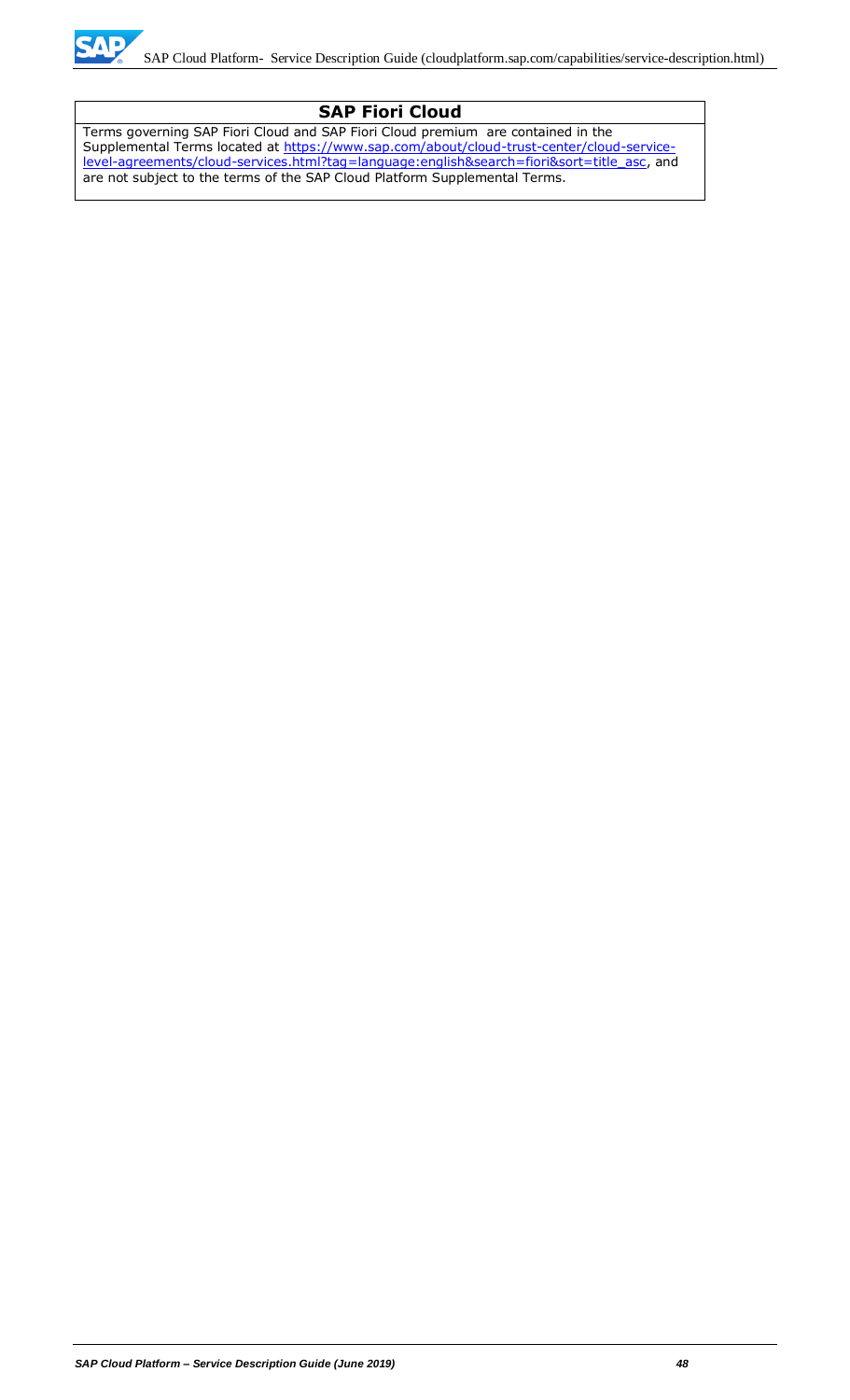| <b>SAP Cloud Platform ABAP Environment</b> |                                                                                                                                                                                                                                                                                                                                                  |  |  |
|--------------------------------------------|--------------------------------------------------------------------------------------------------------------------------------------------------------------------------------------------------------------------------------------------------------------------------------------------------------------------------------------------------|--|--|
| <b>Cloud Service Description</b>           | SAP Cloud Platform ABAP Environment enables customers to                                                                                                                                                                                                                                                                                         |  |  |
|                                            | develop and run ABAP cloud apps, including custom                                                                                                                                                                                                                                                                                                |  |  |
|                                            | extensions, on a separate Platform-as-a-Service.                                                                                                                                                                                                                                                                                                 |  |  |
| <b>Usage Metric</b>                        | Memory (GB)                                                                                                                                                                                                                                                                                                                                      |  |  |
| <b>Piece Size</b>                          | 1 Piece = 1 instance of SAP Cloud Platform Personal Data                                                                                                                                                                                                                                                                                         |  |  |
|                                            | Manager                                                                                                                                                                                                                                                                                                                                          |  |  |
| <b>Additional Terms &amp; Conditions</b>   | The Cloud Service includes the use of SAP Web IDE,<br>$\bullet$<br>which may only be used in conjunction with the<br>Cloud Service and not as a stand-alone service. Use<br>of SAP Web IDE is subject to the SAP Web IDE<br>terms set forth in this Service Description Guide.<br>EU Access is not available for the Cloud Service.<br>$\bullet$ |  |  |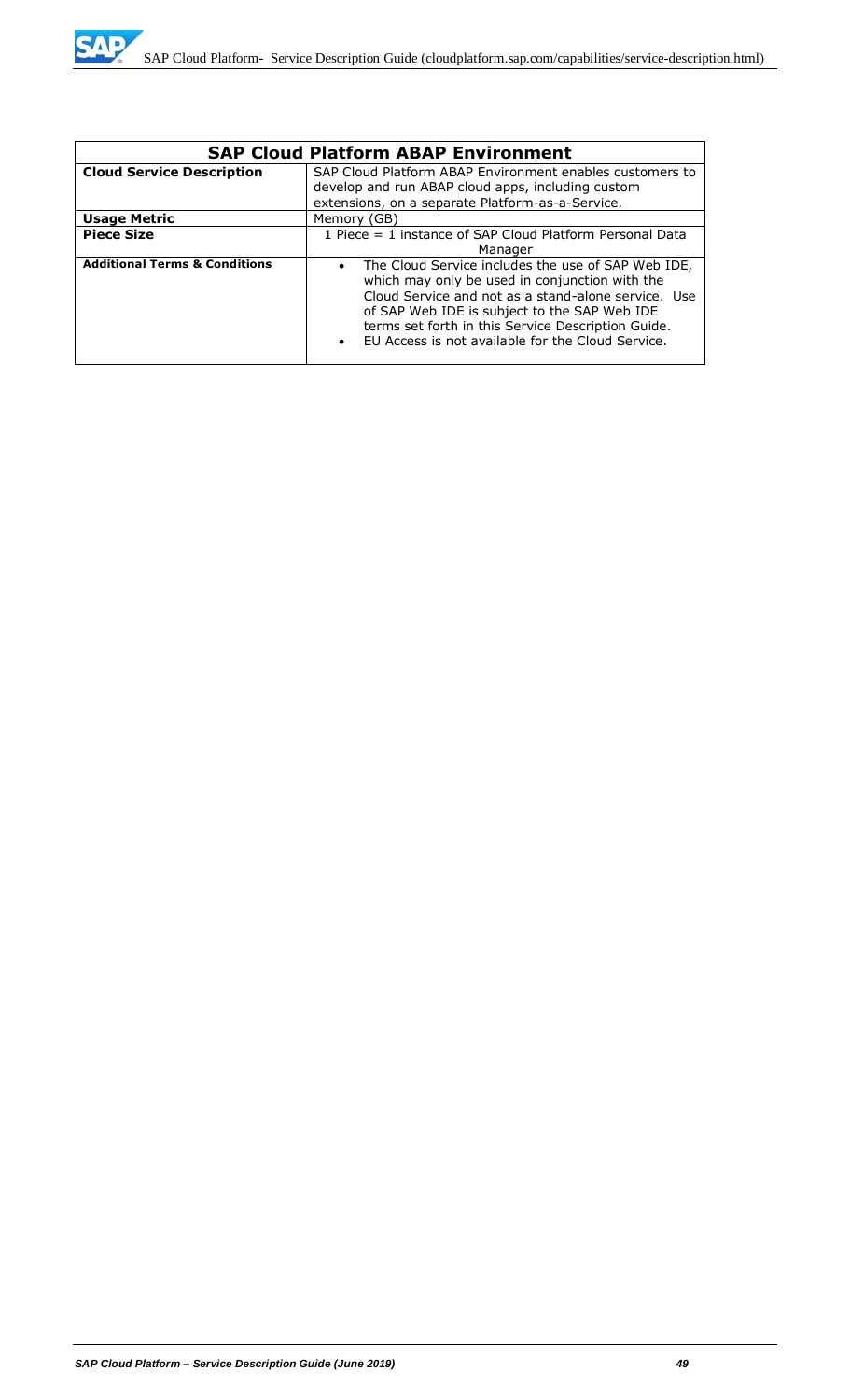SAD

|                                                   | <b>SAP Cloud Platform Open Connectors</b>                                                                                                                                                                                                                                                                                                                                                                                                                                                                                                                                                                                                                                                                                                                                                                                                                                                                                                                                                                                                                                                                                                                                                                                                                                                                                                                                                                                                                                                                                                                                                                                                                                                                                                                                                                |
|---------------------------------------------------|----------------------------------------------------------------------------------------------------------------------------------------------------------------------------------------------------------------------------------------------------------------------------------------------------------------------------------------------------------------------------------------------------------------------------------------------------------------------------------------------------------------------------------------------------------------------------------------------------------------------------------------------------------------------------------------------------------------------------------------------------------------------------------------------------------------------------------------------------------------------------------------------------------------------------------------------------------------------------------------------------------------------------------------------------------------------------------------------------------------------------------------------------------------------------------------------------------------------------------------------------------------------------------------------------------------------------------------------------------------------------------------------------------------------------------------------------------------------------------------------------------------------------------------------------------------------------------------------------------------------------------------------------------------------------------------------------------------------------------------------------------------------------------------------------------|
| <b>Cloud Service</b><br><b>Description</b>        | SAP Cloud Platform Open Connectors enables customers to use normalized APIs to access a<br>variety of third-party applications organized by business categories such as ERP and Finance.                                                                                                                                                                                                                                                                                                                                                                                                                                                                                                                                                                                                                                                                                                                                                                                                                                                                                                                                                                                                                                                                                                                                                                                                                                                                                                                                                                                                                                                                                                                                                                                                                 |
|                                                   |                                                                                                                                                                                                                                                                                                                                                                                                                                                                                                                                                                                                                                                                                                                                                                                                                                                                                                                                                                                                                                                                                                                                                                                                                                                                                                                                                                                                                                                                                                                                                                                                                                                                                                                                                                                                          |
| <b>Usage Metric</b>                               | <b>API Calls</b>                                                                                                                                                                                                                                                                                                                                                                                                                                                                                                                                                                                                                                                                                                                                                                                                                                                                                                                                                                                                                                                                                                                                                                                                                                                                                                                                                                                                                                                                                                                                                                                                                                                                                                                                                                                         |
| <b>Explanation of</b><br><b>Usage Metric</b>      | API Call means a single call made from an API managed with the Cloud Service to Customer's<br>back-end data source.                                                                                                                                                                                                                                                                                                                                                                                                                                                                                                                                                                                                                                                                                                                                                                                                                                                                                                                                                                                                                                                                                                                                                                                                                                                                                                                                                                                                                                                                                                                                                                                                                                                                                      |
| <b>Piece Size</b>                                 | 1 Piece = 100,000 API Calls                                                                                                                                                                                                                                                                                                                                                                                                                                                                                                                                                                                                                                                                                                                                                                                                                                                                                                                                                                                                                                                                                                                                                                                                                                                                                                                                                                                                                                                                                                                                                                                                                                                                                                                                                                              |
| <b>Additional</b><br>Terms &<br><b>Conditions</b> | The Cloud Service subscription does not include any right to access other SAP cloud<br>$\bullet$<br>services, which are subject to separate subscription fees.<br>Customer Data is transmitted to the Cloud Service via the Cloud Service API. Customer<br>$\bullet$<br>Data only persists in the Cloud Service for as long as required to pass data to the<br>connected application. Therefore, Customer Data cannot be accessed by Customer<br>from the Cloud Service during the Subscription Term or thereafter.<br>In addition to the hosted portion of the Cloud Service, SAP may make available for<br>$\bullet$<br>download by Customer certain on-premise components ("On-Premise Components").<br>The On-Premise Components may only be used for integration with to or connect to the<br>Cloud Service. The On-Premise Components may not be modified or altered in any<br>way except by SAP. The On-Premise Components are part of the Cloud Service with<br>SAP on-premise solutions. Customer is responsible for the physical security of the On-<br>Premise Components and the System Availability SLA does not apply. Customer is<br>responsible for the installation and operation of the On-Premise Components, including<br>any updates made available by SAP. In addition to the support policy referenced in the<br>Order Form, specific SAP support and maintenance policies apply to the On-Premise<br>Components and can be found at<br>https://launchpad.support.sap.com/#/notes/2658835.<br>EU Access is not available for the Cloud Service.<br>$\bullet$<br>The use of SAP Cloud Platform Identity Service is included with the Cloud Service. SAP<br>$\bullet$<br>Cloud Platform Identity Service may only be used to authenticate Authorized Users of<br>the Cloud Service. |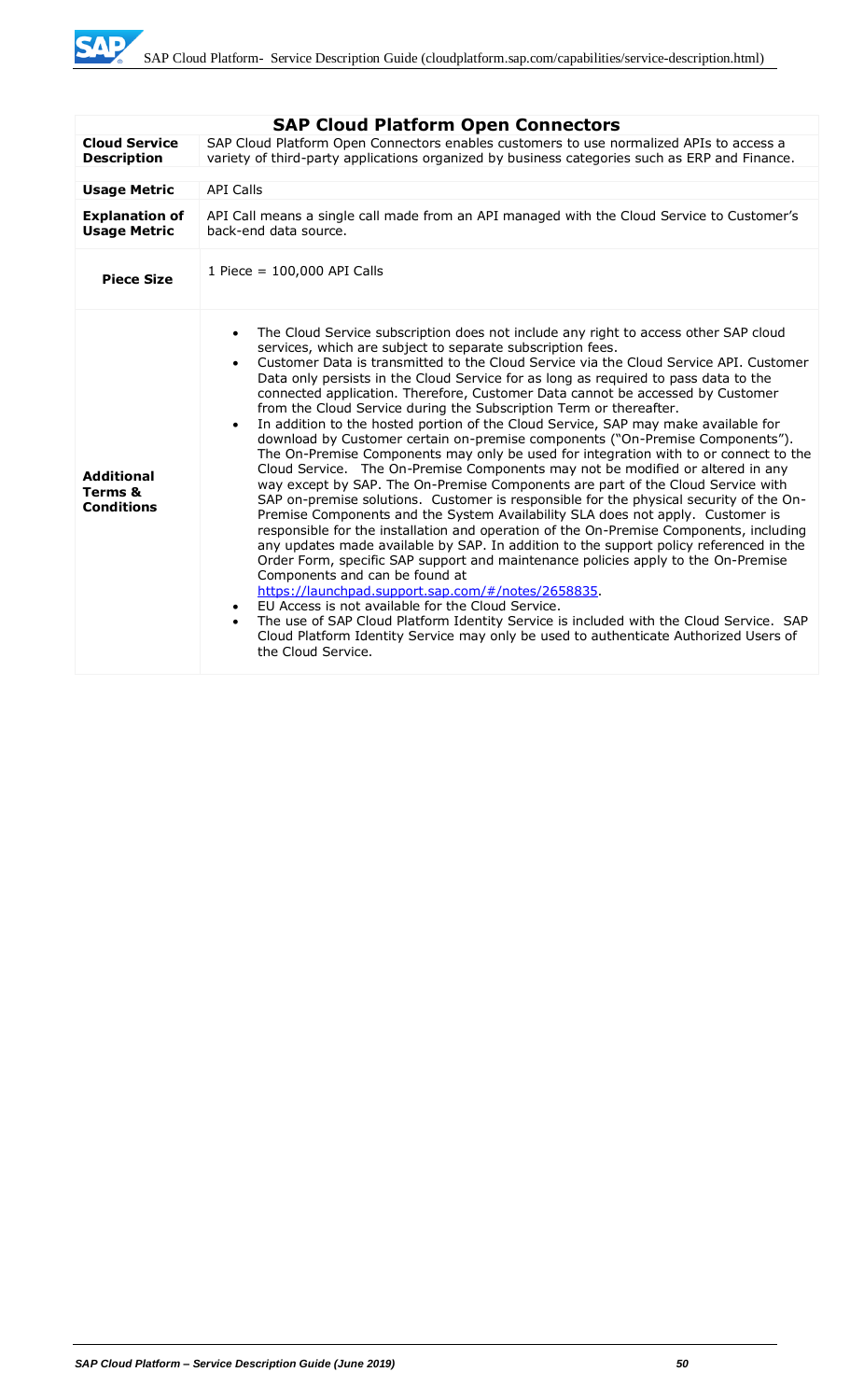**SAP** 

|                                                    | <b>SAP Enterprise Messaging</b>                                                                                                                                                                                                                                     |
|----------------------------------------------------|---------------------------------------------------------------------------------------------------------------------------------------------------------------------------------------------------------------------------------------------------------------------|
| <b>Cloud Service Description</b>                   | SAP Enterprise Messaging helps enable high-volume, asynchronous<br>communication between systems.                                                                                                                                                                   |
|                                                    |                                                                                                                                                                                                                                                                     |
| <b>Usage Metric</b>                                | GB per Month                                                                                                                                                                                                                                                        |
| <b>Explanation of Usage Metric</b>                 | A GB is a measure of the total inbound and outbound data processed in the<br>Cloud Service in a month.                                                                                                                                                              |
| <b>Piece Size</b>                                  | 1 Piece $= 1$ gigabyte of data                                                                                                                                                                                                                                      |
| <b>Additional Terms &amp;</b><br><b>Conditions</b> | The Cloud Service does not persist data but is only processing<br>$\bullet$<br>messages. Message data is stored in messages and is deleted after<br>consumption. Configuration data is backed-up.<br>FU Access is not available for the Cloud Service.<br>$\bullet$ |
|                                                    |                                                                                                                                                                                                                                                                     |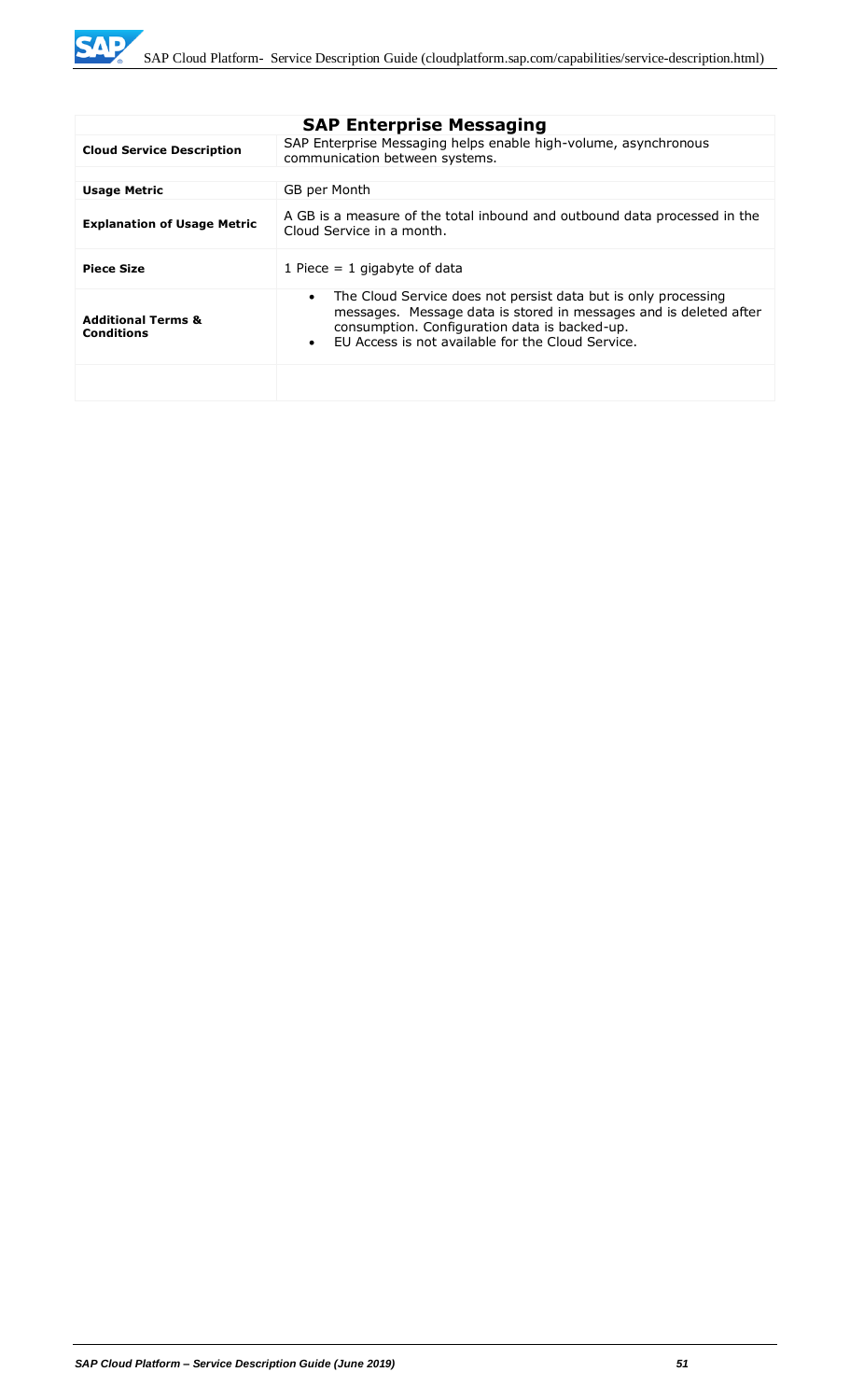

|                                                   | <b>SAP Cloud Platform Master Data Management</b>                                                                                                                                                                                                                                                                |
|---------------------------------------------------|-----------------------------------------------------------------------------------------------------------------------------------------------------------------------------------------------------------------------------------------------------------------------------------------------------------------|
| <b>Cloud Service</b><br><b>Description</b>        | SAP Cloud Platform Master Data Management is a re-usable master data service on SAP Cloud<br>Platform which allow consumption of master data by SAP and non-SAP applications from a<br>single platform. This helps enable multiple cloud or on-premise applications to utilize single<br>source of master data. |
|                                                   |                                                                                                                                                                                                                                                                                                                 |
| <b>Usage Metric</b>                               | API Calls                                                                                                                                                                                                                                                                                                       |
| <b>Explanation of</b><br><b>Usage Metric</b>      | An API Call means a single call made to the Cloud Service API from an application. The API Call<br>is used to send any user action or system action from the application to the Cloud Service.                                                                                                                  |
| <b>Piece Size</b>                                 | 1 Piece = $1000$ API Calls                                                                                                                                                                                                                                                                                      |
| <b>Additional</b><br>Terms &<br><b>Conditions</b> | Each subscription to the Cloud Service includes 16GB of SAP HANA service storage.<br>$\bullet$<br>Additional storage is available for an additional fee in blocks of 16GB.<br>FU Access is not available for the Cloud Service.<br>$\bullet$                                                                    |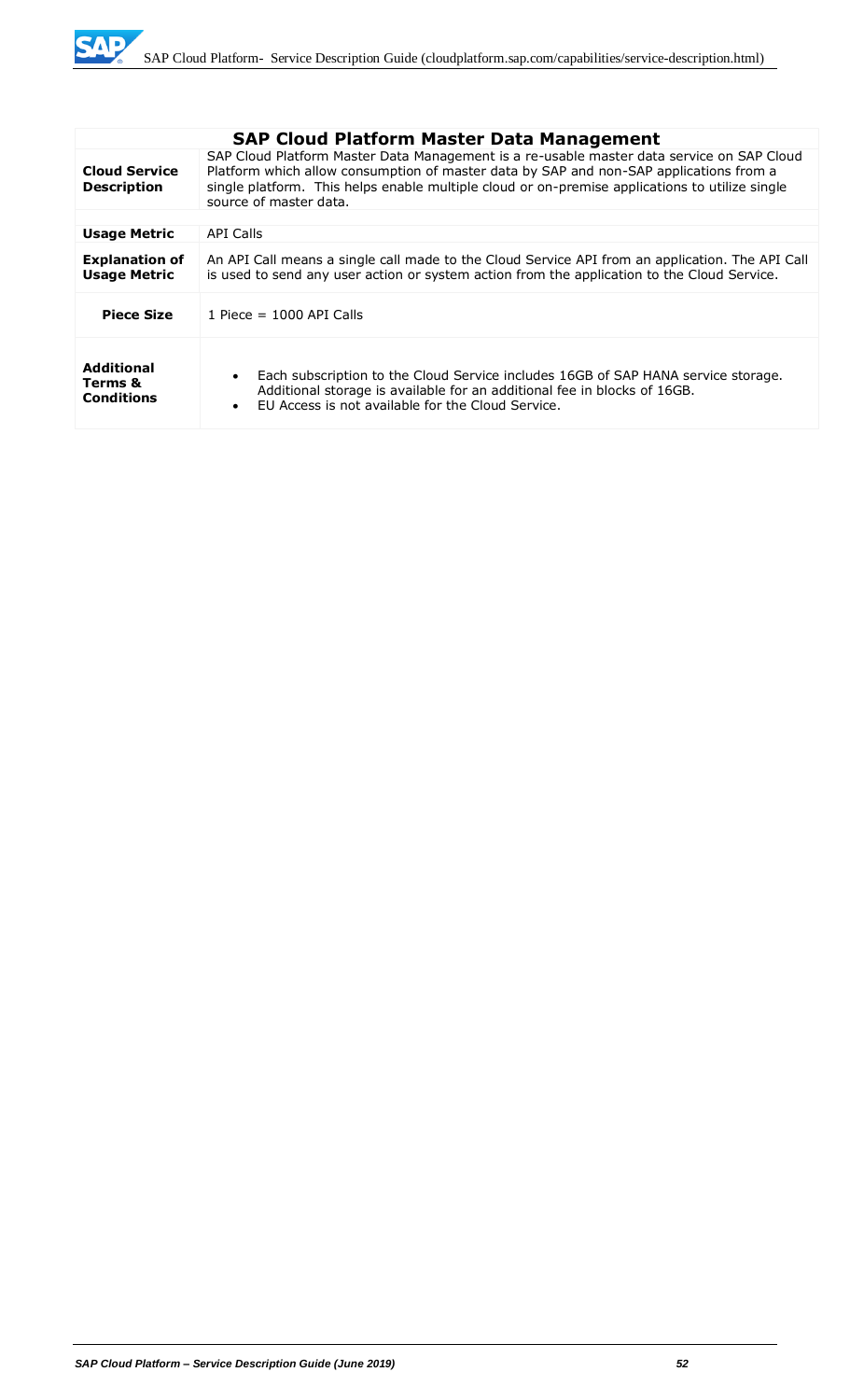# **Cloud Packages**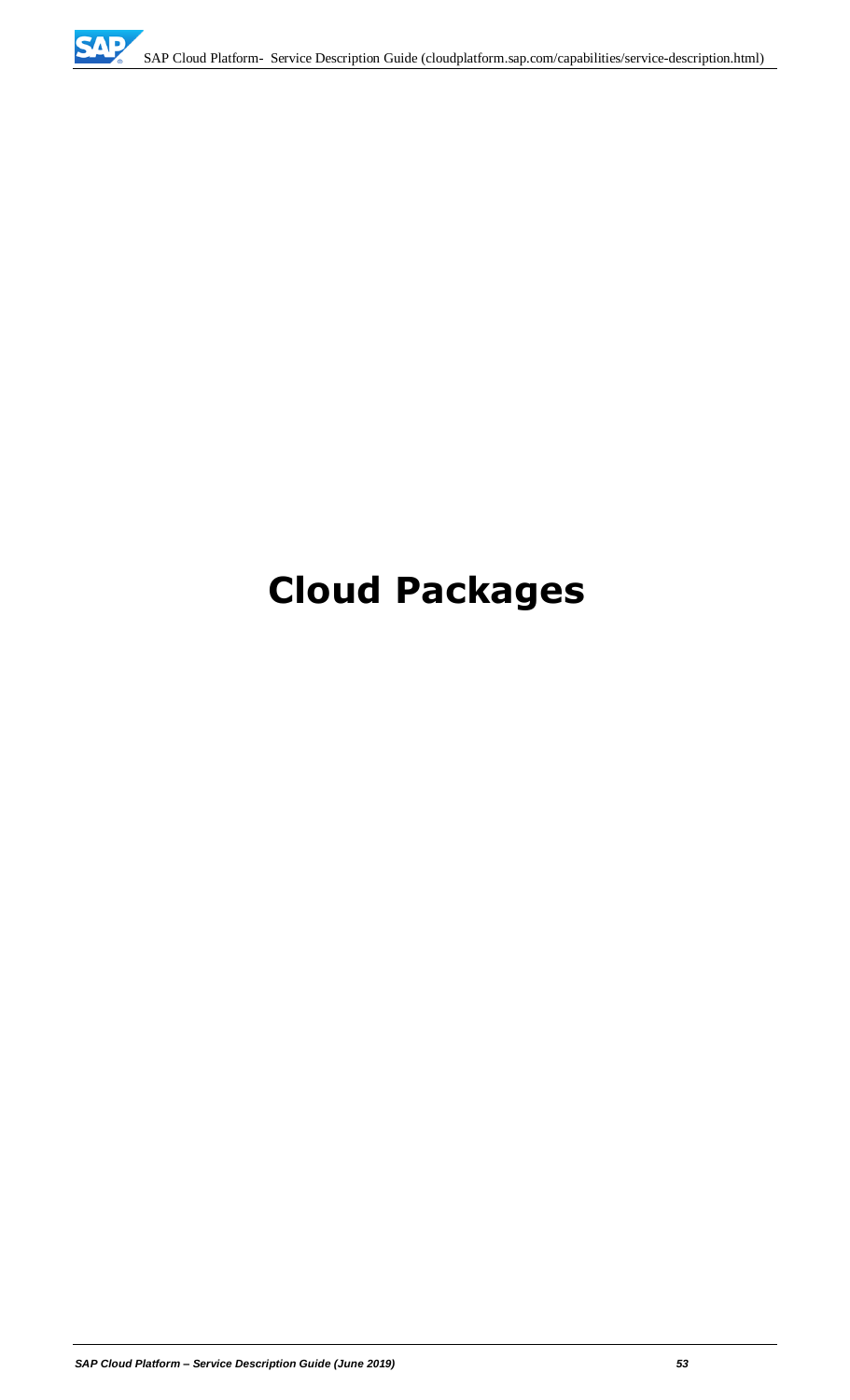| <b>SAP Cloud Platform, starter edition</b>                                                                                                      |                                                                                                                                                                                                                                                        |  |
|-------------------------------------------------------------------------------------------------------------------------------------------------|--------------------------------------------------------------------------------------------------------------------------------------------------------------------------------------------------------------------------------------------------------|--|
| <b>Cloud Service Description</b>                                                                                                                | SAP Cloud Platform, starter edition is a Platform Cloud Service and includes<br>access to SAP Cloud Platform SAP HANA service.                                                                                                                         |  |
|                                                                                                                                                 |                                                                                                                                                                                                                                                        |  |
|                                                                                                                                                 |                                                                                                                                                                                                                                                        |  |
| <b>Usage Metric</b>                                                                                                                             | <b>Monthly Flat Fee</b>                                                                                                                                                                                                                                |  |
| <b>Explanation of Usage</b><br><b>Metric</b>                                                                                                    | Flat fee means fixed monthly subscription fees                                                                                                                                                                                                         |  |
| <b>Piece Size</b>                                                                                                                               | 1 Piece $=$ 1 instance of a T-shirt size of the Cloud Service                                                                                                                                                                                          |  |
|                                                                                                                                                 | The starter edition is comprised of the following resources and packaged SAP<br>products:                                                                                                                                                              |  |
|                                                                                                                                                 | SAP Cloud Platform, starter edition (64 GB)                                                                                                                                                                                                            |  |
| <b>SAP Cloud Platform Java</b><br>server                                                                                                        | 3 x-small                                                                                                                                                                                                                                              |  |
| <b>SAP Cloud Platform SAP</b><br><b>HANA service, platform</b><br>edition                                                                       | 64 GB of Memory                                                                                                                                                                                                                                        |  |
| <b>SAP Cloud Platform</b><br>Document service                                                                                                   | 10 GB                                                                                                                                                                                                                                                  |  |
| <b>SAP Cloud Platform</b><br>bandwidth                                                                                                          | 10GB/month                                                                                                                                                                                                                                             |  |
| <b>SAP Cloud Platform custom</b><br>domain                                                                                                      | 1                                                                                                                                                                                                                                                      |  |
| <b>SAP Cloud Platform Portal</b><br>(site visits)                                                                                               | 80 site visits per month                                                                                                                                                                                                                               |  |
| <b>SAP Cloud Platform Portal</b><br>portal administrator                                                                                        | 1                                                                                                                                                                                                                                                      |  |
| <b>SAP Cloud Platform Identity</b><br>Authentication (logons)                                                                                   | 3,000 logon requests per month                                                                                                                                                                                                                         |  |
| <b>SAP Web IDE</b>                                                                                                                              | Included for unlimited Users                                                                                                                                                                                                                           |  |
| <b>Service Availability</b><br>SAP provides no System Availability service level agreement for SAP Cloud<br>"SLA"<br>Platform, starter edition. |                                                                                                                                                                                                                                                        |  |
| <b>Support Terms &amp;</b><br><b>Conditions</b>                                                                                                 | SAP does not provide support for SAP Cloud Platform, starter edition.<br>Customer may access SAP on-line communities to seek resolution to support<br>incidents and product questions, however SAP does not offer any response<br>time service levels. |  |
|                                                                                                                                                 |                                                                                                                                                                                                                                                        |  |
| <b>Additional Terms &amp;</b><br><b>Conditions</b>                                                                                              | SAP Cloud Platform, starter edition may only be used for non-productive<br>testing and development of Platform Applications.<br>No productive use of a Platform Application running on the Platform is<br>permitted under this subscription.           |  |
|                                                                                                                                                 |                                                                                                                                                                                                                                                        |  |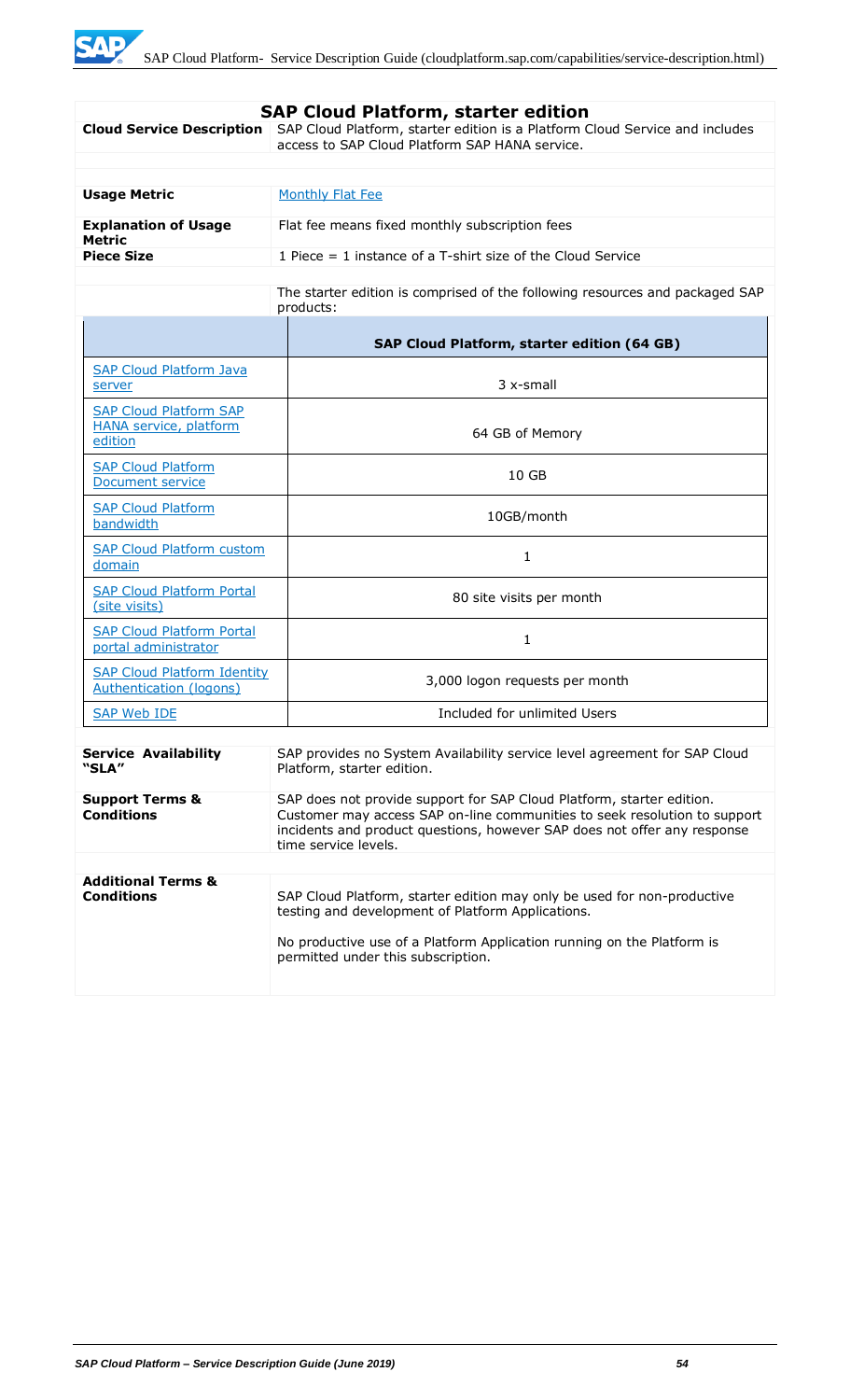## **SAP Cloud Platform, app services package, standard edition**

| <b>Cloud Service Description</b>      | SAP Cloud Platform, app services package, standard edition is a Platform<br>Cloud Service designed for creating light weight applications and extensions<br>to SAP and non-SAP applications. Additional resources for any of the Cloud<br>Services can be added to the subscription for an additional fee. |
|---------------------------------------|------------------------------------------------------------------------------------------------------------------------------------------------------------------------------------------------------------------------------------------------------------------------------------------------------------|
| <b>Usage Metric</b>                   | Monthly Flat Fee                                                                                                                                                                                                                                                                                           |
| <b>Explanation of Usage</b><br>Metric | Flat fee means fixed monthly subscription fees                                                                                                                                                                                                                                                             |
| <b>Piece Size</b>                     | 1 Piece $=$ 1 instance of standard edition                                                                                                                                                                                                                                                                 |

Available T-Shirt Sizes **The standard edition is comprised of the following resources and packaged** SAP products:

|                                                                      | standard edition                             |
|----------------------------------------------------------------------|----------------------------------------------|
| Number of Platform Applications<br>Permitted                         | Unlimited Number of Platform<br>Applications |
| <b>SAP Cloud Platform Java server</b>                                | 1 medium                                     |
| <b>SAP HANA, SAP ASE Service</b>                                     | $1x$ -small                                  |
| <b>SAP Cloud Platform SAP HANA</b><br>Service, base edition          | 64 GB                                        |
| <b>SAP Cloud Platform Document</b><br>service                        | 100 GB                                       |
| <b>SAP Cloud Platform custom</b><br>domain                           | Not included                                 |
| <b>SAP Cloud Platform Portal (site</b><br>visits)                    | 30,000 site visits per month                 |
| <b>SAP Cloud Platform Portal</b><br>administrator                    | 1.                                           |
| <b>SAP Cloud Platform Identity</b><br><b>Authentication (logons)</b> | 1,500 logon requests per<br>month            |
| <b>SAP Web IDE</b>                                                   | 5 users                                      |
| <b>SAP Cloud Platform Integration,</b><br>DI edition                 | Not Included                                 |
| <b>SAP Cloud Platform Integration,</b><br>PI edition                 | Not Included                                 |
| <b>SAP Cloud Platform API</b><br>Management                          | Not Included                                 |
| <b>SAP Cloud Platform Gamification</b>                               | Not Included                                 |
| <b>SAP Cloud Platform Build</b>                                      | 2 Users                                      |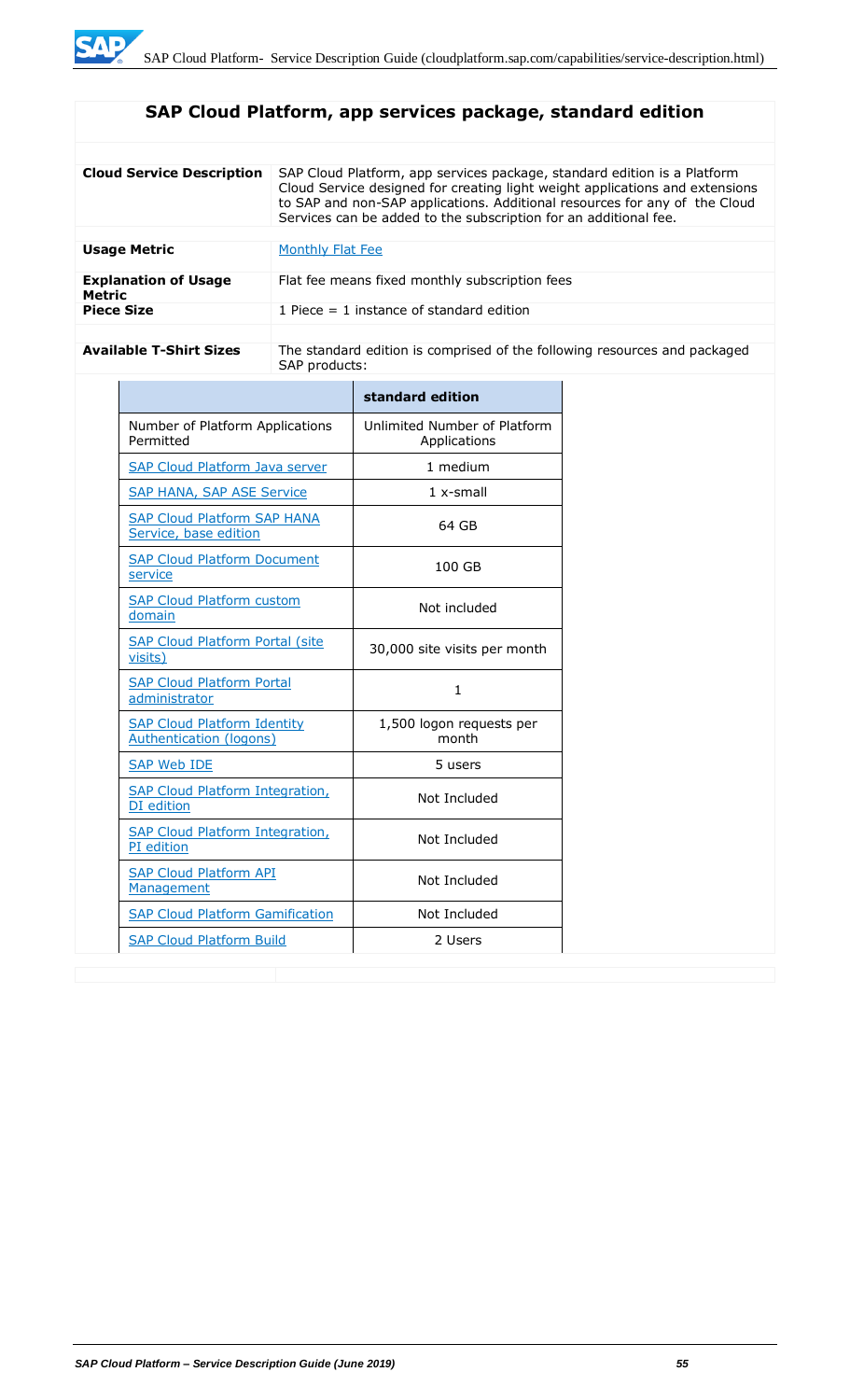|                                              | SAP Cloud Platform, app services package, professional edition                                                                                                                                                                                                                                                 |  |  |
|----------------------------------------------|----------------------------------------------------------------------------------------------------------------------------------------------------------------------------------------------------------------------------------------------------------------------------------------------------------------|--|--|
| <b>Cloud Service Description</b>             | SAP Cloud Platform, app services package, professional edition is a Platform<br>Cloud Service designed for creating light weight applications and extensions<br>to SAP and non-SAP applications. Additional resources for any of the Cloud<br>Services can be added to the subscription for an additional fee. |  |  |
|                                              |                                                                                                                                                                                                                                                                                                                |  |  |
| <b>Usage Metric</b>                          | Monthly Flat Fee                                                                                                                                                                                                                                                                                               |  |  |
| <b>Explanation of Usage</b><br><b>Metric</b> | Flat fee means fixed monthly subscription fees                                                                                                                                                                                                                                                                 |  |  |
| <b>Piece Size</b>                            | 1 Piece $=$ 1 instance of professional edition                                                                                                                                                                                                                                                                 |  |  |
|                                              |                                                                                                                                                                                                                                                                                                                |  |  |
| <b>Available T-Shirt Sizes</b>               | The professional edition is comprised of the following resources and<br>packaged SAP products:                                                                                                                                                                                                                 |  |  |

|                                                                      | professional edition                                |
|----------------------------------------------------------------------|-----------------------------------------------------|
| Number of Platform Applications<br>Permitted                         | Unlimited Number of<br><b>Platform Applications</b> |
| <b>SAP Cloud Platform Java server</b>                                | 2 medium                                            |
| <b>SAP HANA SAP ASE Service</b>                                      | 1 small                                             |
| <b>SAP Cloud Platform SAP HANA</b><br>Service, base edition          | 64 GB                                               |
| <b>SAP Cloud Platform Document</b><br>service                        | 200 GB                                              |
| <b>SAP Cloud Platform custom</b><br>domain                           | 1                                                   |
| <b>SAP Cloud Platform Portal (site</b><br>visits)                    | 60,000 site visits per month                        |
| <b>SAP Cloud Platform Portal</b><br>administrator                    | $\mathbf{1}$                                        |
| <b>SAP Cloud Platform Identity</b><br><b>Authentication (logons)</b> | 3,000 logon requests per<br>month                   |
| <b>SAP Web IDE</b>                                                   | 10 Users                                            |
| <b>SAP Cloud Platform Integration,</b><br>DI edition                 | Included                                            |
| <b>SAP Cloud Platform Integration,</b><br>PI edition                 | Included                                            |
| <b>SAP Cloud Platform OData</b><br>provisioning                      | Included                                            |
| <b>SAP Cloud Platform API</b><br>Management                          | Not Included                                        |
| <b>SAP Cloud Platform Gamification</b>                               | Not Included                                        |
| <b>SAP Cloud Platform Build</b>                                      | 5 Users                                             |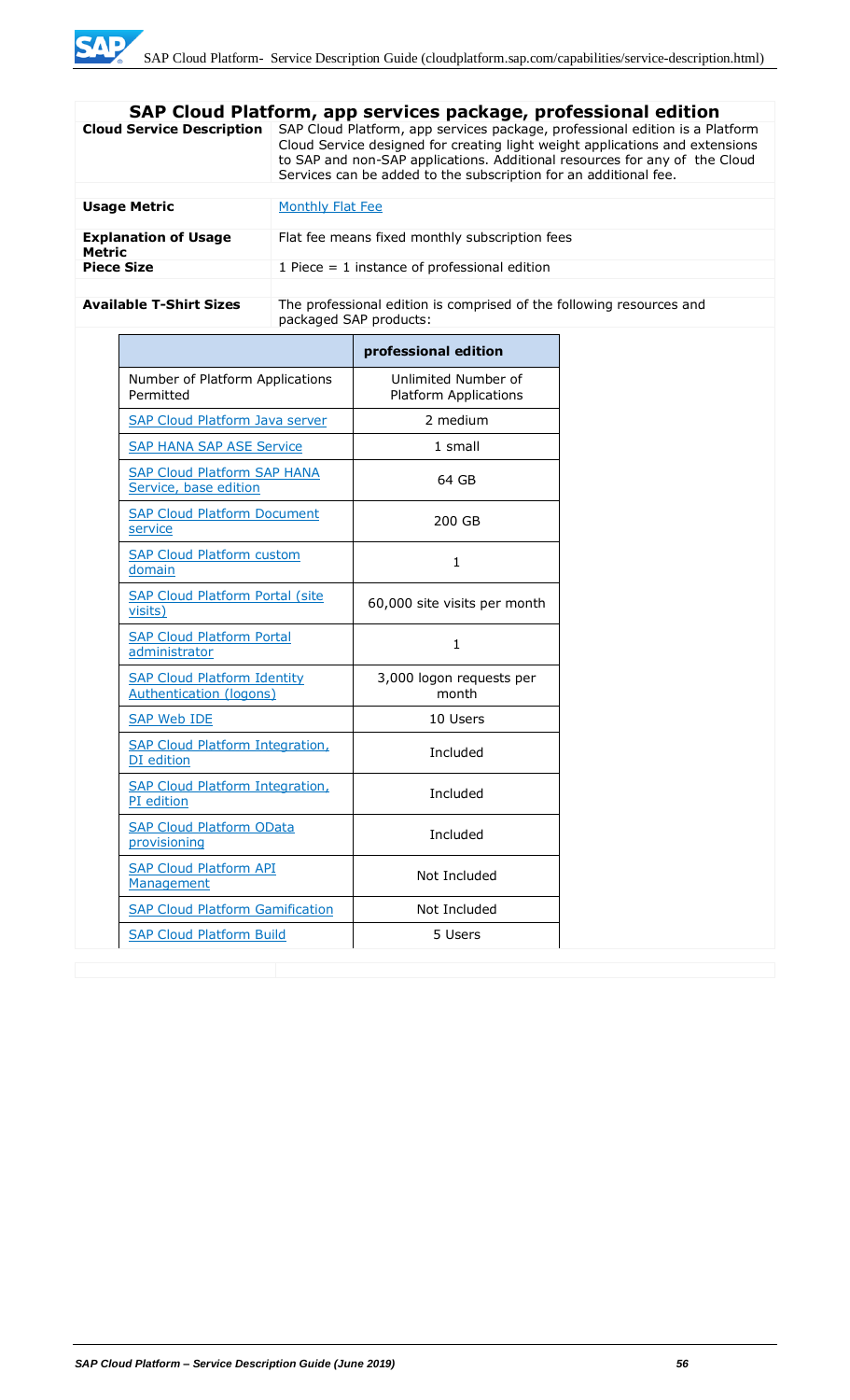|                                              | SAP Cloud Platform, app services package, premium edition                                                                                                                                                                                                                                                 |  |
|----------------------------------------------|-----------------------------------------------------------------------------------------------------------------------------------------------------------------------------------------------------------------------------------------------------------------------------------------------------------|--|
| <b>Cloud Service Description</b>             | SAP Cloud Platform, app services package, premium edition is a Platform<br>Cloud Service designed for creating light weight applications and extensions<br>to SAP and non-SAP applications. Additional resources for any of the Cloud<br>Services can be added to the subscription for an additional fee. |  |
|                                              |                                                                                                                                                                                                                                                                                                           |  |
| <b>Usage Metric</b>                          | Monthly Flat Fee                                                                                                                                                                                                                                                                                          |  |
| <b>Explanation of Usage</b><br><b>Metric</b> | Flat fee means fixed monthly subscription fees                                                                                                                                                                                                                                                            |  |
| <b>Piece Size</b>                            | 1 Piece $=$ 1 instance of premium edition                                                                                                                                                                                                                                                                 |  |
|                                              |                                                                                                                                                                                                                                                                                                           |  |
| <b>Available T-Shirt Sizes</b>               | The premium edition is comprised of the following resources and packaged<br>SAP products:                                                                                                                                                                                                                 |  |

|                                                                      | premium edition                                     |
|----------------------------------------------------------------------|-----------------------------------------------------|
| Number of Platform Applications<br>Permitted                         | Unlimited Number of<br><b>Platform Applications</b> |
| <b>SAP Cloud Platform Java server</b>                                | 4 medium                                            |
| <b>SAP HANA SAP ASE Service</b>                                      | 1 medium                                            |
| <b>SAP Cloud Platform SAP HANA</b><br>Service, platform edition      | 128 GB                                              |
| <b>SAP Cloud Platform Document</b><br>Service                        | 400 GB                                              |
| <b>SAP Cloud Platform bandwidth</b>                                  | 512 GB/month                                        |
| <b>SAP Cloud Platform custom</b><br>domain                           | 1                                                   |
| <b>SAP Cloud Platform Portal (site</b><br>visits)                    | 120,000 site visits / month                         |
| <b>SAP Cloud Platform Portal</b><br>administrator                    | $\mathbf{1}$                                        |
| <b>SAP Cloud Platform Identity</b><br><b>Authentication (logons)</b> | 6,000 logon requests /<br>month                     |
| <b>SAP Web IDE</b>                                                   | 10 Users                                            |
| <b>SAP Cloud Platform Integration,</b><br>DI edition                 | Included                                            |
| <b>SAP Cloud Platform Integration,</b><br>PI edition                 | Included                                            |
| <b>SAP Cloud Platform OData</b><br>provisioning                      | Included                                            |
| <b>SAP Cloud Platform API</b><br>Management                          | 1 Million API Calls / month                         |
| <b>SAP Cloud Platform Gamification</b>                               | 50,000 API Calls / month                            |
| <b>SAP Cloud Platform Build</b>                                      | 10 Users                                            |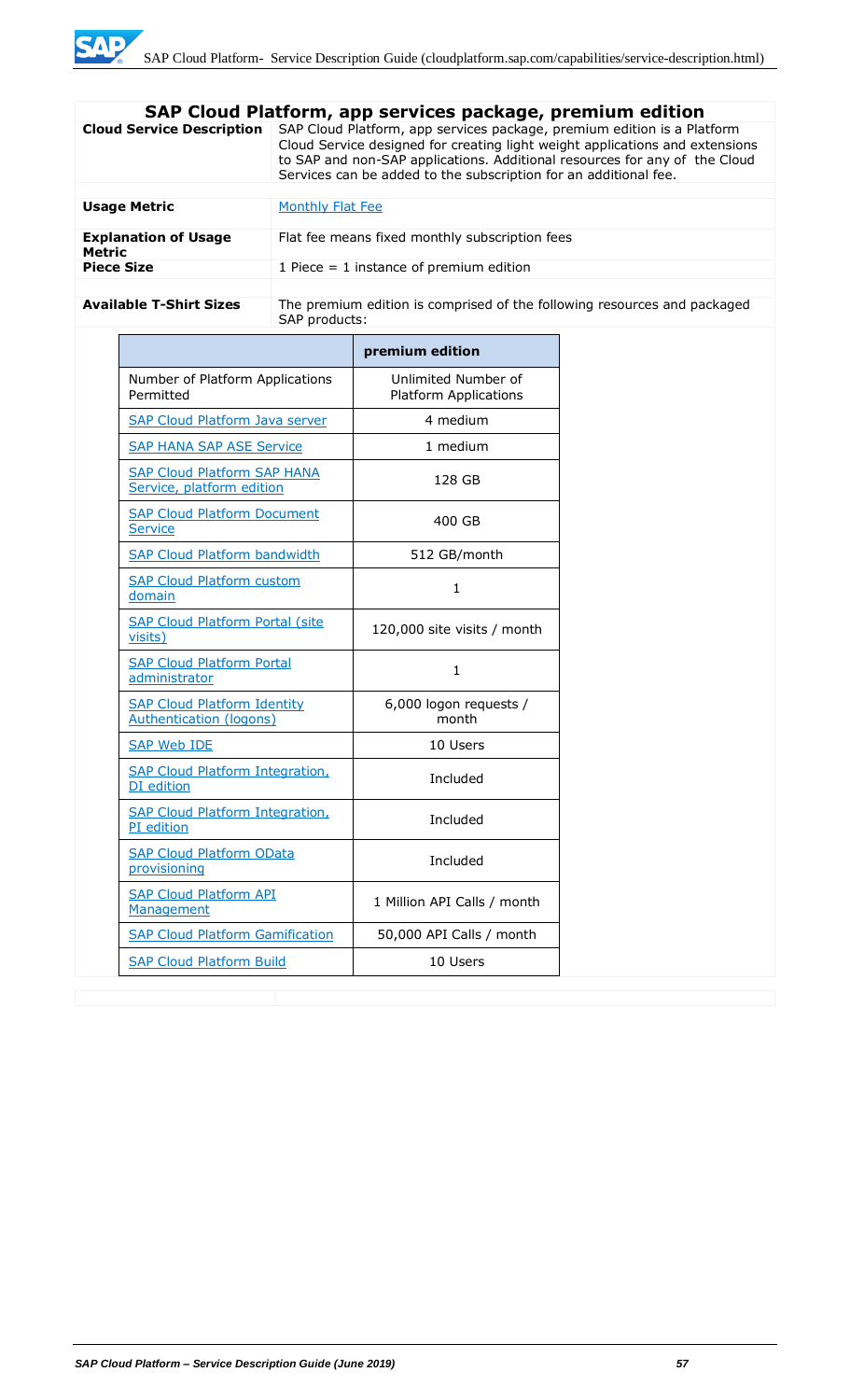

| <b>SAP Cloud Platform, free edition</b> |                                                                                                                                                                |  |
|-----------------------------------------|----------------------------------------------------------------------------------------------------------------------------------------------------------------|--|
| <b>Cloud Service Description</b>        | SAP Cloud Platform, free edition provides the resources required to<br>get started with SAP Cloud Platform and deploy a Platform<br>Application in production. |  |
|                                         |                                                                                                                                                                |  |
| <b>Usage Metric</b>                     | No subscription fee-limitations specified below                                                                                                                |  |
|                                         |                                                                                                                                                                |  |
|                                         |                                                                                                                                                                |  |
| <b>Included Cloud Services</b>          | The Cloud Package is comprised of the following Cloud Services:                                                                                                |  |

|                                                                      | <b>SAP Cloud Platform, free edition</b> |
|----------------------------------------------------------------------|-----------------------------------------|
| Number of Platform Applications Permitted                            | 1                                       |
| SAP Cloud Platform Java server                                       | 1 small                                 |
| <b>SAP Cloud Platform SAP ASE service</b>                            | 120 MB                                  |
| <b>SAP Cloud Platform Document service</b>                           | 10 <sub>GB</sub>                        |
| <b>SAP Cloud Platform bandwidth</b>                                  | $10$ GB / month                         |
| <b>SAP Cloud Platform custom domain</b>                              | 1                                       |
| <b>SAP Cloud Platform Integration</b>                                | Not included                            |
| <b>SAP Cloud Platform Portakl (site visits)</b>                      | 300 site visits / month                 |
| <b>SAP Cloud Platform Portal administrator</b>                       | 1                                       |
| <b>SAP Cloud Platform Identity Authentication</b><br>(logons)        | 30 logon requests per User / month      |
| SAP Cloud Platform, mobile service for<br>development and operations | subscription per User                   |
| <b>SAP Document Center</b>                                           | subscription per User                   |
| <b>SAP Jam Enterprise Edition</b>                                    | subscription per User                   |
| SAP Web IDE                                                          | <b>Unlimited Users</b>                  |

| <b>Service Availability "SLA"</b>        | SAP provides no System Availability service level agreement for<br>SAP Cloud Platform, free edition.                                                                                                                                                |
|------------------------------------------|-----------------------------------------------------------------------------------------------------------------------------------------------------------------------------------------------------------------------------------------------------|
| <b>Support Terms &amp; Conditions</b>    | SAP does not provide support for SAP Cloud Platform, free edition.<br>Customer may access SAP on-line communities to seek resolution<br>to support incidents and product questions, however SAP does not<br>offer any response time service levels. |
|                                          |                                                                                                                                                                                                                                                     |
| <b>Additional Terms &amp; Conditions</b> | Productive use of one (1) Platform Application running on the<br>$\bullet$<br>Platform is permitted for up to a maximum of 10 Users under<br>this subscription.                                                                                     |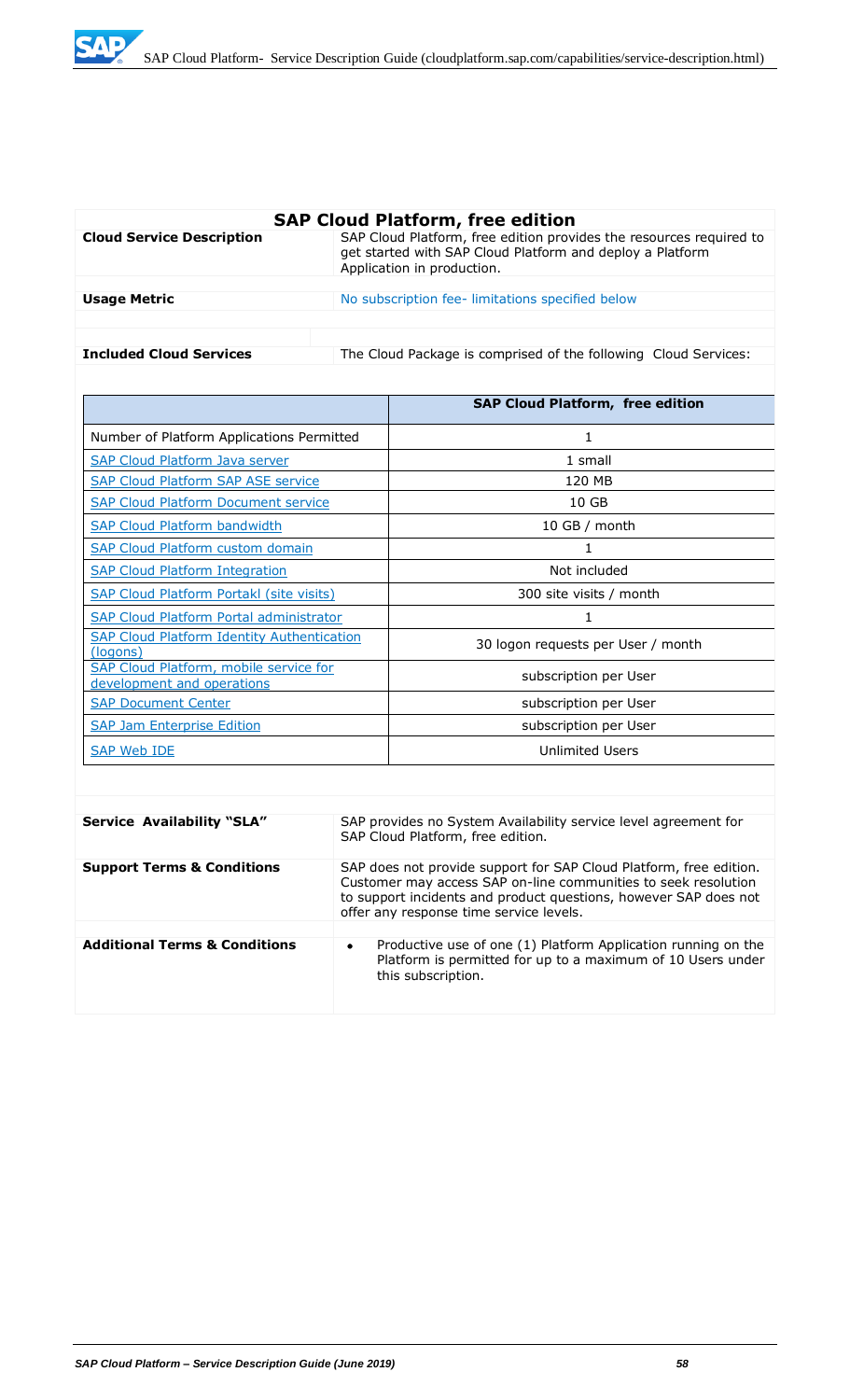

# **Cloud Credits Model Services**

The services listed here are available under Cloud Credits Model only.

| <b>SAP Fiori Cloud Foundation</b>  |                                                                                 |  |
|------------------------------------|---------------------------------------------------------------------------------|--|
| <b>Cloud Service Description</b>   | SAP Fiori Cloud Foundation provides access to<br>and support for Fiori content. |  |
| <b>Usage Metric</b>                | Monthly flat fee per piece                                                      |  |
| <b>Explanation of Usage Metric</b> | Flat fee means fixed monthly subscription fees                                  |  |

|                                                 | <b>SAP Cloud Platform Job Scheduler</b>                                                                                            |
|-------------------------------------------------|------------------------------------------------------------------------------------------------------------------------------------|
| Cloud<br><b>Service</b><br><b>Description</b>   | SAP Cloud Platform Job Scheduler service supports customers to define and<br>manage jobs that run once, or on recurring schedules. |
|                                                 |                                                                                                                                    |
| <b>Usage</b><br><b>Metric</b>                   | Job Executions                                                                                                                     |
| <b>Explanation</b><br>of Usage<br><b>Metric</b> | Job Executions are the number of jobs executed by the Cloud Service.                                                               |
| <b>Piece Size</b>                               | 1 Piece $= 10,000$ Job Executions                                                                                                  |
| <b>Additional</b><br>Terms &<br>Conditions      | FU Access is not available for the Cloud Service.<br>$\bullet$                                                                     |

|                                                   | <b>SAP Cloud Platform Transport Management</b>                                                                  |
|---------------------------------------------------|-----------------------------------------------------------------------------------------------------------------|
| Cloud<br><b>Service</b><br><b>Description</b>     | SAP Transport Management enables customers to manage the transports<br>between SAP Cloud Platform sub-accounts. |
|                                                   |                                                                                                                 |
| Usage<br><b>Metric</b>                            | GB                                                                                                              |
| <b>Explanation</b><br>of Usage<br><b>Metric</b>   | Gigabyte bandwidth of data uploaded to the Cloud Service per month                                              |
| <b>Piece Size</b>                                 | 1 Piece $=$ 1GB bandwidth                                                                                       |
| <b>Additional</b><br>Terms &<br><b>Conditions</b> | FU Access is not available for the Cloud Service.<br>$\bullet$                                                  |

# **SAP Cloud Platform Data Retention Manager**

| <b>Cloud Service Description</b>   | SAP Cloud Platform Data Retention Manager<br>helps the application manage the blocking and<br>deletion of data based on the residence and<br>retention rules of the data. |
|------------------------------------|---------------------------------------------------------------------------------------------------------------------------------------------------------------------------|
| <b>Usage Metric</b>                | Monthly flat fee                                                                                                                                                          |
| <b>Explanation of Usage Metric</b> | Flat fee means fixed monthly subscription fees                                                                                                                            |

|                                              | <b>Quorum on SAP Cloud Platform</b>                                                                                                                      |
|----------------------------------------------|----------------------------------------------------------------------------------------------------------------------------------------------------------|
| <b>Cloud Service</b><br><b>Description</b>   | Quorum on SAP Cloud Platform enables customers to establish or connect to<br>distributed ledger networks utilizing SAP Cloud Platform.                   |
|                                              |                                                                                                                                                          |
| <b>Usage Metric</b>                          | Monthly Flat Fee per Piece                                                                                                                               |
| <b>Explanation of</b><br><b>Usage Metric</b> | Flat Fee means fixed monthly subscription fees per Piece                                                                                                 |
| <b>Piece Size</b>                            | 1 Piece = 1 instance of a particular T-Shirt size of MultiChain on SAP Cloud<br>Platform or 1 Plan of Hyperledger Fabric or Quorum on SAP Cloud Platform |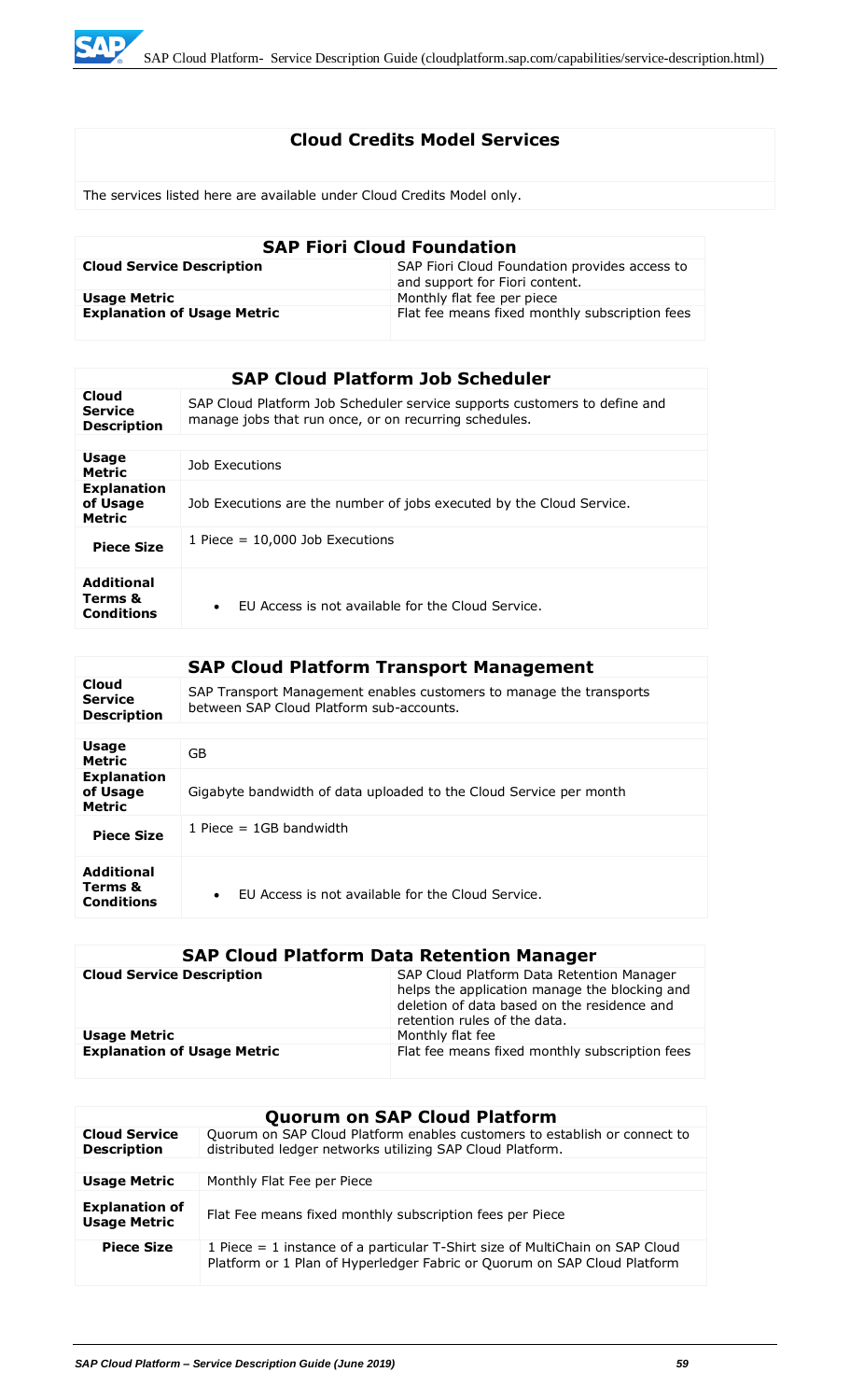

|                                            | Available Plans                 |                                                                                                                                                                                                                                                                                                                      |
|--------------------------------------------|---------------------------------|----------------------------------------------------------------------------------------------------------------------------------------------------------------------------------------------------------------------------------------------------------------------------------------------------------------------|
|                                            | <b>Plan</b>                     | <b>Description</b>                                                                                                                                                                                                                                                                                                   |
|                                            | dev                             | A sandbox environment with all relevant APIs for developing<br>and testing Quorum.                                                                                                                                                                                                                                   |
|                                            | testnet                         | A Quorum node which is part of a cross company testnet<br>network and available for developing and testing distributed<br>applications only.                                                                                                                                                                         |
|                                            | connect<br>your own<br>network  | Connect SAP business processes to a blockchain network<br>that is provisioned and operated externally.                                                                                                                                                                                                               |
| <b>Additional</b><br>Terms &<br>Conditions | data.<br>$\bullet$<br>$\bullet$ | The Cloud Service should not be used to process or store personal<br>Customer Data is only backed up in Customer's wallet of the Cloud<br>Service. If Customer deletes Customer Data in its wallet, the data<br>will not be retrievable from the Cloud Service.<br>FU Access is not available for the Cloud Service. |

| <b>SAP Cloud Platform Credential Store</b>   |                                                                                                                                                                    |
|----------------------------------------------|--------------------------------------------------------------------------------------------------------------------------------------------------------------------|
| <b>Cloud Service</b><br><b>Description</b>   | SAP Cloud Platform Credential Store provides a secure repository for<br>passwords, tokens, keys or files to the applications running on the SAP Cloud<br>Platform. |
|                                              |                                                                                                                                                                    |
| <b>Usage Metric</b>                          | Records                                                                                                                                                            |
| <b>Explanation of</b><br><b>Usage Metric</b> | Records are the number of objects processed by the Cloud Service each<br>month. For purposes of the Cloud Service, objects mean credentials.                       |
| <b>Piece Size</b>                            | 1 Piece $=$ 10 Records                                                                                                                                             |

# **SAP Web Analytics**

|                                                   | <u>,,,, ,,,,,,,,,,,,,,,</u>                                                                                                                                                                                                                         |
|---------------------------------------------------|-----------------------------------------------------------------------------------------------------------------------------------------------------------------------------------------------------------------------------------------------------|
| Cloud<br><b>Service</b><br><b>Description</b>     | SAP Web Analytics is tool to enable Customer in the collection, reporting,<br>and analysis of website data for understanding and optimizing web usage to<br>measure organizational goals, drive strategy and help improve the user's<br>experience. |
| <b>Usage</b><br><b>Metric</b>                     | Records                                                                                                                                                                                                                                             |
| <b>Explanation</b><br>of Usage<br><b>Metric</b>   | Records are records in the Cloud Service generated by a user interaction with a<br>web application. Each action on a web application generates a separate record.                                                                                   |
| <b>Piece Size</b>                                 | 1 Piece = 10,000,000 Records                                                                                                                                                                                                                        |
| <b>Additional</b><br>Terms &<br><b>Conditions</b> | EU Access is not available for the Cloud Service.<br>$\bullet$                                                                                                                                                                                      |

| <b>SAP Cloud Platform Application Logging</b>     |                                                                                                                                                               |
|---------------------------------------------------|---------------------------------------------------------------------------------------------------------------------------------------------------------------|
| Cloud<br><b>Service</b><br><b>Description</b>     | The Cloud Service enables Cloud Foundry developers to create, access, and<br>analyze application logs and container metrics in the Cloud Foundry environment. |
|                                                   |                                                                                                                                                               |
| <b>Usage Metric</b>                               | Instances per Month                                                                                                                                           |
| <b>Piece Size</b>                                 | 1 Piece $=$ 1 Instance, metered for hourly usage                                                                                                              |
| <b>Additional</b><br>Terms &<br><b>Conditions</b> | EU Access is not available for the Cloud Service.<br>$\bullet$                                                                                                |